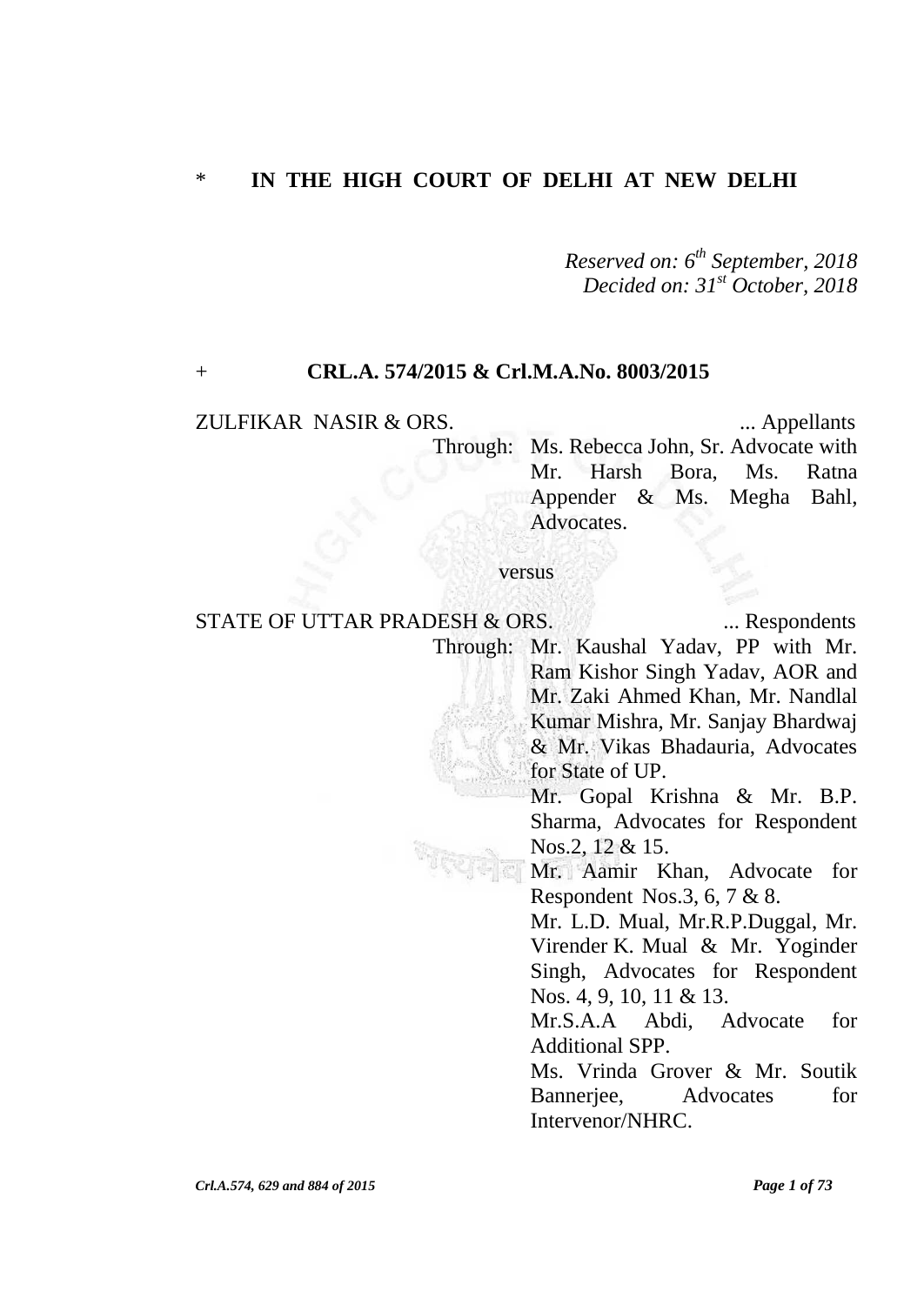## + **CRL.A. 629/2015 & Crl. M. A. Nos. 7952/2015 & 18326/2016**

### BABUDDIN & ANR. ..... Appellants

Through: Mr. Mushtaq Ahmad, Advocate.

### versus

STATE OF UTTAR PRADESH & ORS. ...... Respondents

Through: Mr. Kaushal Yadav, PP with Mr. Ram Kishor Singh Yadav, AOR and Mr. Zaki Ahmed Khan, Mr. Nandlal Kumar Mishra, Mr. Sanjay Bhardwaj and Mr. Vikas Bhadauria, Advocates for State of UP.

> Mr. Gopal Krishna & Mr. B.P. Sharma, Advocates for Respondent Nos.2,12 & 15.

> Mr. Aamir Khan, Advocate for Respondent Nos.3,6,7 & 8.

Mr. L.D. Mual, Mr.R.P.Duggal, Mr. Virender K. Mual & Mr. Yoginder Singh, Advocates for Respondent Nos. 4, 9, 10, 11 & 13.

Mr. S.A.A. Abdi, Advocate for Additional SPP.

+ **CRL.A. 884/2015**

### STATE OF U P ...... Appellant

Through: Mr. Kaushal Yadav, PP with Mr. Ram Kishor Singh Yadav, AOR and Mr. Zaki Ahmed Khan, Mr. Nandlal Kumar Mishra, Mr. Sanjay Bhardwaj & Mr. Vikas Bhadauria, Advocates for State of UP.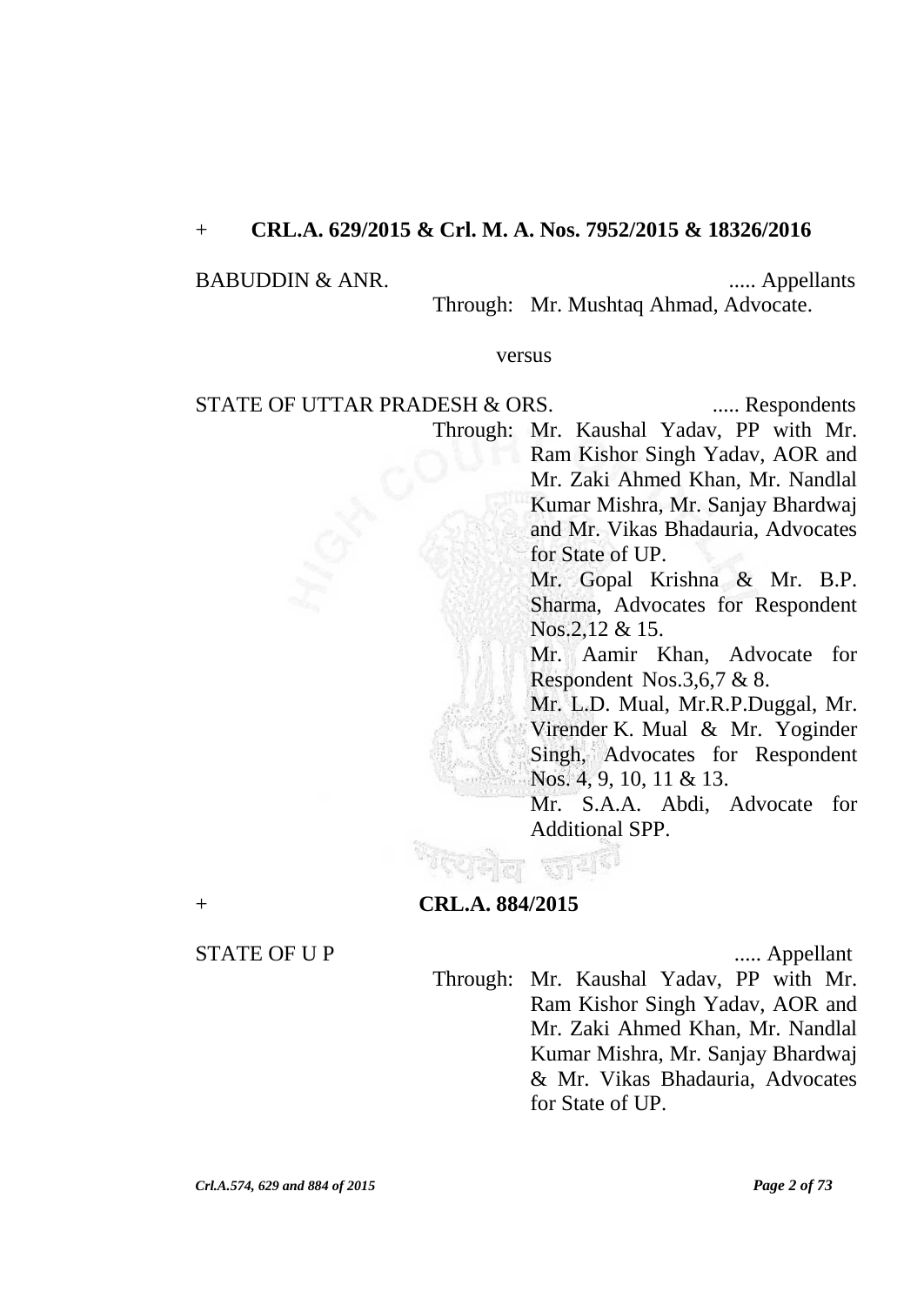Mr. S.A.A. Abdi, Advocate for Additional SPP.

#### versus

SURESH CHAND SHARMA & ORS. ...... Respondents Through: Mr. Gopal Krishna & Mr. B.P. Sharma, Advocates for Respondent Nos.1,11 & 14. Mr. Aamir Khan, Advocate for Respondent Nos.2,5,6 & 7. Mr. L.D.Mual, Mr.R.P.Duggal, Mr. Virender K. Mual & Mr. Yoginder Singh, Advocates for Respondent Nos. 2, 8, 9, 10 & 12.

## **CORAM: JUSTICE S. MURALIDHAR JUSTICE VINOD GOEL**

# **J U D G M E N T**

### **Dr. S. Muralidhar, J.**:

1.1 Hashimpura is a *mohalla*, i.e. a small area of Meerut city, about 82.5 kms north-east of Delhi, in Uttar Pradesh. Meerut's population in terms of the 2011 census was approximately 3.5 million. Around 36% of the population are Muslims. Many of them earn meagre sums as artisans and labourers to keep themselves and their families going.

1.2 On 22nd May 1987, in the evening hours, Hashimpura witnessed a tragedy that would leave a deep festering wound. Around 42 to 45 men, old and young, all Muslim, were rounded up by the Provincial Armed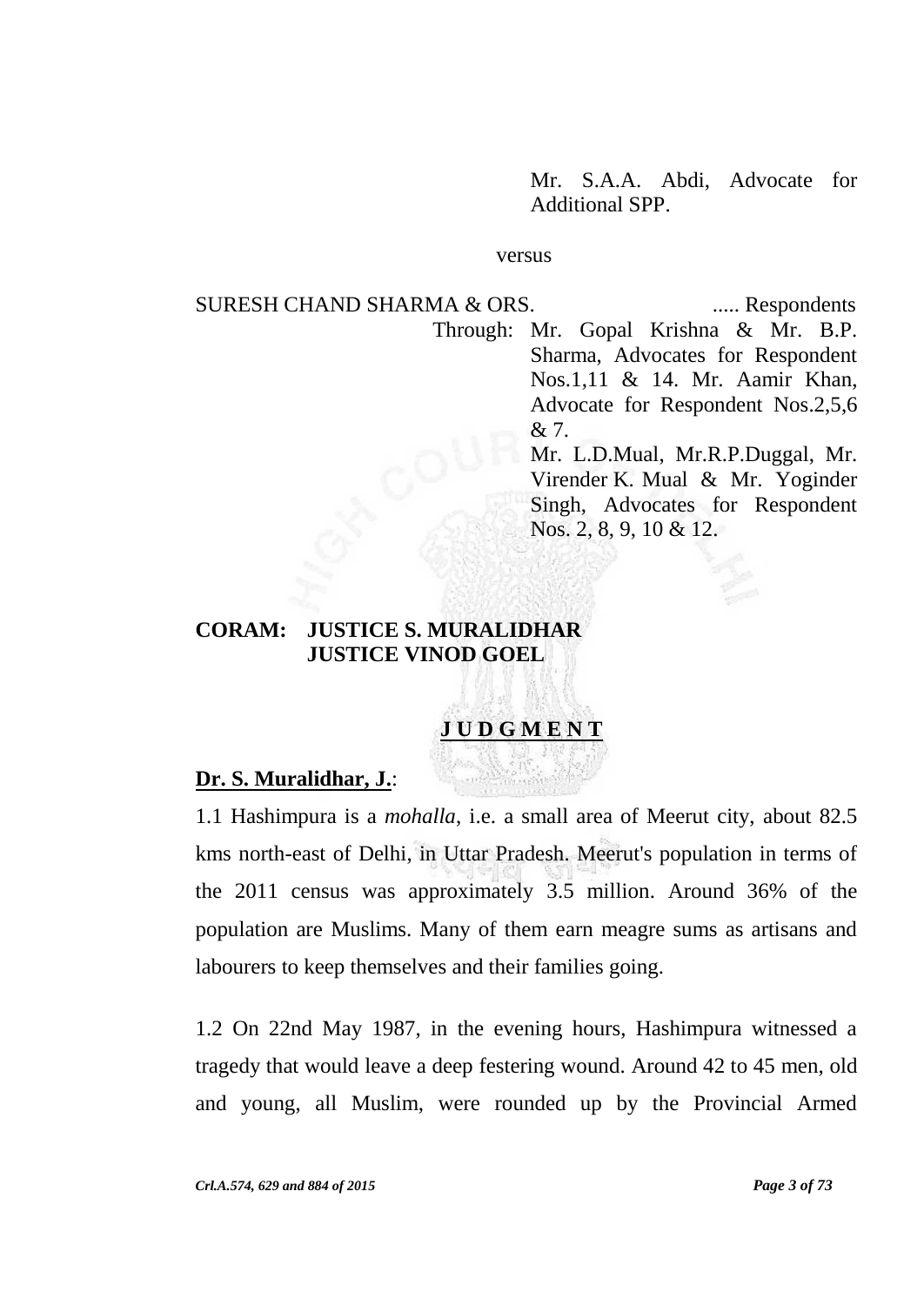Constabulary (PAC), packed into a truck and taken away. Each of them was shot by the PAC personnel with .303 rifles in cold blood and the bodies despatched to a watery grave - some in the Gang *nahar* (canal) and the remaining in the Hindon river. Five of them survived to recount the horrific tale. Of the 38 that were killed, the dead bodies of just 11 of them were able to be identified later by their relatives. The remaining bodies were not recovered.

1.3 In May, 1987 communal riots took place in Meerut District. As a result, the police, paramilitary and military forces had been posted at *mohalla* Hashimpura for riot control and security. This included the 'C-Company' of the  $41<sup>st</sup>$  Battalion of the PAC. On  $21<sup>st</sup>$  May 1987, the brother of an Army Major was killed in the *mohalla* adjacent to Hashimpura and two rifles belonging to the PAC personnel "were looted by certain anti social elements". This led to the registration of FIR No. 204/1987 at PS Civil Lines, Meerut under Sections 147, 148, 149, 302, 307, 347, 436 and 336 of the Indian Penal Code (IPC). The criminal case arising therefrom is still pending before the Chief Judicial Magistrate (CJM) Meerut.

1.4 On 22nd May 1987 post noon, around 644 men, all Muslim, belonging to *mohalla* Hashimpura were arrested under Sections 107, 116 and 151 Cr PC. They were first rounded up under a *peepal* tree in Hashimpura and divided into two groups. The first group comprised elderly men and young boys and the second comprised young men. They were to be sent to the PS Civil Lines and Police Lines in Meerut in the trucks of the PAC, the Army, the CRPF and the local police on the directions of the District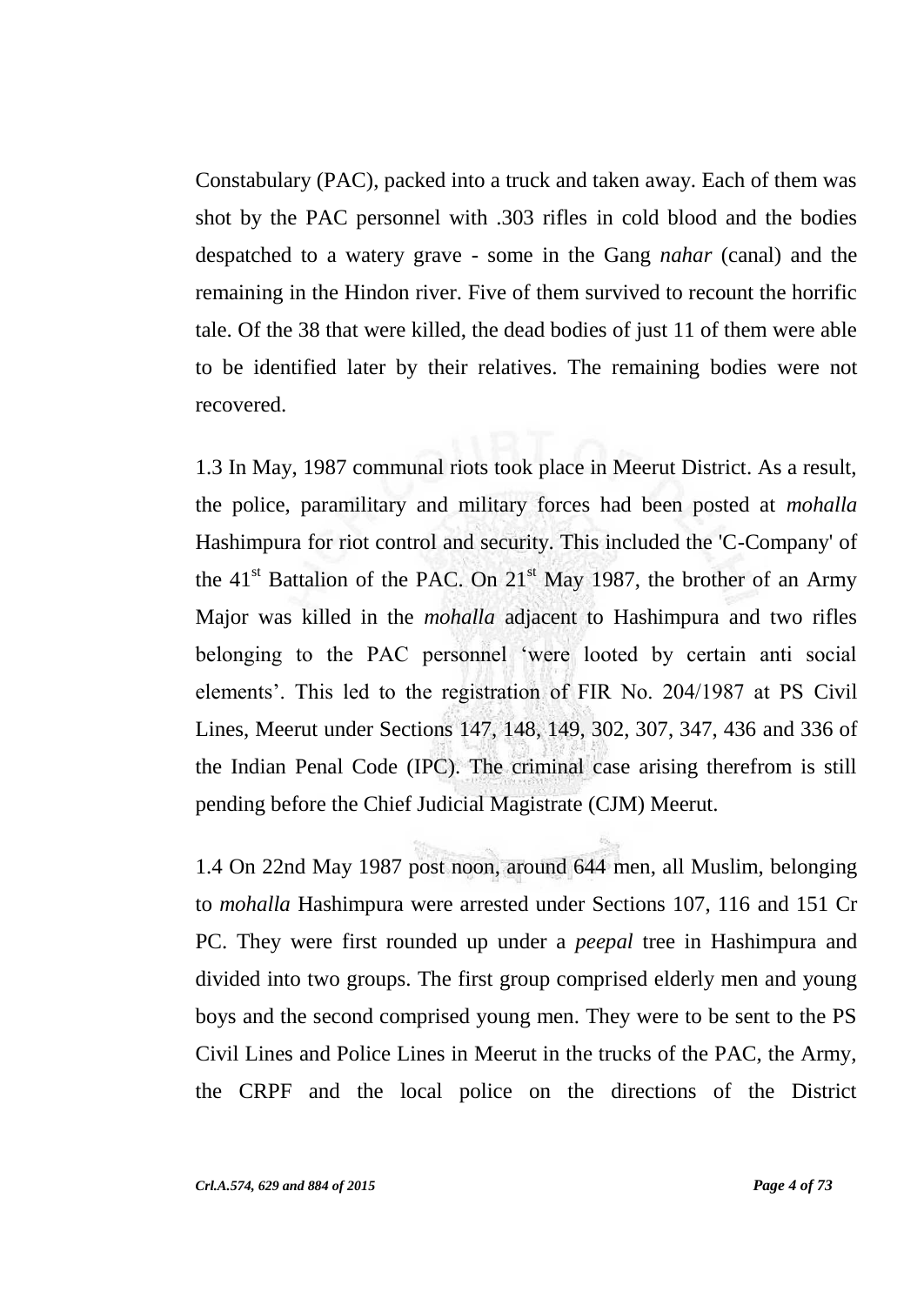Administration. The 42 to 45 males rounded up by the PAC and taken away in a truck and killed belonged to the first group.

1.5 The criminal justice process in connection with the murders commenced with the registration of two first information reports (FIRs). FIR No.110/1987 was registered at PS Link Road, Ghaziabad on  $22<sup>nd</sup>$  May, 1987 and FIR No.141/1987 was registered at PS Murad Nagar, Ghaziabad on 23rd May, 1987. The investigation of both cases was handed over to the Crime Branch, Criminal Investigation Department (CB-CID), Uttar Pradesh.

1.6 The CB-CID filed a charge sheet in the criminal court in Ghaziabad in 1996, nine years after the event. 18 officers of the PAC were arraigned as accused in the first charge sheet. The 19th accused was arraigned in the supplementary charge sheet. Under the orders of the Supreme Court, passed in 2002 and 2007, the trial of the cases was transferred to Delhi. Charges were thereafter framed by the trial court on  $24<sup>th</sup>$  May, 2006 against all the accused under Sections 147, 148, 149, 120B and 364/302/307/201 all read with 149 IPC. 19 years had elapsed by this time. During the pendency of the trial three of the accused died. The trial meandered for over eight years ending in a judgment dated 23rd March 2015 whereby all the 16 remaining accused were acquitted. That was 28 years after the commission of the crime.

1.7 Aggrieved by the acquittal, three appeals have been filed in this Court two by the victims and their families and one by the State of U.P. This Court permitted the National Human Rights Commission (NHRC) to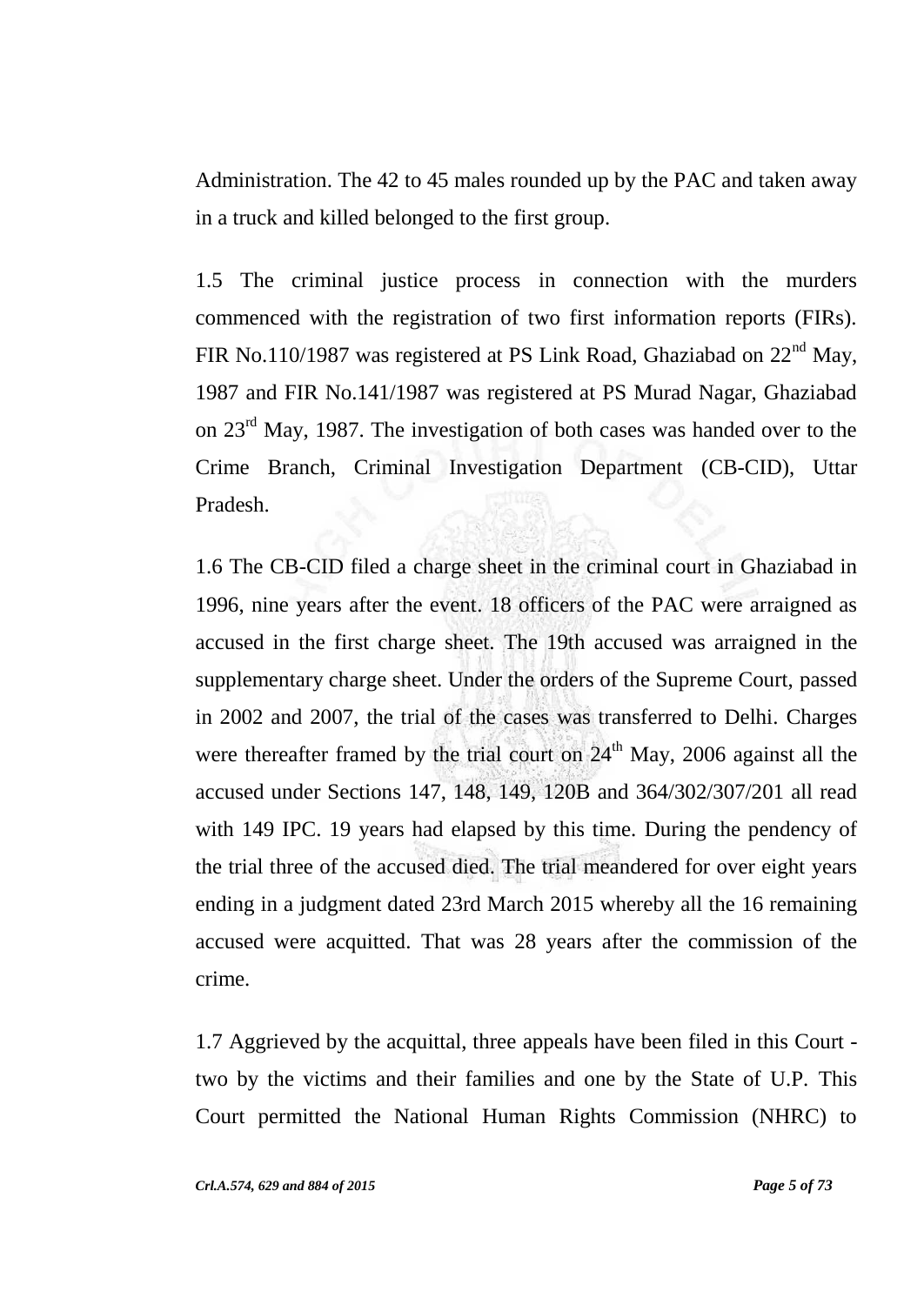intervene. Accepting the plea of the NHRC, this Court permitted additional evidence to be recorded by the trial Court, even while these appeals were kept pending.

1.8 By this judgment in the said appeals, we proceed to reverse the judgment of the trial Court and hold the 16 accused guilty of the offences with which they were charged viz., criminal conspiracy, kidnapping, murder, causing evidence of the crime to disappear. In arriving at this conclusion, we have also relied on the additional evidence recorded, which was not available to the trial Court. We hold that this was targeted killing by armed forces of the unarmed, innocent and defenceless members of a particular community.

1.9 We are conscious that for the families of those killed, this is perhaps too little, too late. They have had to wait for 31 years for justice. The monetary compensation they have received cannot make up for the lives lost. This case points to the systemic failure that results, not infrequently, in a miscarriage of justice.

# *The unfolding of events*

2. Surender Pal Singh (since expired) was the Commander of the C-Company of the  $41<sup>st</sup>$  Battalion of the PAC. The 18 other members of the C-Company (arrayed as Respondents 1 to 19 in Crl.A.884/2015) were the accused in the two FIRs.

3. The trigger to the events leading to the registration of the two FIRs have been noticed earlier. To continue the narration of events that transpired at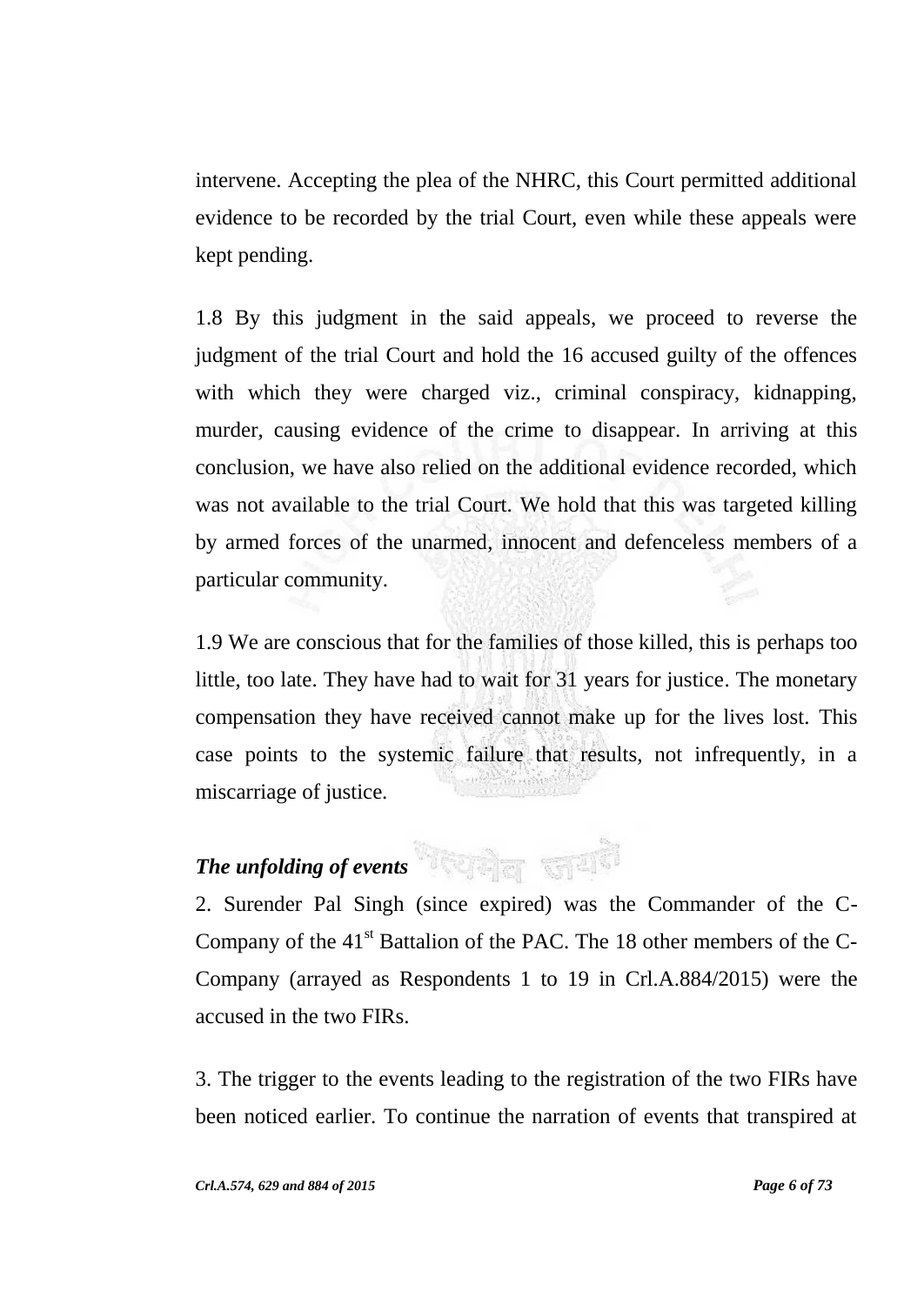Hashimpura on 22nd May 1987 in the evening at around sunset, the PAC officials/*jawans* wearing *khaki pilli* (dusky yellow) coloured uniforms, armed with rifles with *sangeens* (bayonets) gathered about 42 to 45 able bodied elderly men and young men and made them board a yellow coloured truck with PAC written on it in white paint. It is stated that about 18 to 20 PAC *jawans* also got into the same truck having registration No. URU-1493, which belonged to C-Company of  $41<sup>st</sup>$  Battalion PAC.

4. The said truck, driven by Constable Mokam Singh, moved away from *Mohalla* Hashimpura towards the Delhi road. After moving for some time the truck stopped to allow more PAC officials to board. It then began moving again. After about 1 to 1½ hours of the journey, the truck reached the *patri* of Gang *nahar* in Murad Nagar. After travelling for about 1½ kilometres on the *patri*, the truck was brought to a halt. The lights of the truck were then switched off.

5. After stopping the truck, the accused personnel of the PAC started bringing down the persons from the hold one by one. The first person to be brought down - Mohd. Yasim, a resident of Hashimpura *mohalla*, was shot with the rifle of one of the PAC jawans and his body was thrown into the Gang *nahar*. The next one, Ashraf, was similarly brought down, fired at and killed and his body was thrown into the canal. The third person brought down was Zulfiqar Nasir (Appellant No.1 in Crl A No. 574 of 2015) who was also a prosecution witness (PW-1) in the trial. He too was shot by the accused and thrown into the canal. PW-1 deliberately stopped breathing,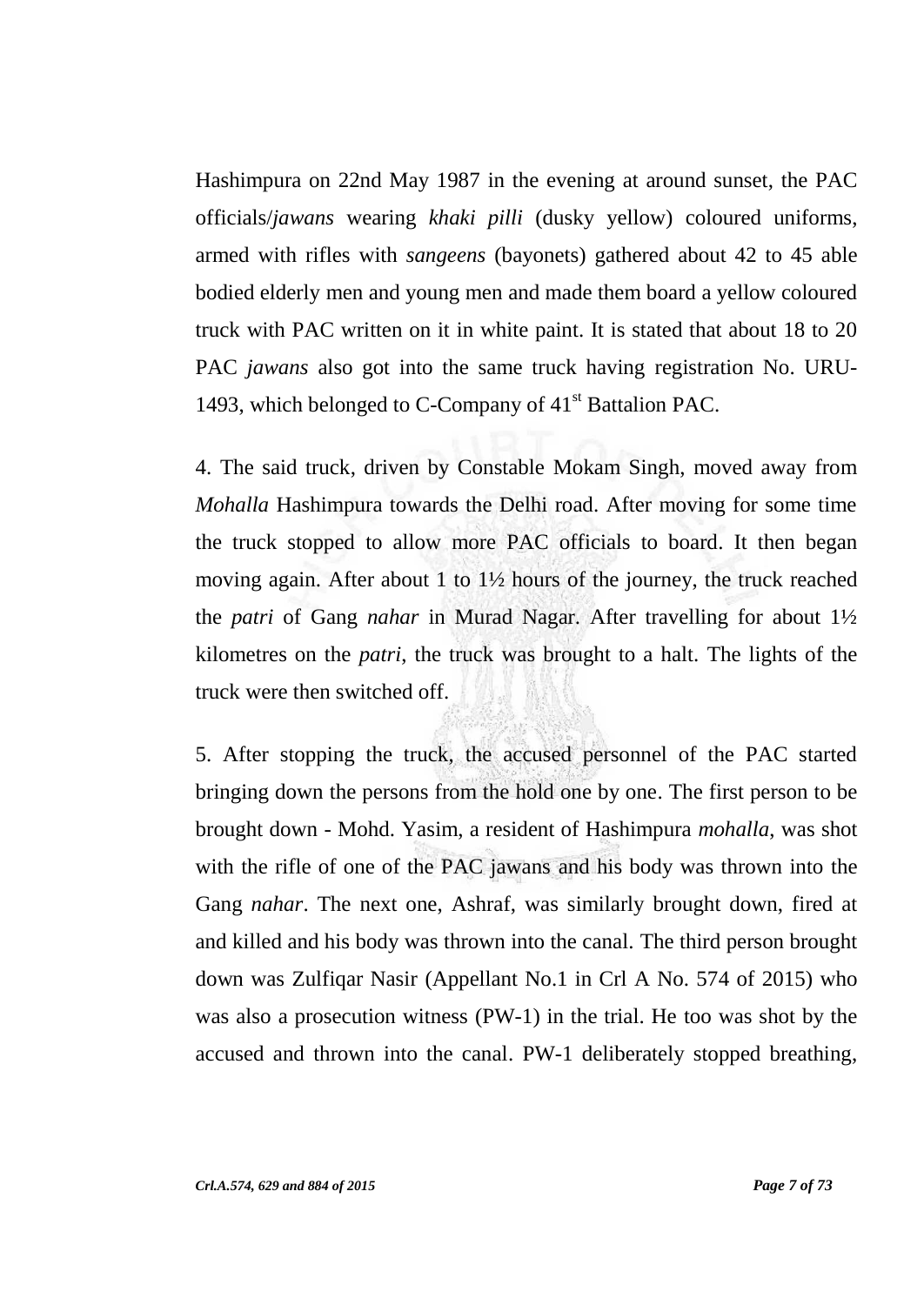feigning death. He managed to survive by concealing himself in the bushes around the water and later escaping on foot from the canal.

6. At the time when PW-1 was concealing himself, those inside the truck began shouting "*bachao bachao*". Upon this, the accused present at the spot began firing indiscriminately at the persons inside the truck. Those inside the truck who were thus injured included Mohd. Usman (PW-3), Muzib-ur-Rehman (PW-4) and Babuddin (PW-11 and Appellant No.1 in Crl.A.629/2015). Leela Dhar (A-12), himself an accused, was part of the PAC jawans who also suffered an injury at this time by a ricocheting bullet. After this the accused persons began throwing the bodies of those they had shot into the waters of the canal. In this process 15 to 16 bodies were thrown into the Gang *nahar.* These included three who miraculously survived: Mohd. Naeem (PW-2), Mohd. Usman (PW-3) and Muzib-ur-Rehman (PW-4).

7. Noticing the headlights of an approaching vehicle, the accused persons stopped firing. The truck URU-1493 was driven back to the main road. After about 30 minutes, the truck again stopped at the *pul/*culvert of the Hindon Canal near Makanpur village. The accused persons got out of the truck and opened the rear portion (*dala)*. They again brought down the remaining abducted persons and fired at them one by one. 15 to 20 persons, who were thus killed, were thrown into the canal. Babuddin (PW-11) who was also similarly shot at and thrown into the canal, miraculously survived.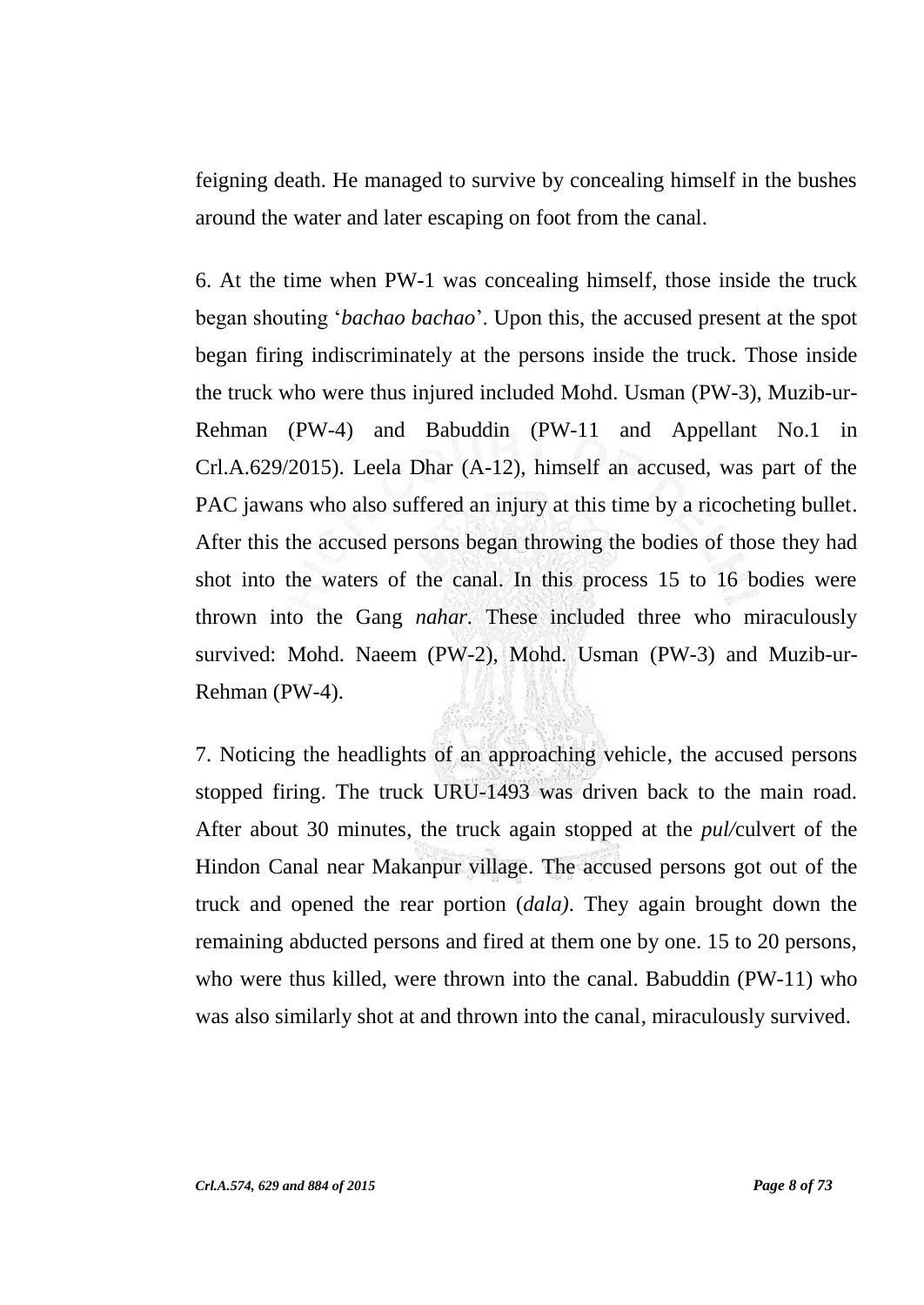## *The two incidents*

8. There were, therefore, two separate incidents that took place on the evening of 22nd May, 1987. The first incident took place at the Gang *nahar* in Murad Nagar. This further involved two distinct stages: one being the shooting of three persons i.e. Mohd. Yasim, Ashraf and Zufiqar Nasir and their bodies being thrown into the Gang *nahar* and the other the indiscriminate firing upon those inside the PAC truck and throwing 15 to 20 of the abducted persons who had been shot into the Gang *nahar.* 

9. The second incident was that which took place at the Hindon Canal *pul*/*culvert* where the remaining abducted persons were pulled down from the truck, shot at point blank range and their bodies thrown into the Hindon canal.

10. According to the prosecution, from the above two incidents, it could be reasonably inferred that close to 42 to 45 persons were abducted and barring five who survived i.e. Zulfiqar Nasir (PW-1), Mohd. Naeem (PW-2), Mohd. Usman (PW-3), Muzib-ur-Rehman (PW-4) and Babuddin (PW-11), the remaining were killed by the PAC jawans/officers.

## *Those identified*

11. Out of the 38 deceased, the following 11 persons could be identified by their respective relatives:

<sup>त्</sup>पनेत लय<sup>हा</sup>

| Name of Deceased | Witness to Abduction of Deceased                           |
|------------------|------------------------------------------------------------|
|                  | Mohd. Iqbal s/o Dil Sher   PW21, Zaibunissa (wife of Mohd. |
| Khan             | Iqbal) and Alua (brother of Mohd.                          |
|                  | Iqbal) as per Ex.PW23/A                                    |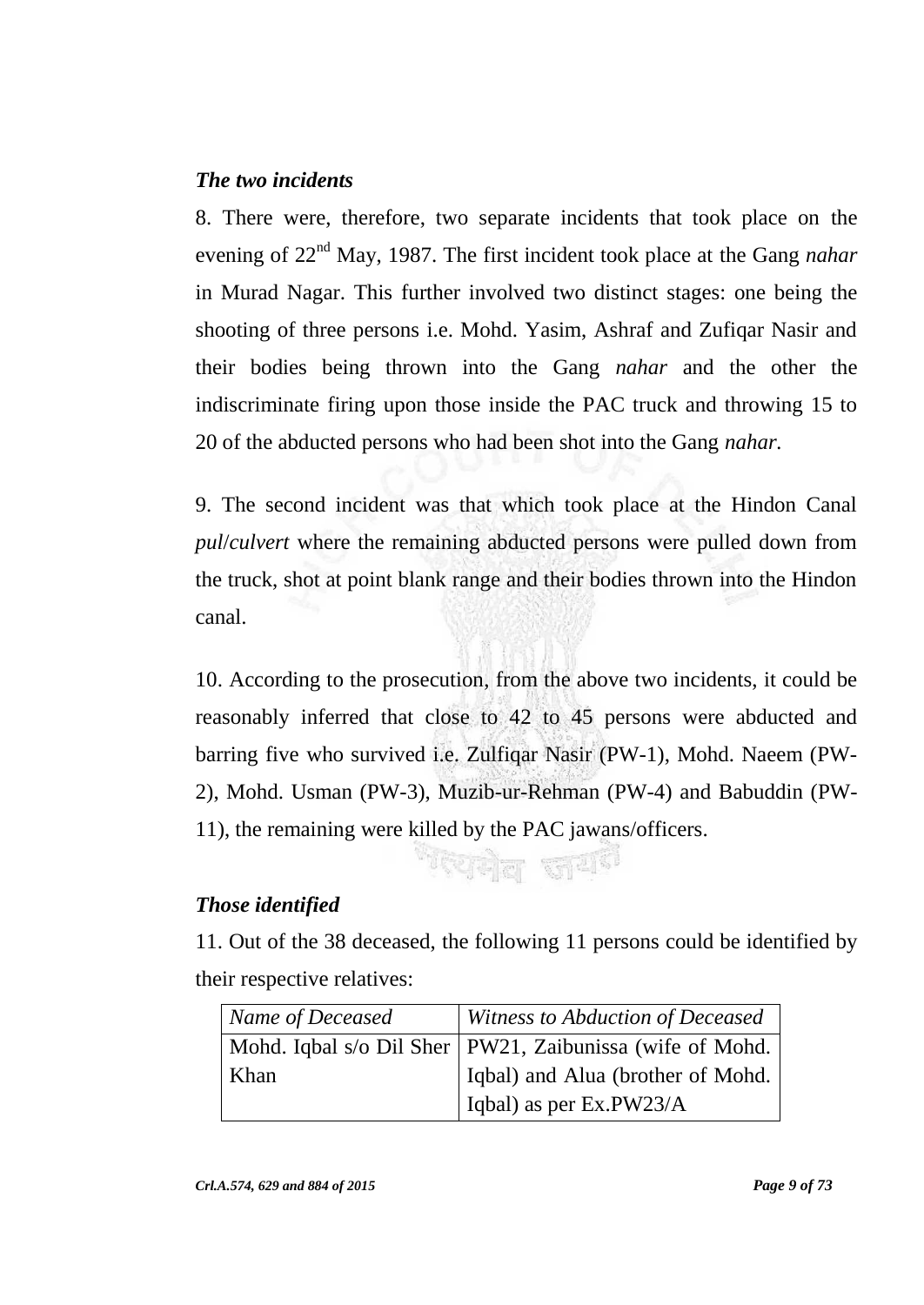| Islamuddin<br>$s/\sigma$ | PW19, Iqbal (brother<br>of        |
|--------------------------|-----------------------------------|
| Hafizuddin               | Islamuddin)                       |
| Javed s/o Zahir Ahmed    | PW22, Abdul Hamid (uncle of       |
|                          | Javed), and PW77 Hazara (aunt of  |
|                          | Javed), PW78 Zarina (mother of    |
|                          | Javed) (also see Ex.PW23/A)       |
| Ayub s/o Zaeed           | Aziz and Mohd. Ilyas, as<br>per   |
|                          | Ex./PW23/A                        |
| Naeem s/o Noor. Mohd.    | PW20, Mohd. Saleem (brother of    |
|                          | Naeem) and Salim Abdul Aziz       |
|                          | (neighbour of Naeem), as per      |
|                          | PW23/A.                           |
| Alauddin s/o Hafizuddin  | Azidam (mother of Alauddin) and   |
|                          | Gaffar (neighbour)<br>as<br>per   |
|                          | Ex.PW23/A                         |
| Akil s/o Azimuddin       | PW23, Shakeel Ahmad (brother of   |
|                          | Akil) and Shakeel,<br>as<br>per   |
|                          | Ex.PW23/A.                        |
| Jamshed s/o Zainuddin    | Zainuddin (father of Jamshed) and |
|                          | Arif as per Ex.PW23/A.            |
| Rizwan s/o Inamulla      | Naseem (mother of Rizwan) and     |
|                          | Afroz (sister of Rizwan) as per   |
|                          | Ex.PW23/A                         |
| Munne s/o Alladia        | Nanua and Mohd. Ilyas as per      |
|                          | Ex.PW23/A                         |
| Hafizuddin s/o Munshi    | Qutubuddin and Dilshad, as per    |
|                          | Ex.PW23/A.                        |

12. Many of the dead bodies recovered were labelled as "unknown persons". Their post-mortems were nevertheless conducted. However, the dead bodies were never shown to the families of the deceased/missing persons. This meant that there was no identification of the aforementioned dead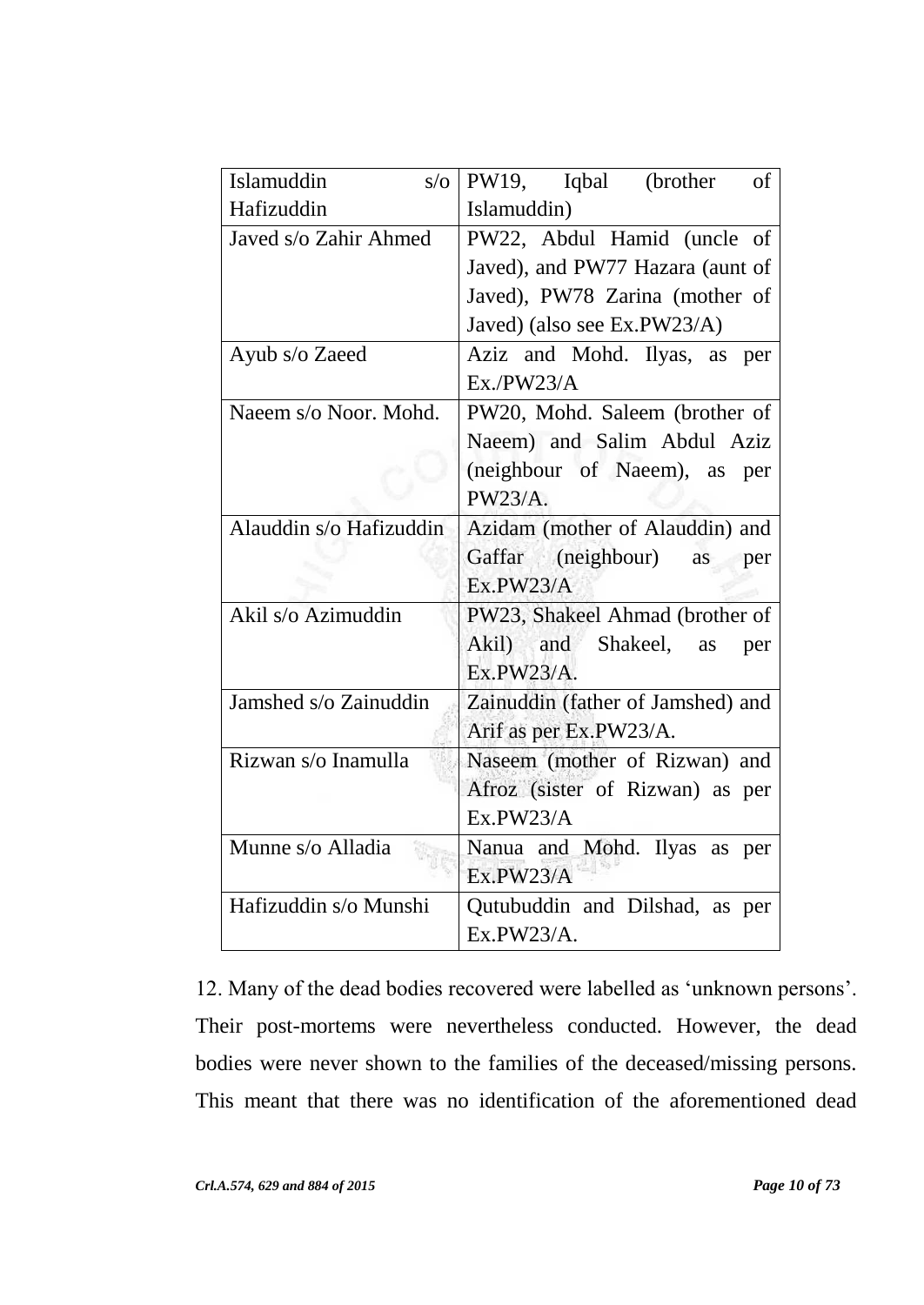bodies. The only identification that was carried out was through photographs of the dead bodies and the clothes worn by the dead persons at the time of discovery which was noted as Identification Memo Nos. Ex. PW-23/A and PW-62/A. Some of the deceased/missing persons were identified by the witnesses from the photographs exhibited by Praveen Jain (PW-86).

## *Those whose bodies were not recovered*

13. The bodies of the following 22 abducted persons could never be found:

| <b>Name</b>                    | Witnesses to Abduction          |
|--------------------------------|---------------------------------|
| Naim s/o Abdul Hamid           | PW22, Abdul Hamid (father)      |
|                                | PW77, Hazara (mother)           |
| Mohd. Yasin (please see        | <b>PW1 Zulfikar Nasir</b>       |
| paragraph 12 on Page 9)        | PW2, Mohd. Naeem                |
|                                | PW25, Mohd. Akhlaq (son)        |
| Nizamuddin s/o Abdul           | PW31 Gaffar (brother) and PW30, |
| Shakul                         | Shakeel Ahmed, and also as per  |
|                                | Ex.PW23/A                       |
| Qadir Ahmed                    | PW48, Jamil Ahmed (son)         |
|                                | PW55, Dr. Zahiruddin Ansari     |
| Khadir                         | PW49, Mehmuddan (wife)          |
| <b>Shamim</b><br>Hazi<br>Ahmed | PW50, Laik Ahmed (brother)      |
| s/o Wali Mohd.                 | PW51, Mehrunissa                |
|                                | PW55, Dr. Zahiruddin Ansari     |
| Hazi Mustqeen                  | PW52, Rahis Ahmed (son)         |
|                                | PW60, Tanveer (son)             |
|                                | PW58, Abdul Alim                |
|                                | PW62, Sher Ali, Tailor          |
| Qamruddin (please<br>see       | <b>PW1 Zulfikar Nasir</b>       |
| paragraph 11 on page 9)        | PW2, Mohd. Naeem                |
|                                | PW53, Jamalludin (son)          |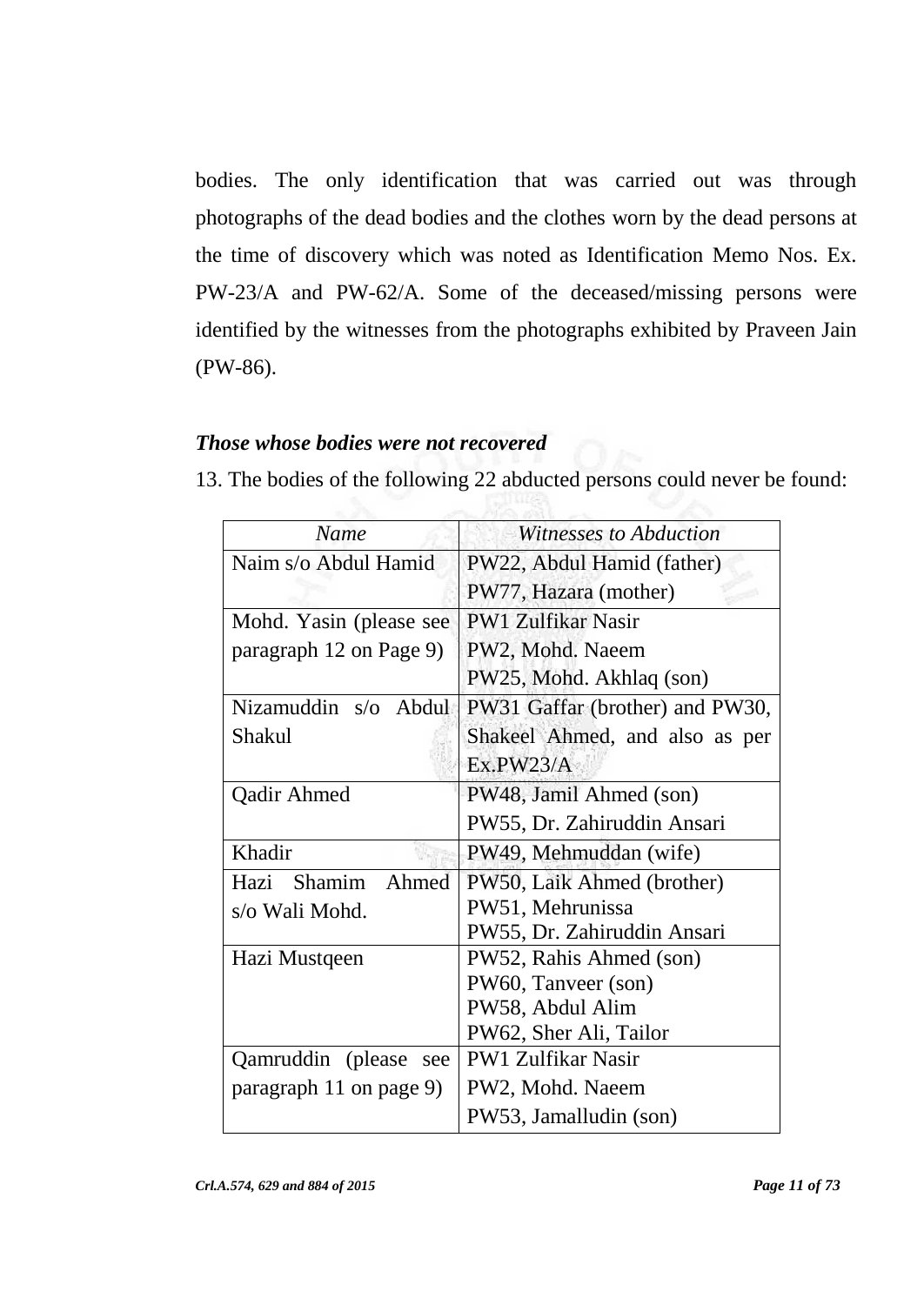|                         | PW54, Parvez Ahmed           |
|-------------------------|------------------------------|
| Sadruddin s/o Mohd. Ali | PW63, Fariduddin (brother)   |
| Ullah                   | PW55, Dr. Zahiruddin         |
|                         | Ansari                       |
|                         |                              |
| Mehtab s/o Jaffar       | PW61, Jaffar (father)        |
| Zahir Ahmed             | PW78, Zarina (wife)          |
| Mohd. Haneef            | PW87, Mohd. Isa (cousin)     |
| Azim                    | PW11 Babudeen                |
| Kausar Ali              | PW4, Muzib-ur-Rehman         |
|                         | PW11, Babudeen               |
| Hansalauddin            | PW11 Babudeen                |
| Arif                    | <b>PW1 Zulfikar Nasir</b>    |
| Sarfaraz                | <b>PW1 Zulfikar Nasir</b>    |
| Mehboob Ali             | <b>PW1 Zulfikar Nasir</b>    |
| Hanif                   | <b>PW1 Zulfikar Nasir</b>    |
| Mohd. Azeem             | PW4, Muzib-ur-Rehman         |
|                         | (nephew of Mohd. Azeem)      |
| Mohd. Kauser            | PW4, Muzib-ur-Rehman (nephew |
|                         | of Mohd. Kauser)             |
| Ashraf                  | PW1, Zulfikar Nasir          |
|                         |                              |

## *Transfer of cases*

14. To continue the chronological narration, on  $24<sup>th</sup>$  May, 1987 the investigation of both FIRs was transferred to the CB-CID, Uttar Pradesh. As already noted the chargesheets were filed in 1996. Between 1997 and 2000, the learned Sessions Judge, Ghaziabad issued warrants against accused persons about 23 times but was unsuccessful.

15. In September 2002, unhappy with the progress of the investigation, the families of the deceased filed Transfer Petition (Crl.) No. 321/2002 in the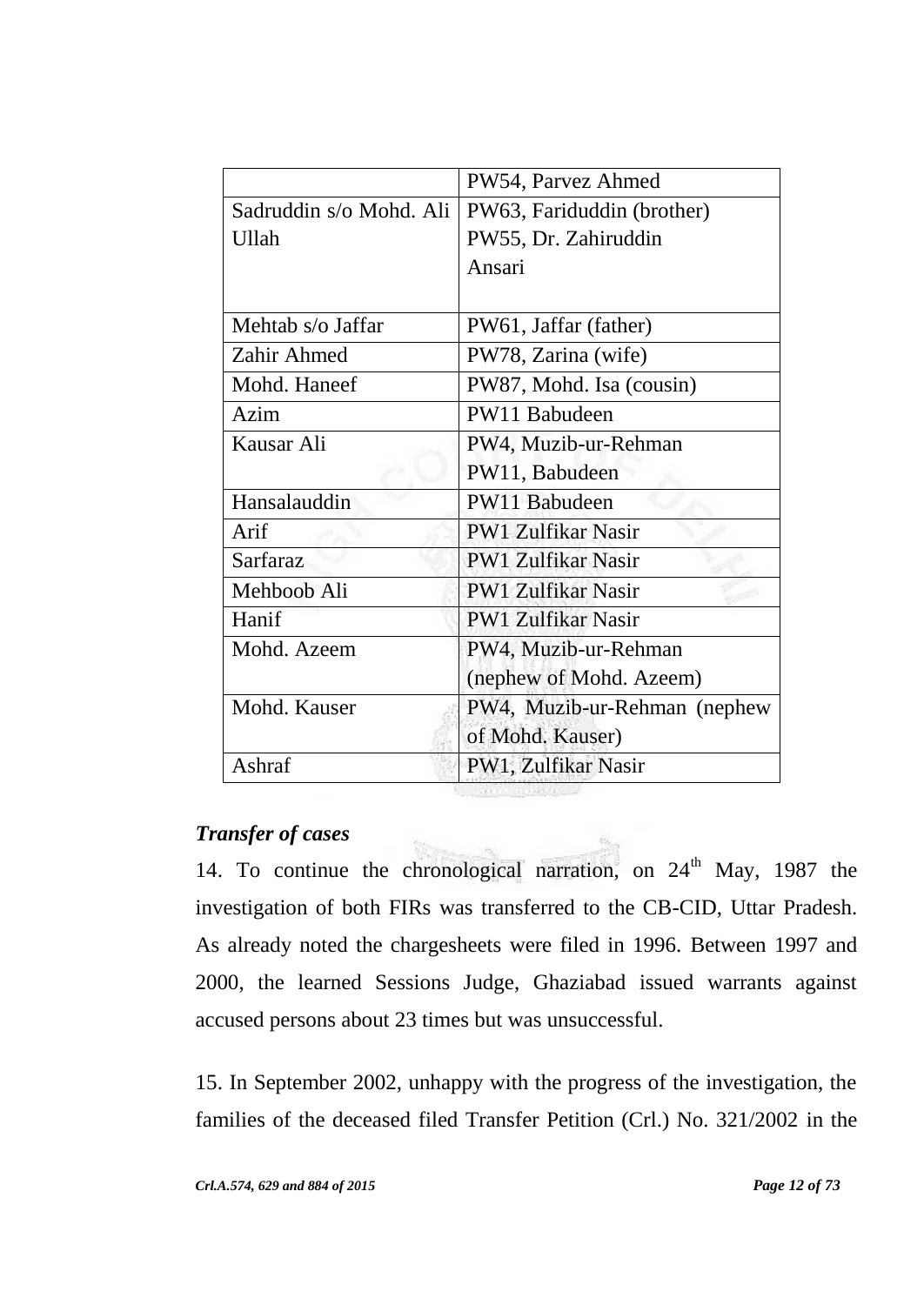Supreme Court of India seeking transfer of the trial from the Sessions Court, Ghaziabad to the corresponding Court in Delhi. By orders dated  $22<sup>nd</sup>$ September, 2002 in Transfer Petition (Crl.)  $321/2002$  and  $11<sup>th</sup>$  July, 2007 in Transfer Petition (Crl.) 285/2006, the Supreme Court transferred both criminal cases to the District and Sessions Judge, Delhi (hereafter the "trial Court').

## *The trial*

16. The trial Court framed charges against 19 accused on  $24<sup>th</sup>$  May, 2006 for the offences under Sections 147, 148, 149, 120B and 364/302/307/201 all read with 149 IPC. Each of them pleaded not guilty and claimed trial. Three of the accused, Surender Pal Singh [Accused No.1 ("A-1")], Kush Kumar (A-5) and Om Prakash Sharma (A-18) expired during the pendency of the trial.

17. The recording of evidence of PW-1 Zulfiqar Nasir commenced on  $22<sup>nd</sup>$ July, 2006. It is only on  $23<sup>rd</sup>$  May 2014, that the statements of the accused were recorded under Section 313 Cr PC. Thereafter on 21<sup>st</sup> March 2015, the trial Court passed the impugned judgment.

## *Impugned judgment of the trial Court*

18. The trial Court, in the impugned judgment, delineated the following 'facts in issue':

"1. That on 21.05.1987 there was a deadly assault on Provincial Armed Constabulary in Meerut and two rifles of PAC personnel were looted by certain anti-social elements and on the same day Sh. Prabhat Kumar Kaushik was murdered in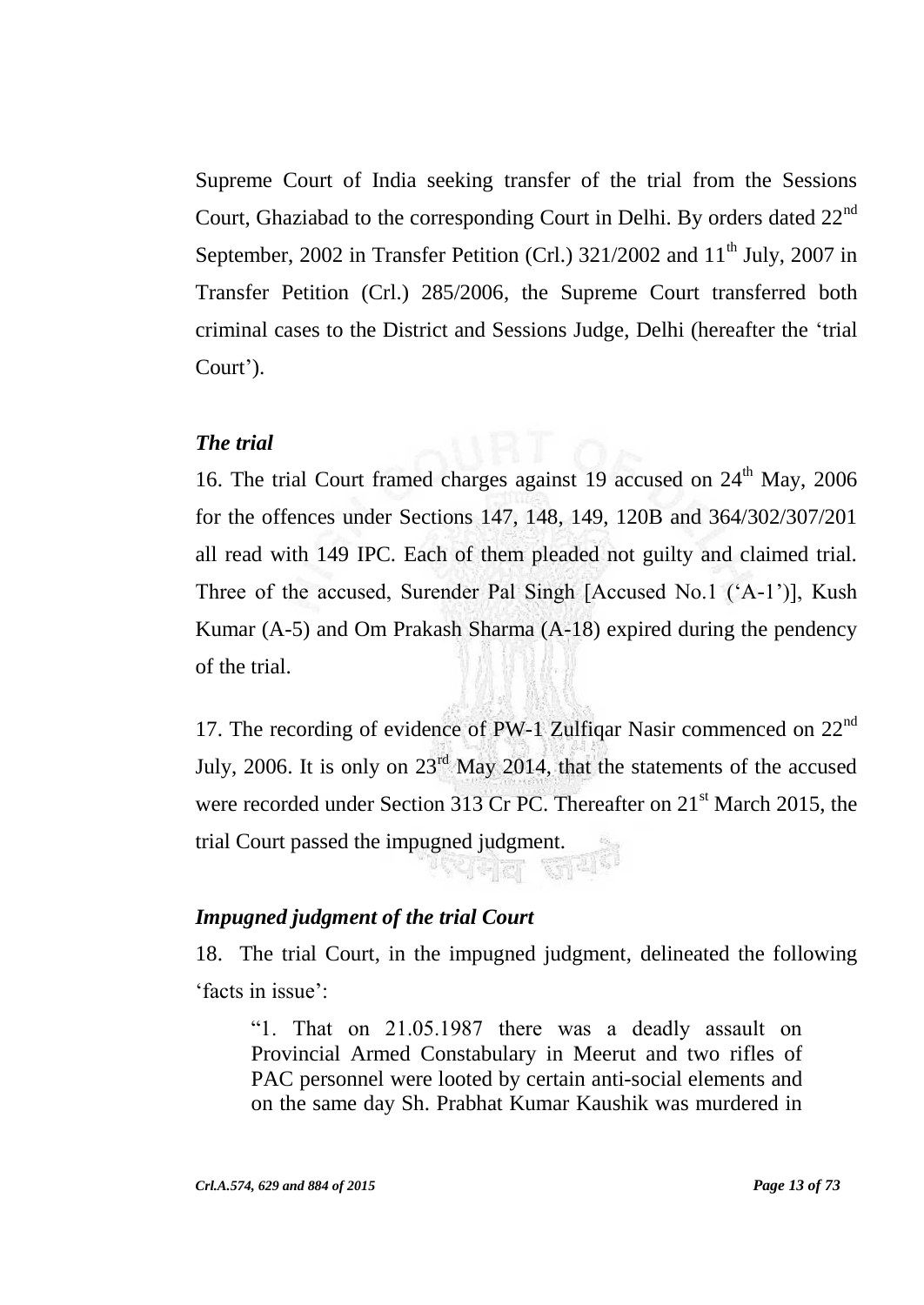*Mohalla* Suraj Kund adjacent to *Mohalla* Hashimpura in Meerut.

2. That upon incident dt. 21.05.1987 a meeting of District Administration Officers including police officers took place and consequent upon that, a search for illegal arms in *Mohalla*  Hashimpura Meerut was launched. Curfew was already clamped in the city of Meerut and mission for search and arrest was carried out by the District police, PAC and army.

3. About 644 persons belonging to *Mohalla* Hashimpura and adjoin *Mohalla* were arrested u/s 101/151/116 Cr.P.C and arrangements were made to send the arrested persons to police station Civil Lines and Police Lines Meerut with the help of trucks of police PAC and army.

4. That about 42 persons arrested from *Mohalla* Hashimpura were put in a PAC truck and the said truck, instead of police station or police line, was taken to Gang Nahar Murad Nagar.

5. That at Gang Nahar Murad Nagar, the PAC officials fired at the arrested persons making them get down from the truck and some were fired at in the truck itself and that the PAC *Jawans*  after shooting the persons one by one kept on throwing them in Upper Ganga Canal with the impression that they were all dead.

6. That apprehending the exposure of crime, the PAC Jawans diverted the truck from Gang Nahar to Hindon river and completed the process of killing and throwing in Hindon waters near village Makanpur, the remaining persons rounded up from *Mohalla* Hashimpura.

7. That in the incident, the persons namely Zulfiqar, Naeem, Arif, Mohd. Usman, Muzibar Rehman and Babuddin survived the assault and remaining about 35 persons were killed by the official .303 rifles of the PAC officials.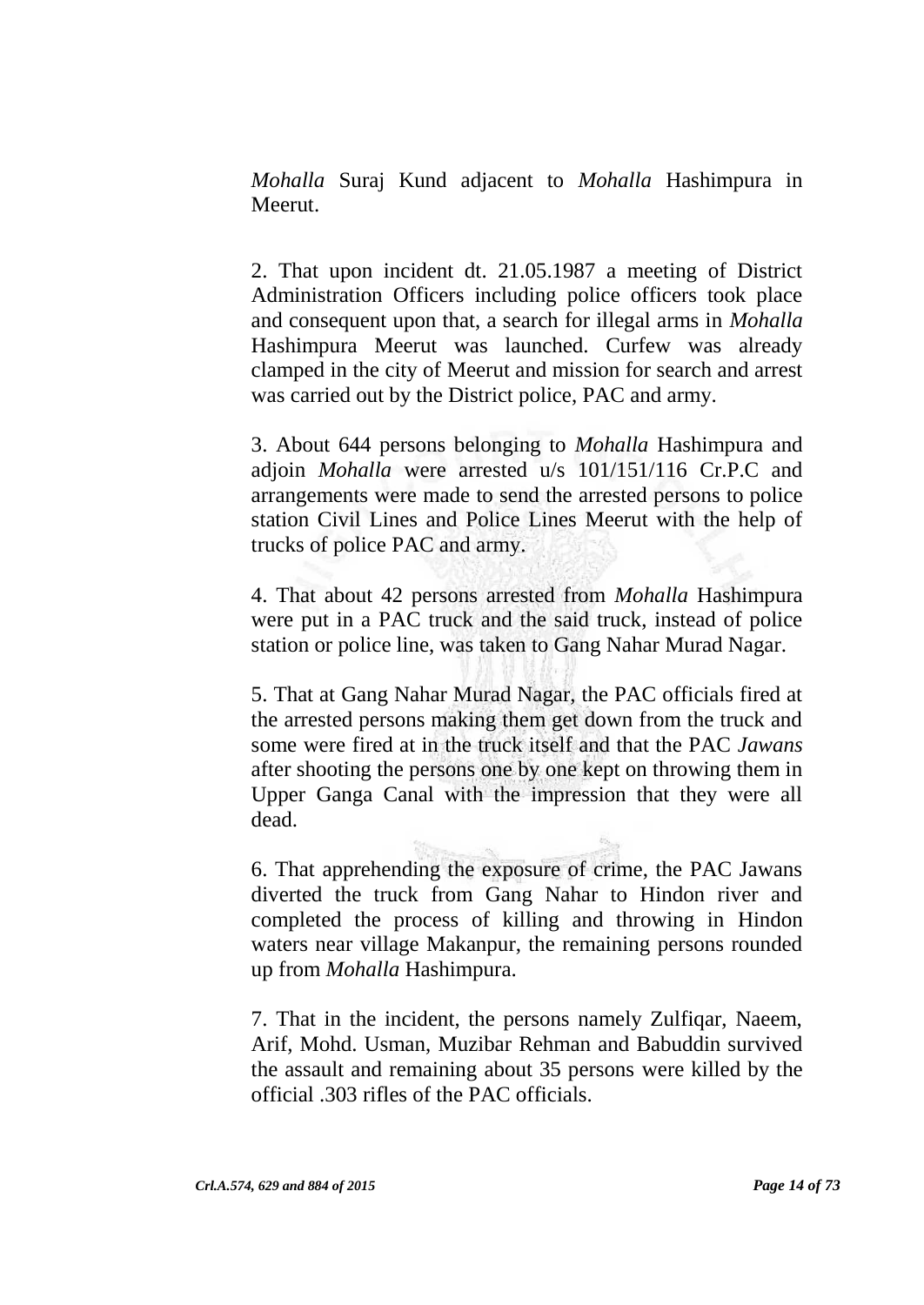8. That accused Leeladhar sustained injuries during indiscriminate firing in the truck taken place at Gang Nahar Murad Nagar.

9. That the truck which was used in the incident was of  $41<sup>st</sup>$ Battalion PAC with registration no. URU-1493.

10. That the said truck had come from Pilokhadi Chowki and was driven by accused Mohkam Singh.

11. That the accused persons facing trial led by the Platoon Commander accused Surender Pal Singh (since deceased), were the PAC officials present on above mentioned truck who committed the alleged crime."

19. The witnesses who had deposed as regards facts 1, 2, 3, 4, 5 and 6 were Zulfiqar Nazir (PW-1), Mohd. Naeem (PW-2), Mohd. Usman (PW-3), Muzib-ur-Rehman (PW-4) and Babuddin (PW-11). The trial Court noted that the following witnesses also deposed in relation to the above facts:

> "PW-19 Iqbal, PW-20 Mohd. Saleem, PW-21 Mst. Zebunnisa, PW-22 Abdul Hamid, PW-23 Shakeel Ahmed, PW-30 Shakeel Ahmed, PW-31 Gaffar, PW-48 Zameel Ahmed, PW-49 Mst. Mehmuddin, PW-50 Laik Ahmed, PW-51 Mst. Mehrunisha, PW-52 Rahis Ahmed, PW-53 Jamalludin, PW-54 Parvej Ahmed, PW-55 Zahiruddin Ansari, PW-57 Sakhawat Ali, PW-58 Abdul Alim, PW-60 Tanvir, PW-61 Mohd. Zafar, PW-62 Sher Ali, PW-63 Faridudin, PW-64 Anwar Ahmed, PW-66 Sirajuddin, PW-67, Abdul Gaffar, PW-68 Abdul Hamid, PW-77 Mst. Hazara, PW-78 Mst. Zarina and PW-87 Mohd Isha"

20. The said witnesses had categorically deposed that on  $22<sup>nd</sup>$  May, 1987 they were present in their houses in *mohalla* Hashimpura when a search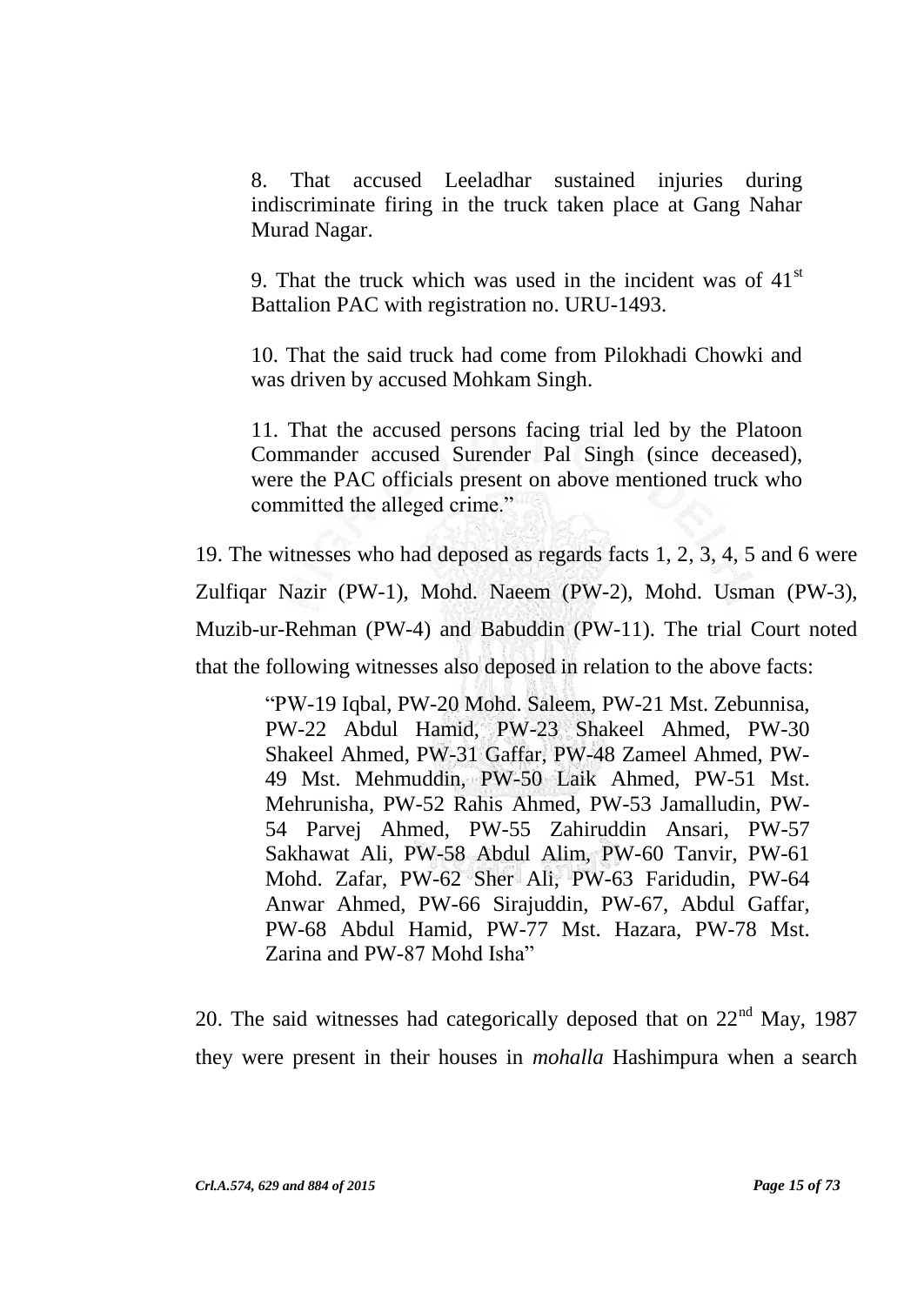was conducted by the officials of different armed forces like PAC, Police and Army and hundreds of persons were taken away by them.

21. Further, Praveen Jain (PW-86) (who working as Chief Photographer of the 'Sunday Mail' at the time) was present at the spot on  $22<sup>nd</sup>$  May, 1987. His photographs (Ex. PW86/A1 to A15) with their negatives (Ex. PW86/B) also corroborated the above facts.

22. The trial Court further observed that there were no witnesses examined to prove the deadly assault on the PAC and the looting of the two rifles by anti-social elements as claimed by the prosecution. There was also no witness to the alleged killing of Mr. Prabhat Kumar Kaushik (the brother of the Army Major) in *mohalla* Suraj Kund adjacent to *mohalla* Hashimpura. However, several witnesses deposed categorically that curfew had been imposed in Meerut. The trial Court held that although there was no evidence to show that the residents of Hashimpura were arrested under Sections 107, 151 and 116 Cr PC, there was sufficient evidence to show that curfew was already imposed in Hashimpura and several hundred persons from several *mohallas* including Hashimpura were rounded up and brought near the *peepal* tree in Hashimpura by the local police, the Army and the PAC.

23. The conclusions arrived at by the trial Court regarding facts 1, 2 and 3 were as under:

> "As a result of combined reading of the above mentioned prosecution witnesses, it can be said that a search operation was conducted by police, PAC and army in Mohalla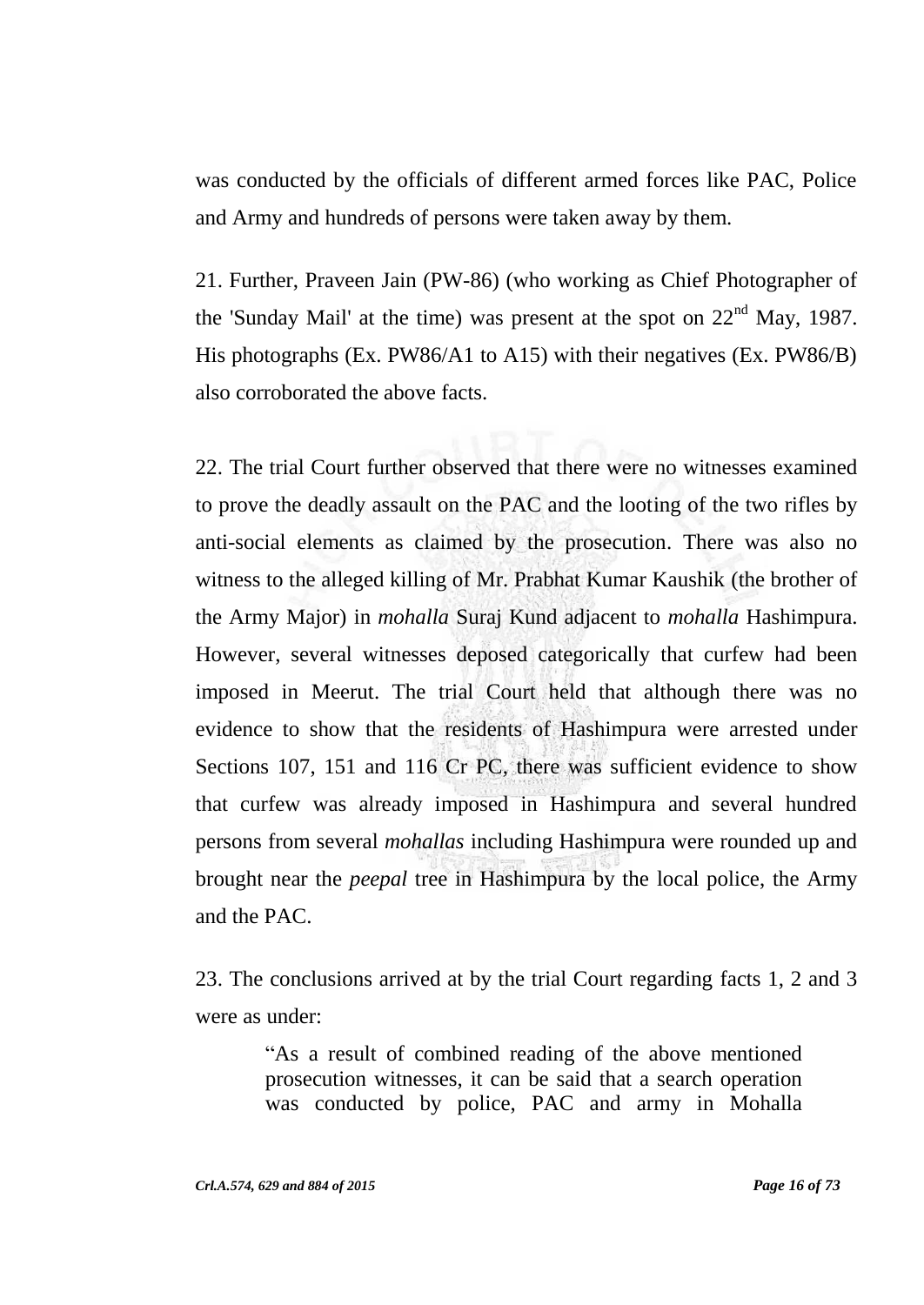Hashimpura and adjoining areas on 22.05.1987 and several persons were detailed/arrested and taken to different places like police station or police line etc."

24. As regards facts 4, 5 and 6, the witnesses that spoke about it were Zulfiqar Nazir (PW-1), Mohd. Naeem (PW-2), Babuddin (PW-11). The trial Court held that they had given detailed accounts of the entire incident starting from Hashimpura to the incident at Hindon river, Ghaziabad. The said testimonies were consistent and corroborated each other. The further witnesses who spoke about the incident that took place at Gang *nahar*, Murad Nagar included Inspector Rajender Singh Bhagor (PW-33), Mohd. Usman (PW-3), Muzib-ur-Rahman (PW-4) and N.U Ansari (PW-56). They had interacted with PW-1 and conveyed news of the incident to Syed Shahabuddin, who was a Member of Parliament (MP) at the time. PWs 6, 7 and 8, Digambar Tyagi (PW-12) and Inspector Virender Singh Yadav (PW-13) were the other important witnesses as regards the above facts.

25. The trial Court further held that "so far as the facts regarding abduction of about 42 persons from *mohalla* Hashimpura in the PAC truck is concerned, the testimonies of PW-1, PW-2, PW-3, PW-4 & PW-11, who all are survivors and were present in the said truck, is quite specific and categorical."

26. According to the trial Court, the testimonies of several of the injured eye-witnesses showed that the improvements made over them by the concerned witnesses in Court were in the form of "further explanation and the same are not contrary to the earlier statement given to police". The contradictions and improvements claimed by the defence counsel were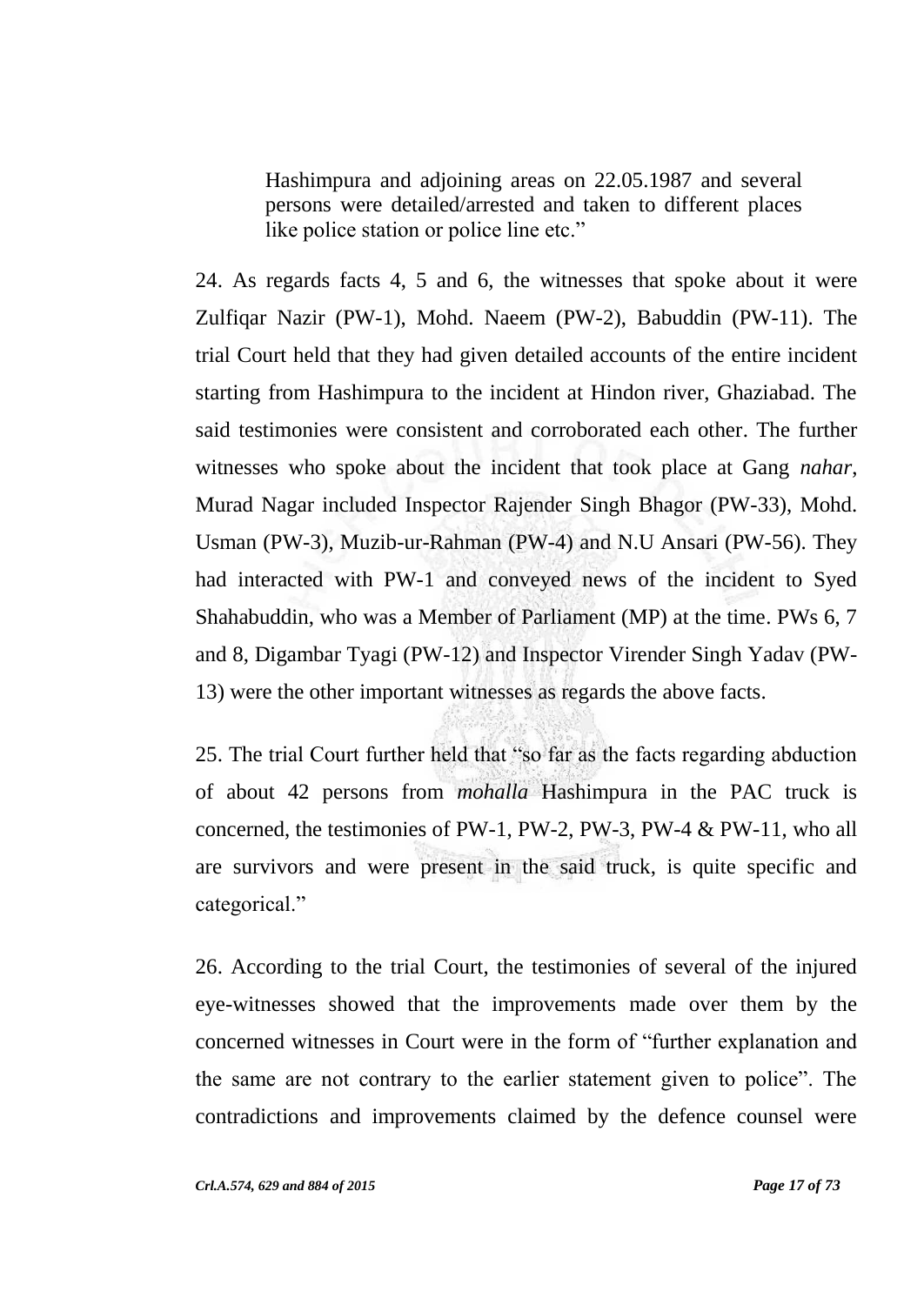minor in nature, so far as the description of the truck and the accompanying officials being related to the PAC was concerned.

27. As regards the incident at Gang *nahar*, Murad Nagar, the testimonies of PWs 1, 2, 3, 4 and 11 were "quite clear, specific, explicit and descriptive". As regards the incident at Hindon River near Makanpur village, the evidence of the aforementioned PWs corroborated by PWs 13, 14, 36, 45 and 80 stood proved on record. The conduct of the other witnesses was found to be truthful, genuine and reliable. Thus facts 4, 5 and 6, were also held by the trial Court to be duly proved.

28. As regards the fact No.7, the trial Court observed that there were doubts as to the identities of the deceased. The names of 22 persons were, however, not proved. In many of the cases details about parentage and addresses were also not made available. The dead bodies continued to be marked as those of unknown persons. Likewise, the medical reports were also of unknown persons. The trial Court, on a combined reading of the PWs reached the following conclusions:

"Firstly, the persons namely Zulfikar Nashir (PW-1), Mohd. Naeem (PW-2), Mohd. Usman (PW-3), Muzibur Rehman (PW-4) and Babuddin (PW-11) were shot at by the PAC staff during the incident but they survived.

Secondly, the person namely Quamaruddin was present in the same truck, he was shot at by the PAC officials, he was found by the police in injured condition and he subsequently expired. His death and identification stands duly proved.

Thirdly, the persons namely Mohd. Yasin, Hazi Mustkin and Mohd. Azim were present in the same truck and shot at by the PAC officials but it cannot be said conclusively that they were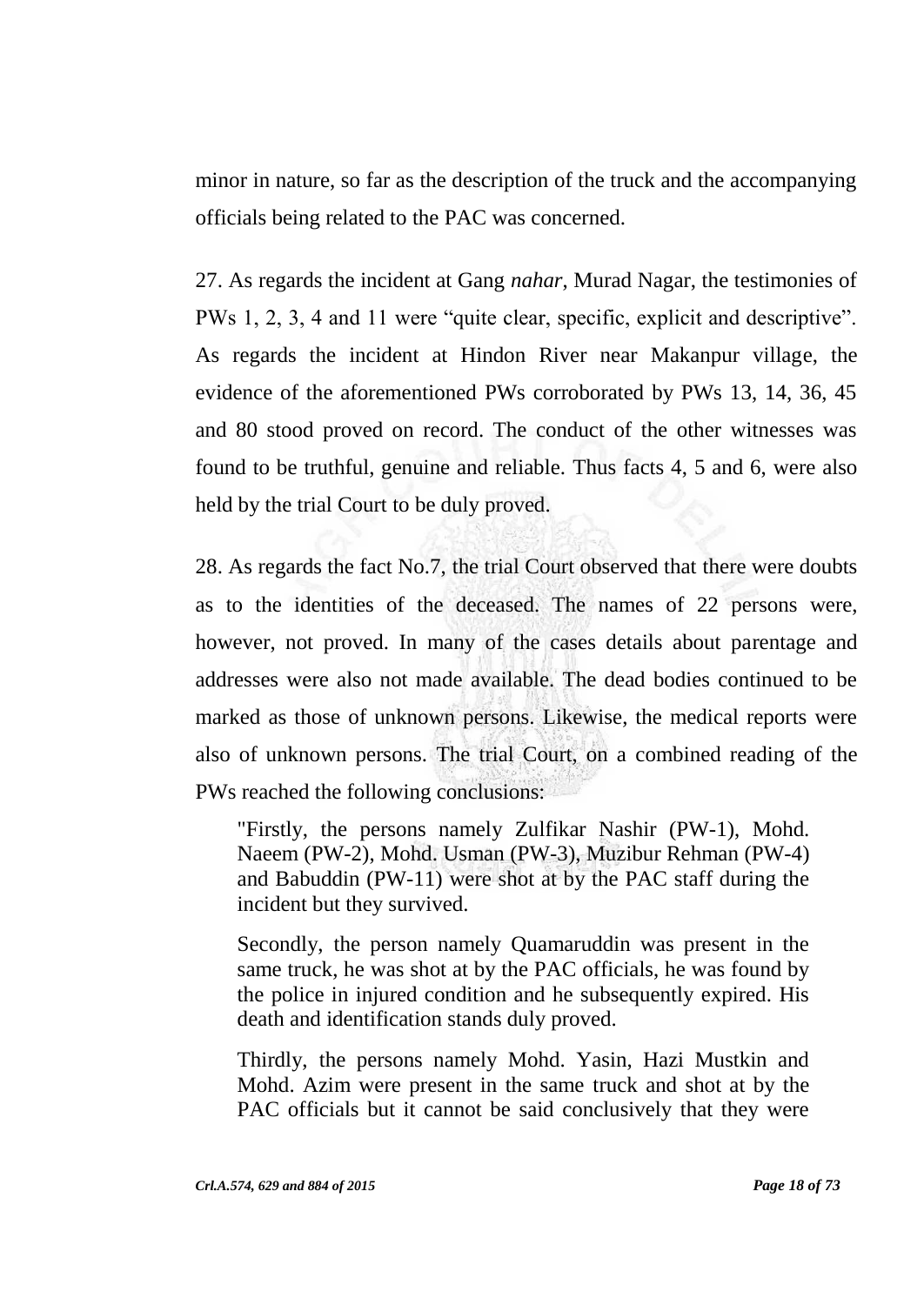dead or not as neither their dead bodies could be recovered nor they were otherwise located.

Fourthly, the persons namely Ashraf, Arif, Kaushar Ali and Hansalluddin were also there in the same truck but neither their dead bodies have been recovered nor the complete details about their identification/parentage/address have been established during trial.

Fifthly, some other dead bodies were recovered during investigation but the same were either not identified or it could not be established that they were in the same truck.

Lastly, it is also there in evidence that several persons are missing but there is no proof that they were in the same truck or not."

29. The trial Court noted that the medical evidence had established that all dead persons received gunshot injuries. The cause of the deaths was shock and haemorrhage as a result thereof. As regards the weapon of offence, the trial Court concluded that the occupants of the truck were killed by PAC officials with their official .303 rifles. However, none of the witnesses had identified Mokam Singh as the driver of truck URU1493. There was also no reliable evidence to show the involvement of the said truck in the incident. It was not clarified how the name of Mokham Singh figured in the list Ex.PW91/A, if according to PW-70, Ishtikar Ahmad was the driver who had been issued the concerned truck and had taken it to Meerut.

30. The trial Court held that the facts deposed by Gulesh Ali (DW-1) were general in nature and did not establish any fact in favour of the accused. As regards the facts in issue 8 to 11, it was held that it was not clear on what basis the names of 19 accused persons had been selected by the prosecution. There were no disclosure statements or recoveries effected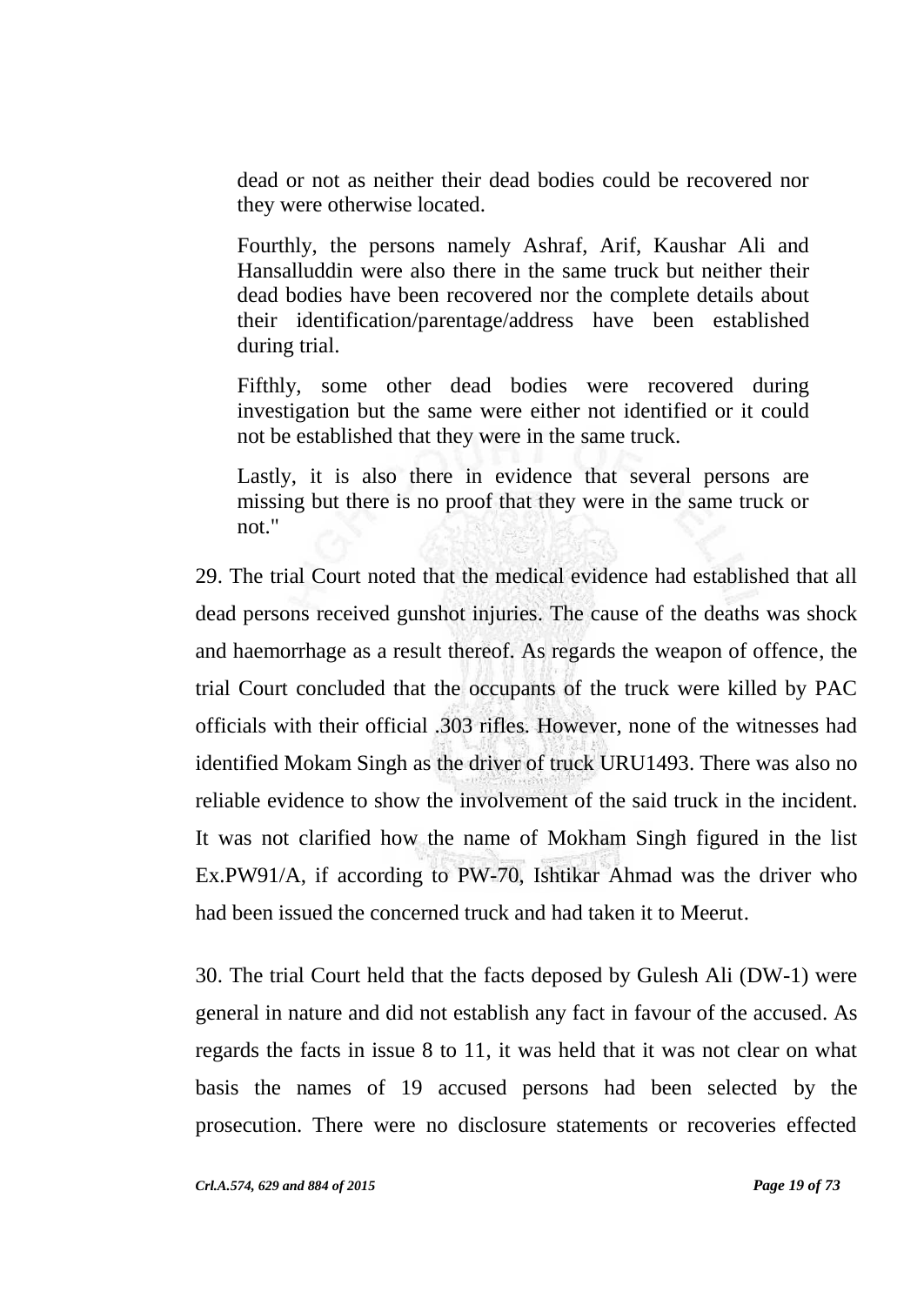from any of the accused persons; no weapons of offence had been connected with them. No record of arms and ammunition were proved during trial. Further, no witnesses from the Army or local police who were present and participating in the search operation with the PAC were examined. The four facts in issue i.e. 8 to 11 were, therefore, held by the trial Court not to have been proved. In other words, it was not proved that the truck URU 1493 was used in the incident.

31. The trial Court held as under:

"Since there is lack of direct evidence against the accused persons, the case in hand has virtually converted into a case of circumstantial evidence against the accused persons facing trial despite the fact that there are several eye witnesses to the whole incident. Most of the basic facts except the identity of the culprits have been duly proved and established on record as discussed above but the evidence required to connect the accused persons with the crime is actually missing."

32. The trial Court further concluded:

"Virtually, there is no clinching evidence on record without infirmities on the circumstance relating to identity of the truck and accused persons. The accused persons cannot be convicted on the basis of scanty, unreliable and faulty investigation which has gaps and holes. Not a single circumstance relied upon by the prosecution inspire confidence to establish the guilt of the accused persons."

33. Consequently, all the accused persons were acquitted of the offences with which they were charged. The trial Court, nevertheless, recommended the payment and disbursal of compensation to the victims and kin of the deceased. This Court in a series of orders in Crl. A. No. 571/2015 (*Zulfikar*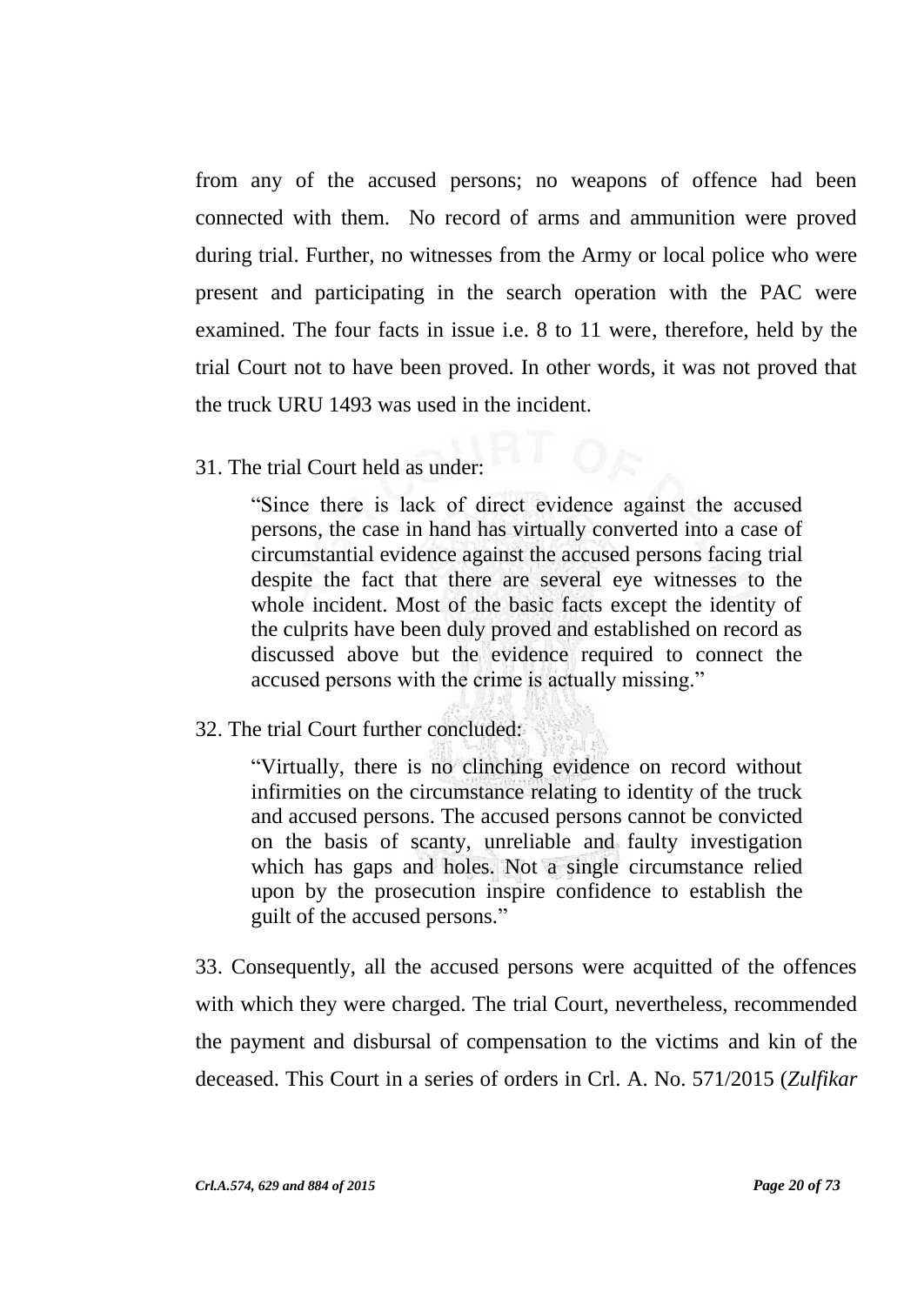*Nasir v. State of UP*) facilitated the disbursal of the compensation to the families and legal representatives of the victims in accordance with law.

## *NHRC's application*

34. The NHRC's application for impleadment in Crl. A. No. 574 of 2015 was allowed by this Court by an order dated 10th December 2015. NHRC also filed an application being Crl. M. A. No. 18056 of 2015 in Crl. A. 574/2015 with the following prayers:

"A. Direct further inquiry to be made and direct the State of "Uttar Pradesh or any other relevant authority to place before this Hon'ble Court:

(i) registers, duty register, attendance registers, log-books and other documents relating to the names, duty roster, posting and connected relevant details of PAC personnel comprising the Platoon operating under the command of Subedar Surender Pal Singh on 22"<sup>^</sup> May 1987 on riot control duty at Mohalla Hashimpura, Meerut District Uttar Pradesh of the 41<sup>st</sup> Battalion, 'C Company, Provincial Armed Constabulary, Uttar Pradesh.;

(ii) the Report of the CB-CID Inquiry into the incident.

(iii) the Report of the Commission of Inquiry headed by Retd. Justice Gyan Prakash to inquire into the killings, which was "submitted to the State of U.P in 1994.

B. To allow the Applicant to lead additional evidence in FIR No. 110/87 Police Station Link Road and FIR No. 141/87 Police Station Murad Nagar, with respect to the aforesaid documents, and

C. Pass any other or further orders as it may deem appropriate in the facts and circumstances of the case and in the interest of justice."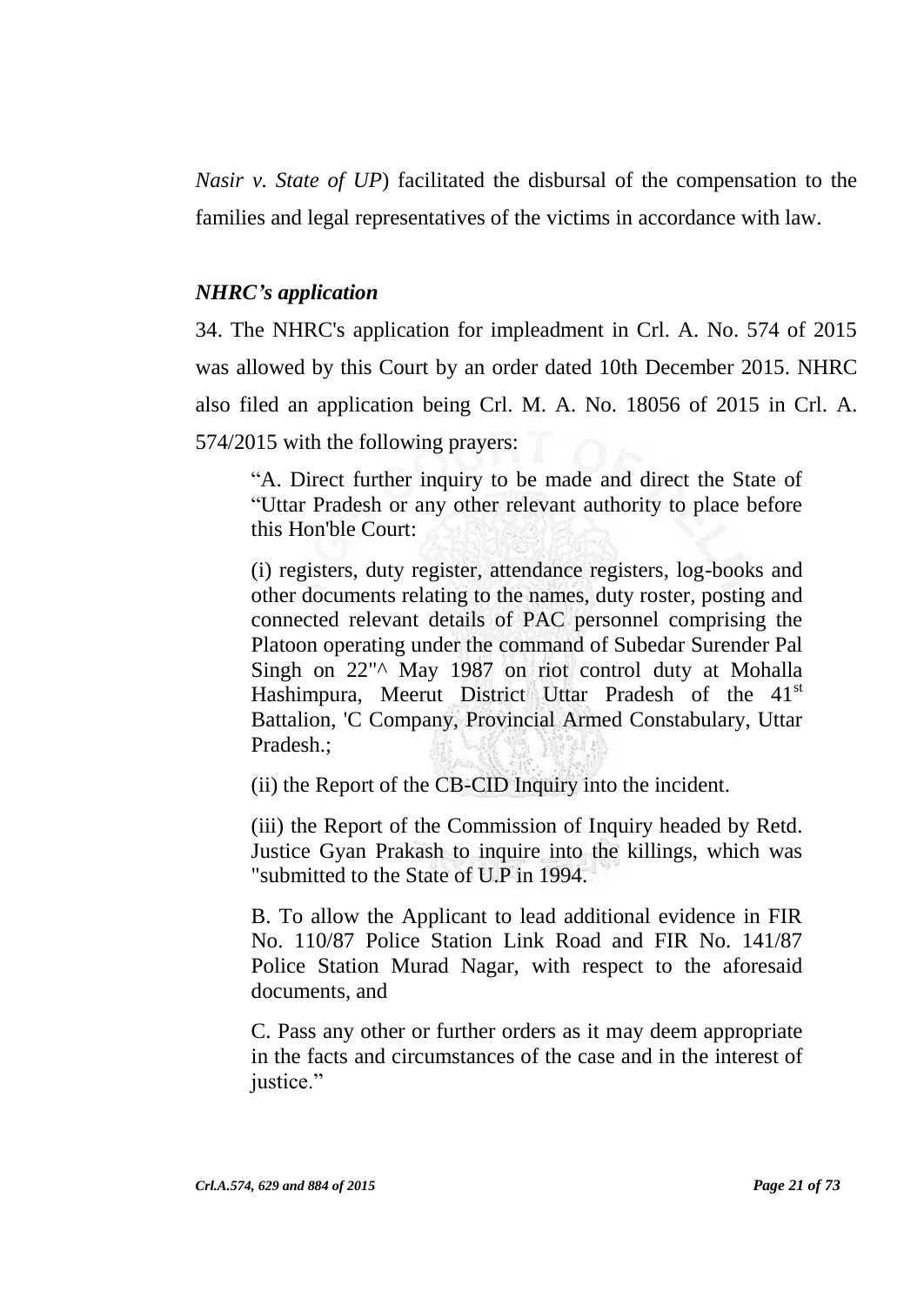35. The background to the above application was noted in the order dated 20th February 2018 passed by this Court as follows:

"10. In this application, it is asserted by the NHRC that in the trial, the CB-CID deliberately suppressed material evidence concerning PAC personnel who were arrayed as the accused. This included documents relevant to the trial which were within the power and control of the PAC. It is in this context that the aforementioned prayers have been made.

11. At the hearing on 17th February 2016, learned counsel for the NHRC had pointed out that on 2nd February 2016 NHRC had addressed a letter to the State of U.P. giving details of the documents which were required to be furnished by it.

12. On 31st March 2016 learned counsel for the State of U.P. informed the Court that two of the documents requested by the NHRC were available with him. The Court then required the State of U.P. to file a reply to the application and also make available the other relevant documents along with the reply.

13. Pursuant thereto on 17th May 2016, an affidavit was filed by the Deputy Secretary, Department of Home, Government of U.P. in response to the NHRC's communication dated 2nd February 2016. The first document enclosed with the said affidavit was a copy of the report dated 3rd August 1994 by the Police Commissioner, Lucknow (UP). The second annexure was a report dated 30th August 1987 of the inquiry Committee headed by Mr. Gian Prakash. The third annexure was a letter dated 15th March 2016 sent by the Commandant PAC, Ghaziabad to the Government of U.P. inter alia stating that all the documents which were relevant for the trial had already been submitted to the trial Court on 27th October 2012 and as of that date there was no other document left with the PAC to be submitted.

14. The matter came up before this Court thereafter on 4th August 2016 where it was pointed out by learned counsel for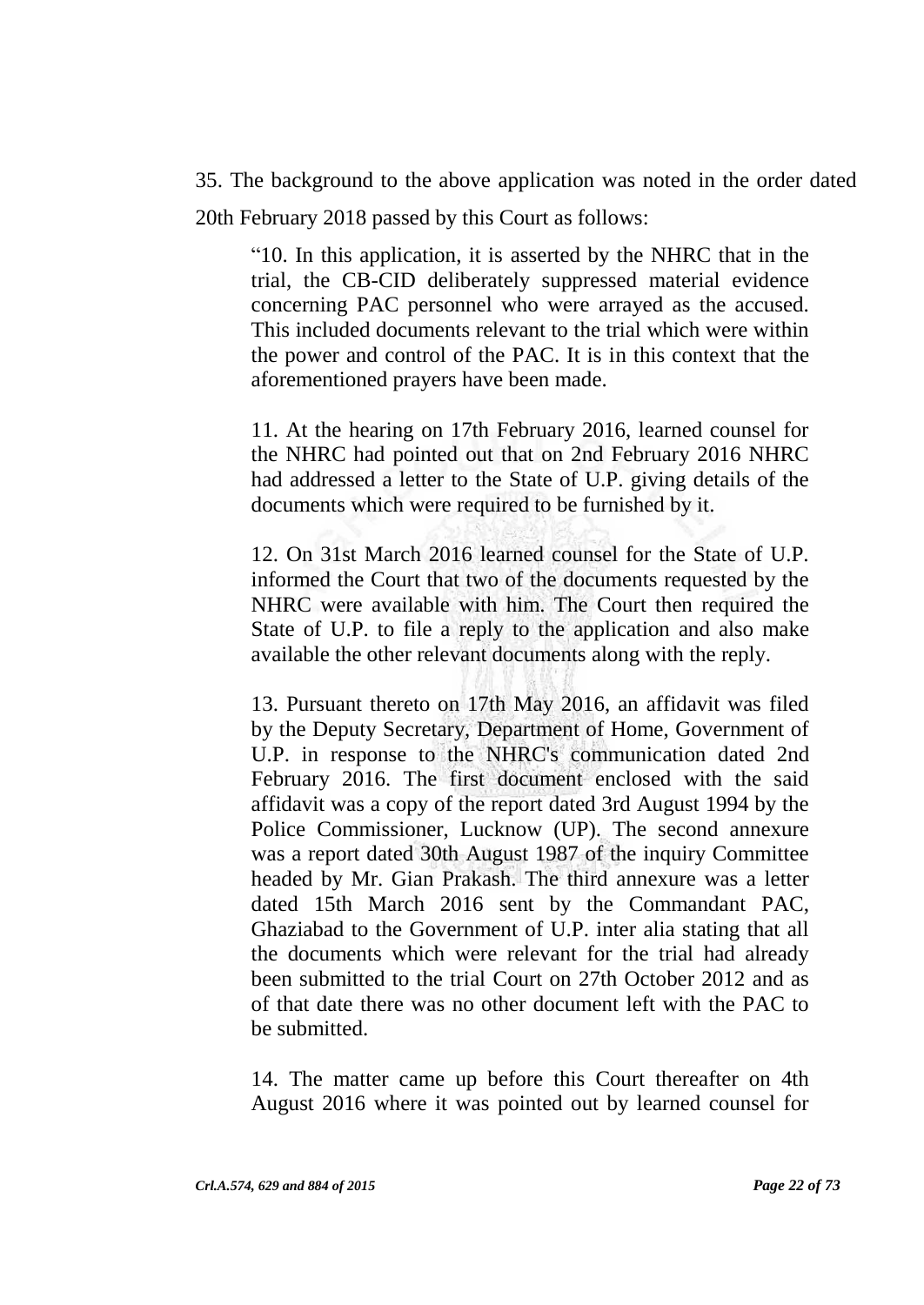the NHRC that the State of U.P. had not placed the complete documents on record. Reliance was placed on the report of the inquiry conducted by Superintendent of Police, CB-CID dated 22nd June 1989. The Court then directed that the State of U.P. would ensure that a copy of the said report would also be placed on record. Learned Additional Public Prosecutor appearing for the State of U.P. undertook to file an affidavit explaining the entire matter in terms of the dates and steps taken with regard to maintenance, preservation as well as weeding out of the records as detailed in para (i) of the application.

15. In compliance with the order dated 24th November 2016 an affidavit has been filed by the Superintendent of Police, CB-CID Meerut Ghaziabad placing on record the "note' of Mr. S.K. Rizvi, the then Superintendent of Police, Crime Branch, Lucknow (UP), and another letter of the Deputy Inspector General, Crime Branch, CID, Lucknow dated 22nd June 1989.

16. The matter then came up again before the Court on 15th December 2016. This was followed by another affidavit of Kamlesh Bahadur, Additional SP dated 4th January 2017. Paras 2 and 3 of the said affidavit are as under:

"2. That during the course of investigation a list containing 89 names of officers and constables of "C' Company 41 Battalion, PAC, Ghaziabad, was provided by the Commandant of said Battalion. They were stated to be on duty on 22nd May 1987. A copy of the list is annexed hereto and marked as Annexure R-1/1.

3. That as per the procedure, PAC has to keep a General Diary Register, for recording the daily movements of personnel, vehicles and other activities of the company. As per the General Diary of "C' Company 41 Battalion, PAC, Ghaziabad on 22nd May 1987, the truck in question and the private respondents before this Hon'ble Court were posted at Pilokhari chowki, P.S. Lisari Gate, Meerut under the orders of the then SSP of Meerut, U.P.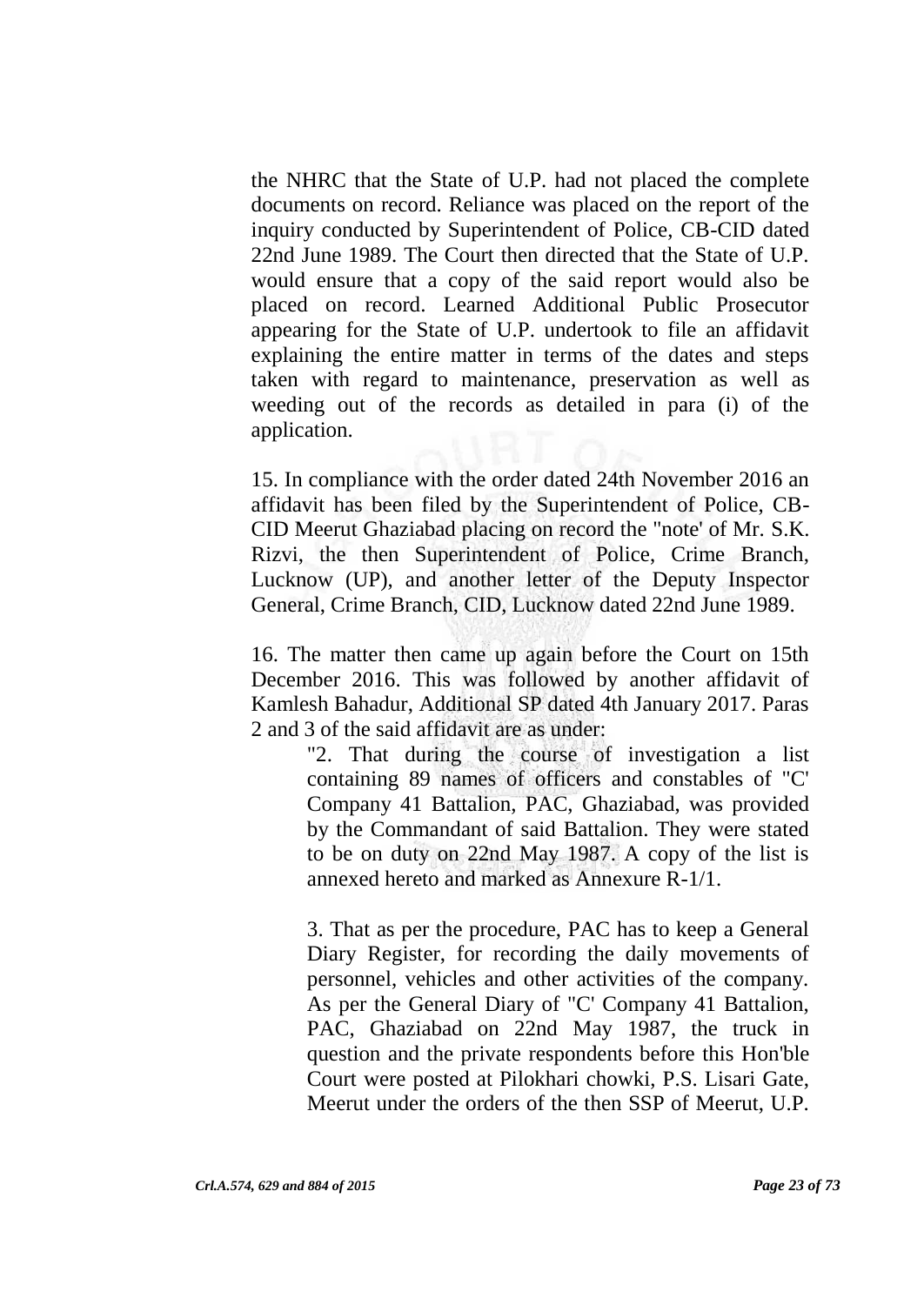Further as per the General Diary Entries the said personnel departed from company Head Quarter at Police Line, Meerut in official vehicle, truck bearing registration No. URU-1493 at 07:50 AM and reported back at the company head quarter at 09:00 PM on 22.05.1987. A copy of General Diary of 22.05.1987 is annexed hereto and marked as ANNEXURE-R-1/2."

17. Annexure R-1/2A annexed to this affidavit is a copy of the GD dated 22nd May 1987. This was a photocopy of the said document. This was followed by another affidavit dated 18th January 2017 of Ritesh Kumar Singh in which it was again asserted that the police records of the local police, Meerut for the period from 1st January 1987 to 31st December 1987 already stood weeded out.

18. On 2nd March 2017 after going through the above affidavit, the Court in para 20 of the said order directed as under:

"20. For the sake of clarity, the State of UP shall file a consolidated affidavit setting out the complete details as were ordered to be brought on record by our orders dated 4th August, 2016 and 6th October 2016. The affidavit shall clearly show the record of which authority has been weeded out, the orders and particulars of the authority so directing, the dates of the weeding out. This affidavit shall be filed within four weeks from today."

19. Pursuant thereto, an affidavit has been filed by Ritesh Kumar Singh, Deputy S.P. Meerut on 29th March 2017. It was inter alia pointed out that General Diary (GD) for the period 1st January 1987 to 31st December 1987 of the local police, Meerut containing the information about deployment of the police force within the respective police stations has been weeded out under the order of the SSP, Meerut. It is clarified that the documents sought were in respect of names of personnel of "C' Company 41 Battalion, PAC, Ghaziabad who were stated to be on duty on 22nd May 1987, and GD recording that the daily movement of personnel, vehicles and other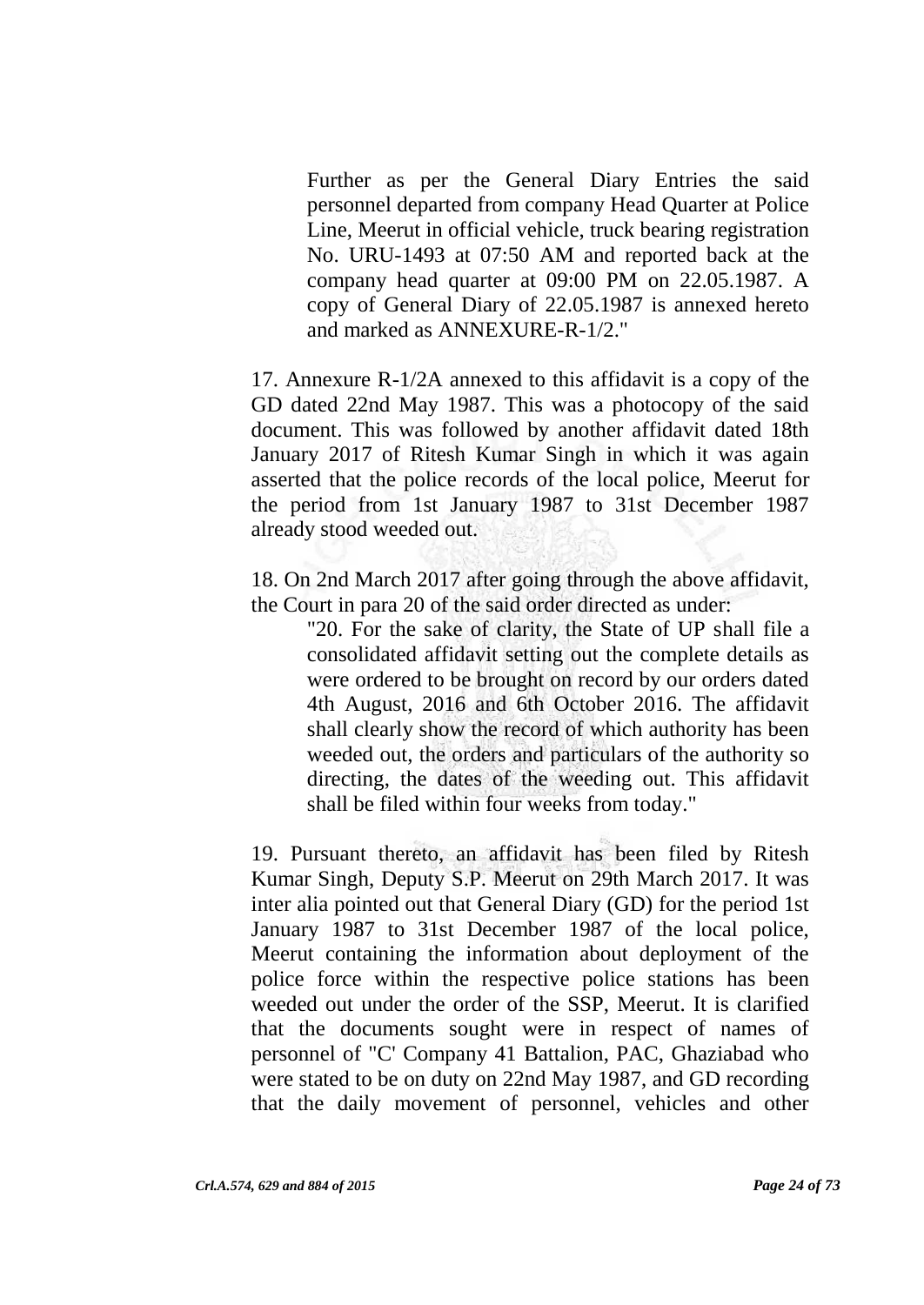activities. It was further clarified that only the local record of the police of Meerut was weeded out. It was asserted that as far as record of "C' Company 41 Battalion, PAC Ghaziabad for the year 1987 is concerned, "the same is already forming the part of trial court and was never weeded out." Again in para 7 of this affidavit it was stated that "as far as record of PAC is concerned the same is available on record."

36. In its order dated  $20<sup>th</sup>$  February, 2018, this Court while allowing the aforesaid application of the NHRC, directed as under:

"30. Keeping in view all the above factors, the Court directs as under:

(i) The prosecution is permitted to lead additional evidence in respect of the GD register extracts which are at pages 5741 to 5746 of the trial Court record;

(ii) On the date on which the matter is listed before the trial Court pursuant to this order, the prosecution will furnish to the trial Court a list of witnesses which it seeks to examine in relation to the additional evidence to be led in respect of the above document(s); the prosecution will also keep ready its application for permission to lead secondary evidence, which application will be heard and decided by the trial Court on the day fixed by this Court and in any event not later than three days thereafter.

(iii) The prosecution will not seek adjournment on any ground whatsoever and it will be ready to examine the witnesses on the date fixed by the trial Court for that purpose. It is made clear that on the date fixed by the trial Court the State will be represented by its counsel and will not seek adjournment on the ground that its counsel is not being formally appointed as such by the State Government. All the steps necessary for the State to nominate the counsel to appear on its behalf in the trial Court should be completed by the date fixed by the trial Court for commencement of the recording of the additional evidence.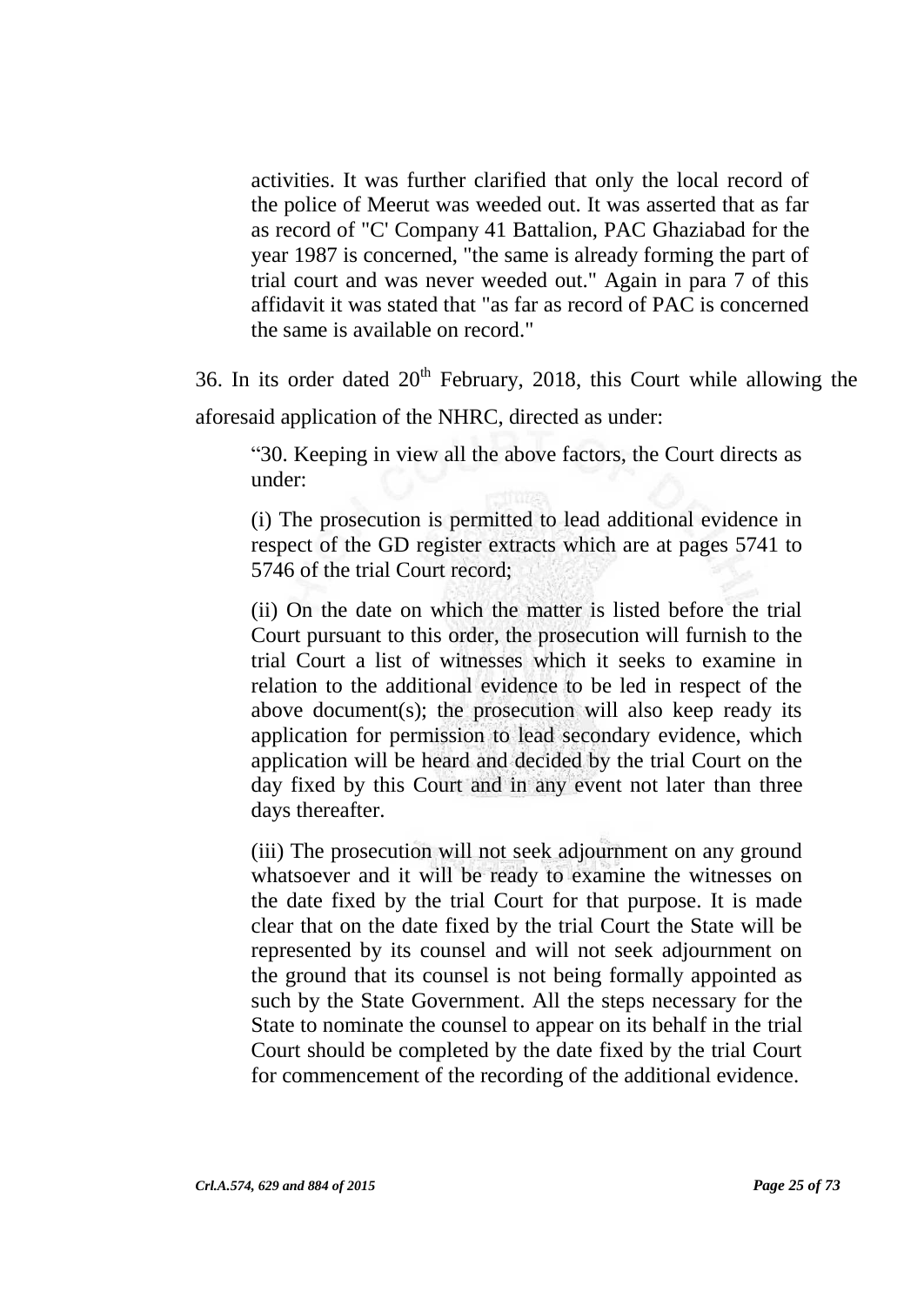(iv) The right of the accused to cross-examine the prosecution witnesses in accordance with law will be permitted. The accused will also be permitted to lead defence evidence relevant to the additional evidence of the prosecution in accordance with law.

(v) The recording of the additional evidence by the trial Court, inclusive of recording of the statements of the accused under Section 313 Cr PC and the defence evidence, if any, should be completed within a period of three months from the date fixed by this Court of the listing of the matter before the trial Court;

(v) Both the prosecution and the accused will cooperate with the trial Court to ensure that the above time schedule is strictly adhered to. The record of additional evidence including the further statement of the accused under Section 313 Cr PC as well as the defence evidence and the trial Court record should be made available to this Court not later than  $2<sup>nd</sup>$  July 2018;

(vi) The matter will be listed before the District  $\&$  Sessions Judge (West), Tis Hazari Courts, Delhi on 19th March 2018 who may either himself record the additional evidence or assign it to any Additional Sessions Judge (West District) for implementation of the above steps."

37. Pursuant to the above order, the additional evidence was recorded by the trial Court. The entire trial Court record was thereafter returned to this 재리의 Court with the additional evidence.

38. This Court has heard the submissions of Ms. Rebecca John, learned Senior counsel for the Appellants in Crl. A. 574 of 2015, Mr. Mushtaq Ahmed, learned counsel for the Appellants in Crl. A. 629 of 2015 and Mr. Kaushal Yadav, PP with Mr. Ram Kishor Singh Yadav, AOR and Mr. Zaki Ahmed Khan, Special counsel for the State of U.P. The accused were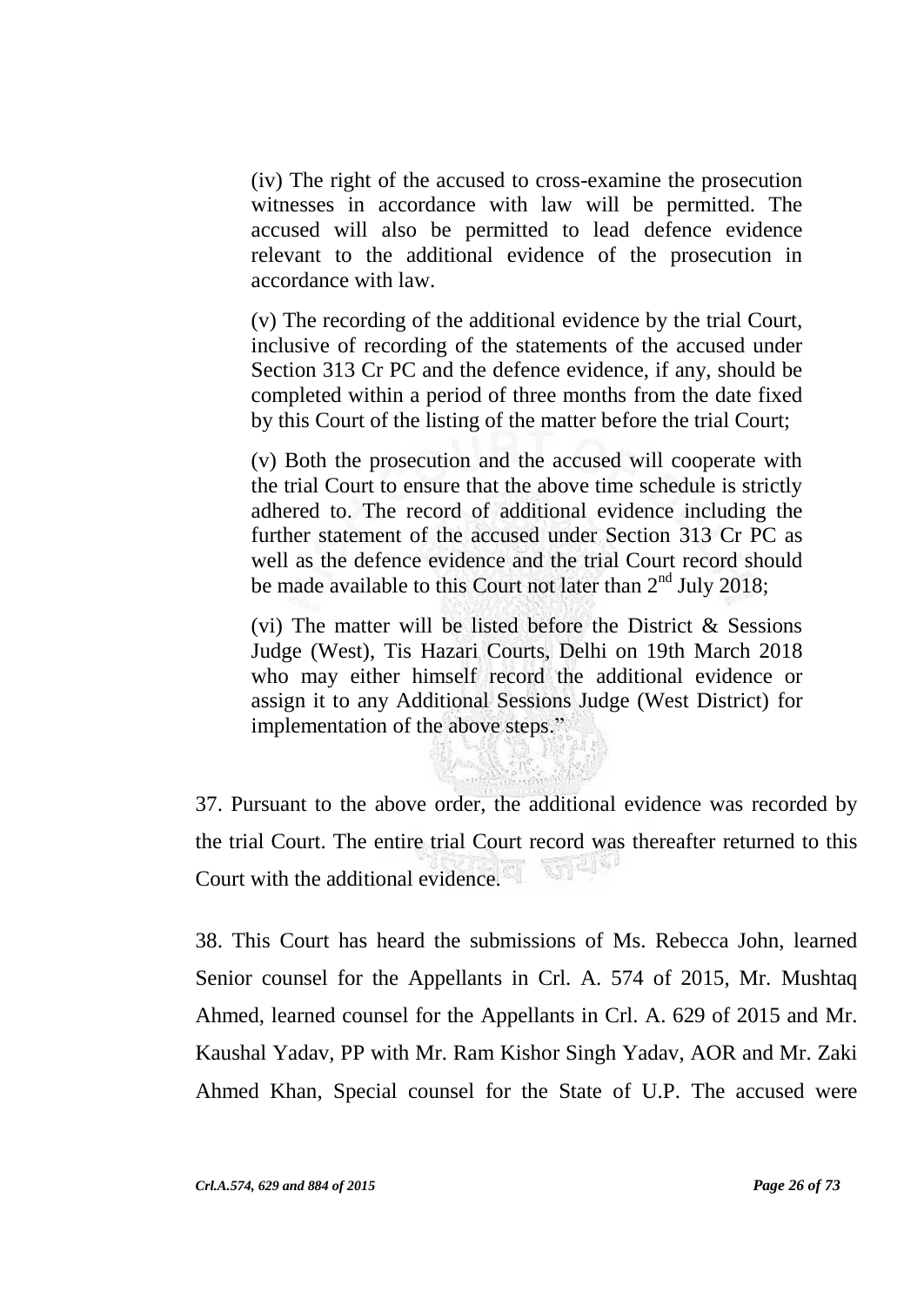represented by Mr. Gopal Krishna, Mr. B.P. Sharma, Mr. Aamir Khan, Mr. L.D. Mual, Mr.R.P.Duggal, Mr. Virender K. Mual and Mr. Yoginder Singh, Advocates. The Court has also heard the submissions of Ms. Vrinda Grover, learned counsel for the NHRC.

## *Key issues in the present appeals*

39. The findings of the trial Court as regards the 'facts in issue' 1 to 7 identified by it, have not been challenged by the accused. These can be summarised as under:

- (i) A search operation was conducted by police, PAC and army in *mohalla* Hashimpura and adjoining areas on 22nd May 1987. Several persons were detained/arrested and taken to different places including the PS or police lines etc.
- (ii) The testimonies of the injured witnesses PWs 1, 2, 3, 4 and 11, who were survivors present in the said truck, was 'quite specific and categorical' regarding the abduction of about 42 persons from *mohalla* Hashimpura in the PAC truck.
- (iii) As regards the incident at Gang *nahar*, Murad Nagar, the testimonies of PWs 1, 2, 3, 4 and 11 were "quite clear, specific, explicit and descriptive". The incident at Hindon River near Makanpur village, stood proved by the evidence of the aforementioned PWs corroborated by PWs 13, 14, 36, 45 and 80.
- (iv) PWs 1, 2, 3, 4 and 11 were shot at by the PAC but they survived.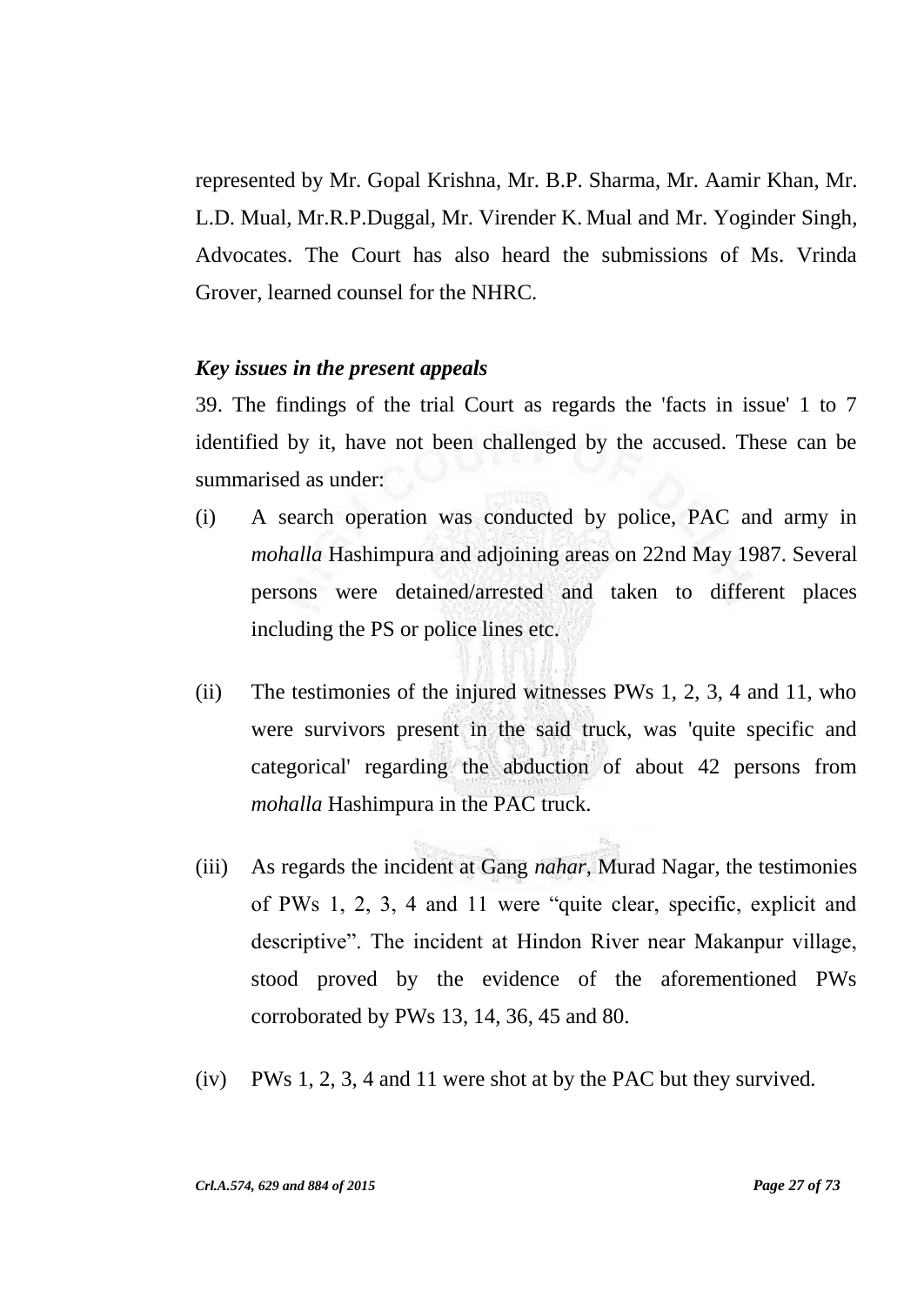- (v) Qamaruddin who was present in the same truck, was shot at by the PAC. He was found in an injured condition and subsequently expired. His death and identification stood proved.
- (vi) The medical evidence proved that all the dead persons had received gunshot injuries. The cause of death was shock and haemorrhage as a result thereof.
- (vii) The occupants of the truck were killed by PAC officials with their official .303 rifles.

40. The findings of the trial Court which were against the prosecution to some extent were the following:

- (i) Mohd. Yasin, Hazi Mustkin and Mohd. Azim who were present in the same truck were shot at by the PAC officials. However, it could not be conclusively established that they were killed as their dead bodies could not be recovered.
- (ii) Ashraf, Arif, Kaushar Ali and Hansalluddin were in the same truck. Neither their dead bodies could be recovered nor their identification/parentage/address established during trial.
- (iii) Some other dead bodies, recovered during investigation, could not be identified. It could not be established that they were in the same truck. Several persons were missing but there was no evidence to show that they too were in the same truck.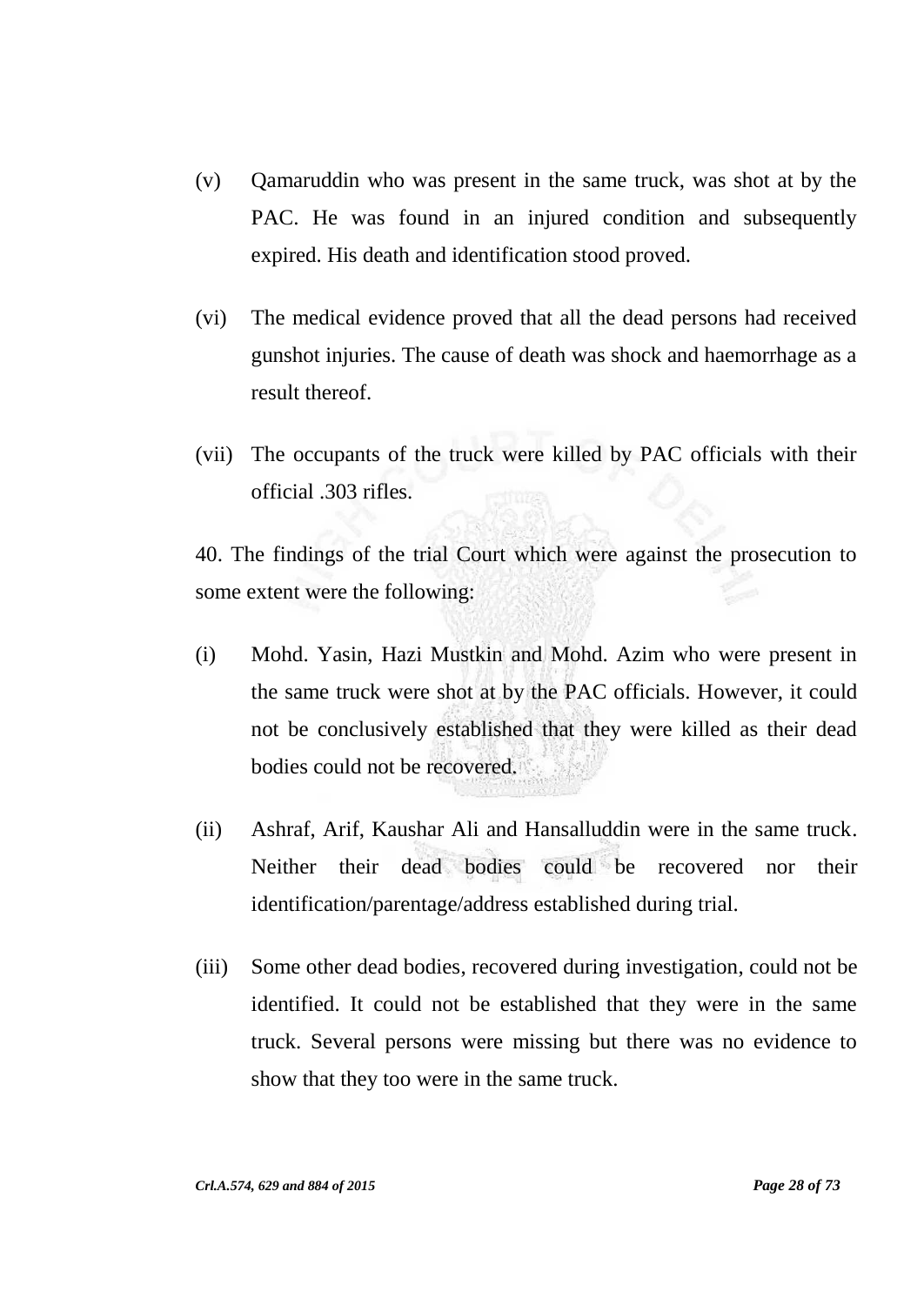41. The findings of the trial Court which went against the prosecution and in favour of the accused were as follows:

- (i) None of the PWs had identified Mokam Singh as the driver of truck URU1493. There was also no reliable evidence to show the involvement of the said truck in the incident. With PW-70 stating that the driver of the truck was Ishtikar Ahmad, it was not clear how Mokham Singh figured in the list Ex.PW91/A.
- (ii) The evidence required to connect the accused persons with the crime is missing. There is no clinching evidence relating to identity of the truck and accused persons.

42. Consequently, the scope of the present appeals is confined to examining the correctness of the findings of the trial Court in respect of the identity of the truck and of the accused persons. In other words, the key issues concern fixing the identity of both the truck in which the 42 abducted persons were taken and of the persons belonging to the PAC who were involved in such abduction and the subsequent killing of around 38 of such abducted persons. শংস্ক্রীল জশ<sup>ই</sup>

## *Analysis of the evidence and additional evidence*

43. It is necessary first to reconstruct the events of  $21st$  and  $22<sup>nd</sup>$  May, 1987. The narrative is that the city of Meerut was in the grip of communal violence as on the day just prior to the date of the incident, i.e.  $21<sup>st</sup>$  May, 1987, there was a communal riot in the *mohalla* adjacent to *mohalla* Hashimpura. This resulted in the death of one Mr. Kaushik, who was the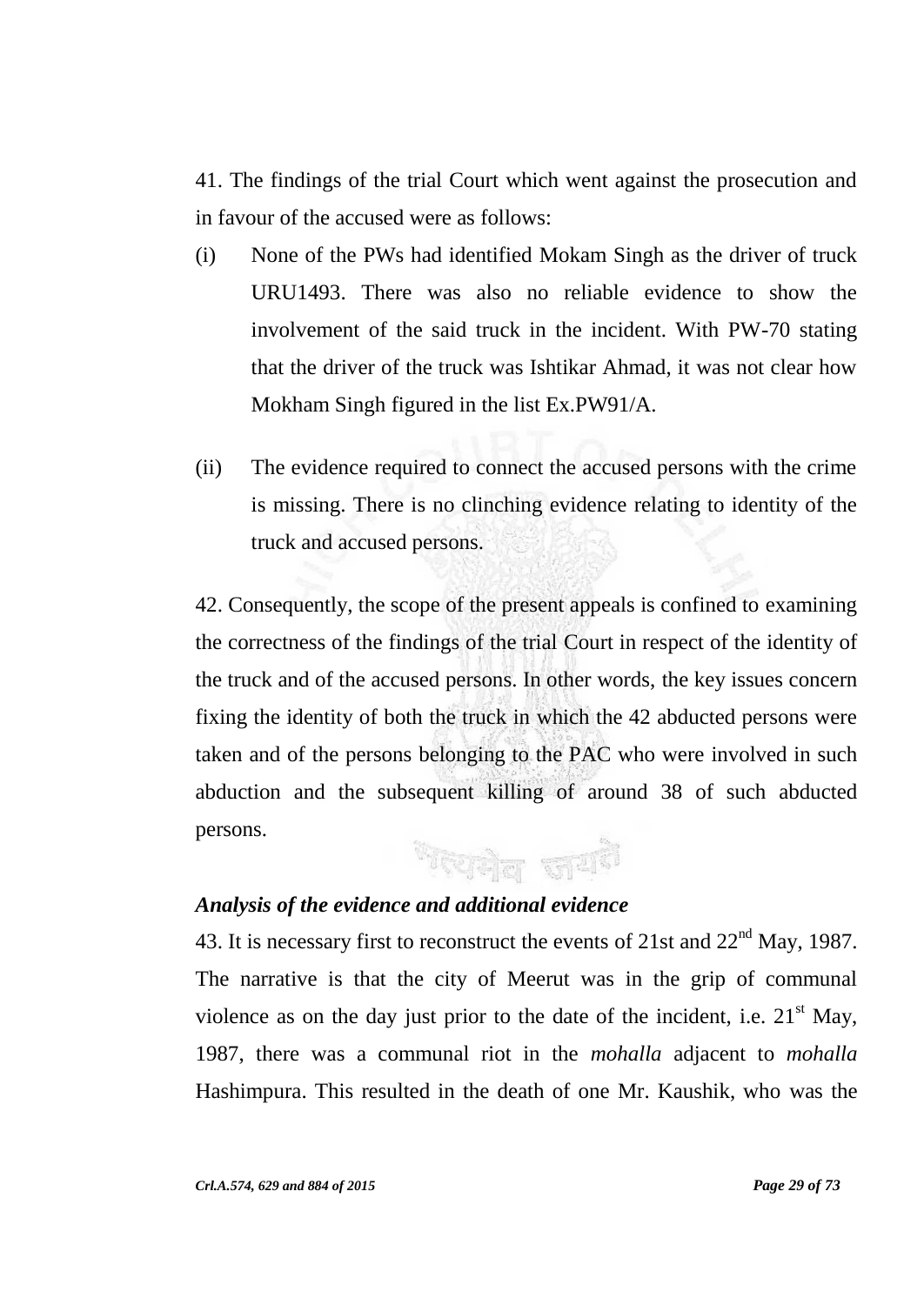brother of an army Major. It is also believed that two service rifles of personnel belonging to the PAC were snatched away by the rioters. With a view to maintaining law and order, a search operation was undertaken on the following day i.e. 22nd May, 1987 at *mohalla* Hashimpura. 644 persons were arrested under Sections 107/151/116 of the Cr PC. These people were divided into two groups. The first comprised elderly men and young boys; the second comprised young men. The second group of young men were taken in trucks belonging to PAC and the Army away from Hashimpura. They were taken to PS Civil Lines and Police Lines, Meerut and released several days later.

44. About 42 to 45 persons from the first group, i.e. comprising the elder men and young boys, were gathered by officials/*Jawans* of the PAC wearing khaki *peeli* (dusky and yellow) coloured uniforms and armed with rifles which had bayonets (*sangeens)*. They were first rounded up under a *peepal* (banyan) tree.

45. Photographs of persons being rounded up and the group being kept under the tree have come on record, due to the efforts of Mr Parveen Jain (PW-86), an independent photographer and journalist. The photographs exhibited by him, with negatives having been marked as Ex.PW-86/A-1 to A-15 corroborate the eye witnesses testimonies of the surviving injured i.e. Zulfiqar Nasir (PW-1), Mohd. Naeem (PW-2), Mohd. Usman (PW-3), Muzib-ur-Rehman (PW-4) and Babuddin (PW-11). Some of these photographs taken by PW-86 were shown to these survivors, who have identified the persons known to them from the said photographs.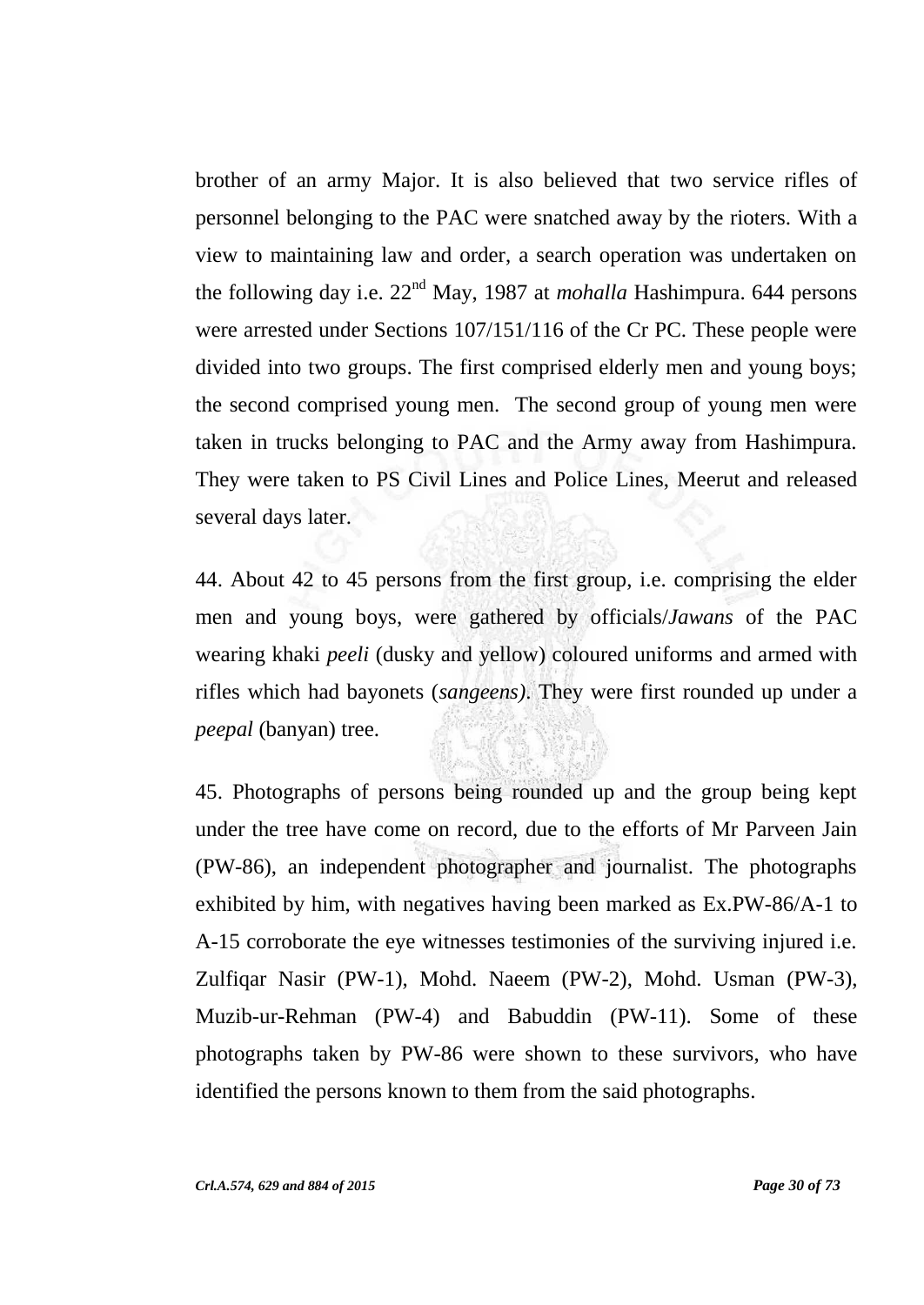46. The said 42 to 45 men and young boys were made to board a yellow colour truck with "PAC" written on it. Around 18-20 PAC personnel got into the same truck. The truck then began moving away from the *mohalla* towards the Delhi-Road, and after travelling for some time, the truck stopped. It again started moving, purportedly after some more PAC officials boarded the truck and sat in the front cabin.

47. At this juncture it is necessary to examine the evidence of the witnesses who have spoken of these events. PWs 1 to 4 and 11 were all part of the 42 to 45 men and young boys who were made to board this yellow coloured truck with PAC written on it. They have spoken consistently about this fact and without contradiction. The question as to the other persons who were made to board has arisen because the bodies of as many as 22 persons were never found. These were all the sons and fathers or husbands of many of the witnesses who have deposed. Only 11 bodies could be discovered and they were identified by their near relatives, not by showing the dead bodies to the relatives, but by showing their photographs and worn clothes, which were seized and marked as identification memos Ex.PW-23/A and PW-<sup>त्</sup>यमेव जय<sup>हा</sup> 62/A.

48. Another issue that has arisen is as to who were the persons from the PAC, who boarded that particular truck. Here the injured witnesses PWs 1 to 4 and 11 state that these were all uniformed PAC personnel. The truck which was used was URU-1493.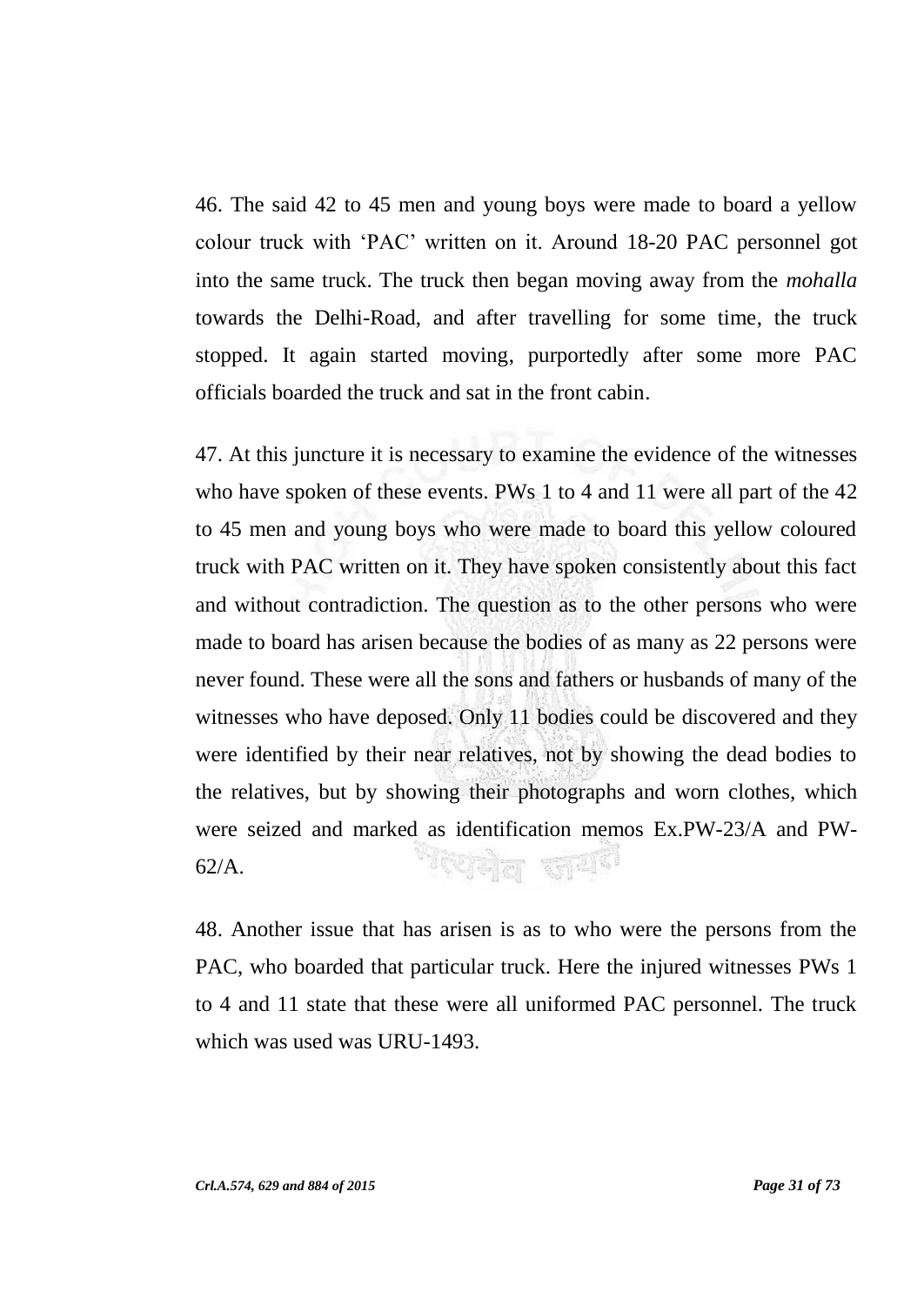49. According to the Respondents/accused, there is no proof of deployment of the C-Company of the 41st Battalion at *mohalla* Hashimpura, which is 4 kms away from the Police Outpost Pilokhadi within the territory of P.S. Nisari Gate where the unit C-Company was posted according to GD Entry No. 6. It is contended that the prosecution has not proved in any manner that the C-company was sent to *mohalla* Hashimpura within the limits of PS Civil Lines and, therefore, the story of the prosecution about 42 men being taken by the accused Respondents, who were deployed 4 kms away, in the said truck "becomes highly doubtful".

50. With this Court having directed additional evidence to be recorded, the GD Entry Register dated 22<sup>nd</sup> May, 1987 of the C-Company Post, Police Lines, Meerut, was brought on record which was marked through PW-72, as Ex.PW-72/A. The picture has become much clearer than it was, when the case was being tried before the learned trial Court. Entry No.6 in the said register is at 7.50 a.m., and this records the departure of the accused persons from Police Lines, Meerut. Apart from setting out the name of the Commander, Surender Pal Singh (since deceased), it is clear that he was accompanied by the 18 named accused. PW-72 further deposed that in terms of the said GD No.6, the said personnel of the PAC who had gone out in truck URU-1493 were having with them 17 rifles with 856 rounds and one revolver with 30 rounds. It was further confirmed that the driver of the truck was Constable Mokam Singh.

51. That the truck visited on that date various areas including Hashimpura *Mohalla,* is clear from the truck running register (Ex.PW-70/A) and its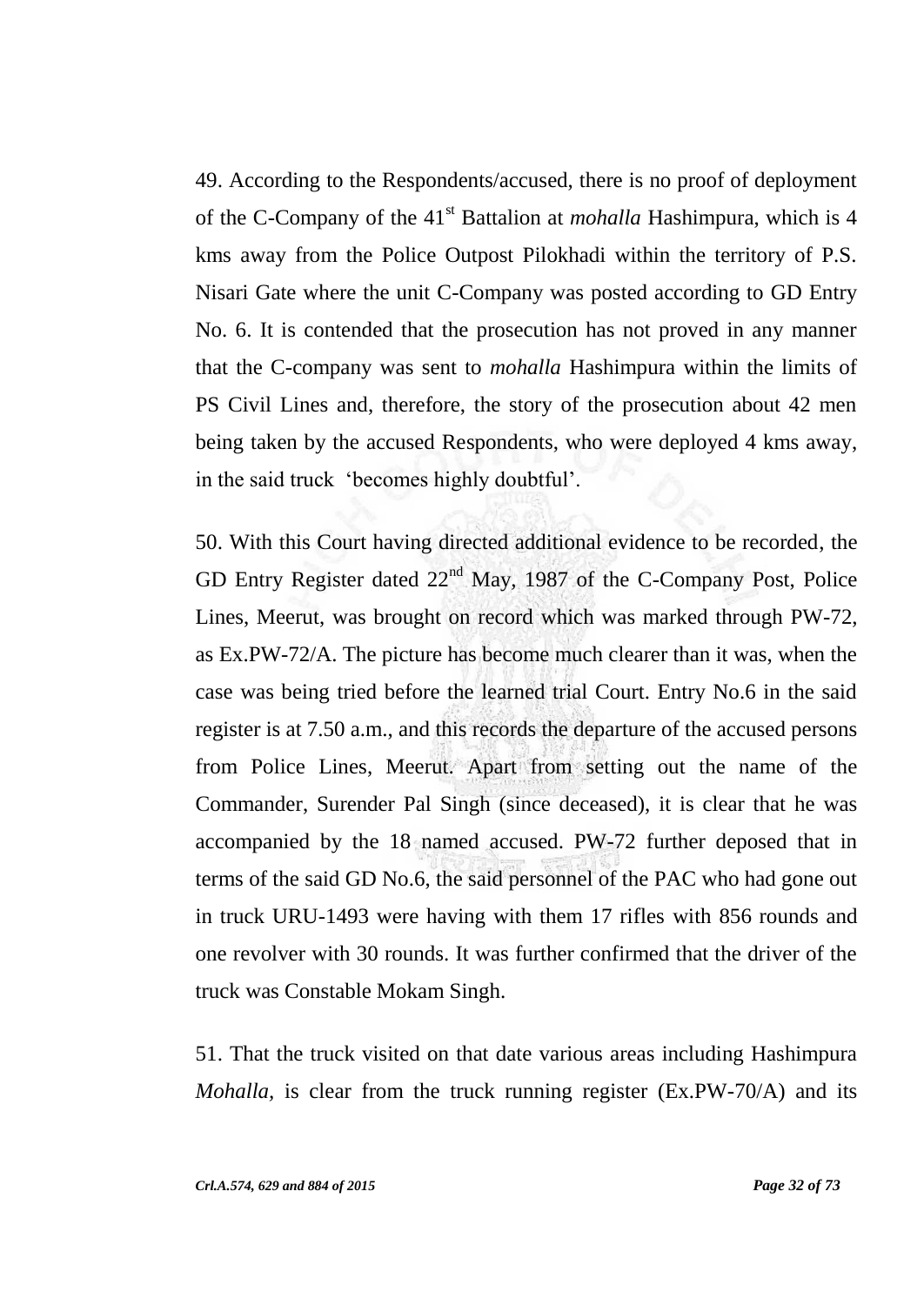entries were confirmed by Ram Chand Giri (PW-70), the then Sub-Inspector (SI) in the Motor Transport Section of the  $41<sup>st</sup>$  Battalion (PAC), Ghaziabad. The entry in the running register states that the truck was on riot duty and the recording in the 'in-meter' and 'out-meter' is also indicated. That the truck bearing number URU- 1493 was used on that date by the accused Respondents is also corroborated by Ex.PW-91/A which contained the list of officers posted with the C-Company of the PAC. This also showed that the driver of truck URU-1493, when it was used on  $22<sup>nd</sup>$  May, 1987, was Mokam Singh.

52. The return of the truck is recorded by Entry No.15 at 9 p.m., when the personnel of the PAC returned to their post at Police Lines, Meerut. Therefore, there is no merit in the contention of the accused that the deployment of the truck URU-1493 along with the PAC personnel at *Mohalla* (Hashimpura) was not proved. What also stands proved is that the said personnel of the PAC had with them as many as 17 rifles of .303 bore with 850 rounds and one revolver with 30 rounds. The photographs of PW-86 also show the presence of the PAC personnel with rifles.

53. To continue the narration of what happened on  $22<sup>nd</sup>$  May, 1987, we revert to the depositions of PWs 1 to 4 and 11, all of whom were inside the truck on that date. It is plain that the truck moved for about 1 to 1-1/2 kms along the *Patri* of Gang *nahar*, Murad Nagar, before it was brought to halt and the lights of the truck were switched off. The evidence of PWs 1 to 4 and 11 speak clearly about the bringing down and shooting to death of Mohd. Yasin and Ashraf, one after the other, by the uniformed personnel of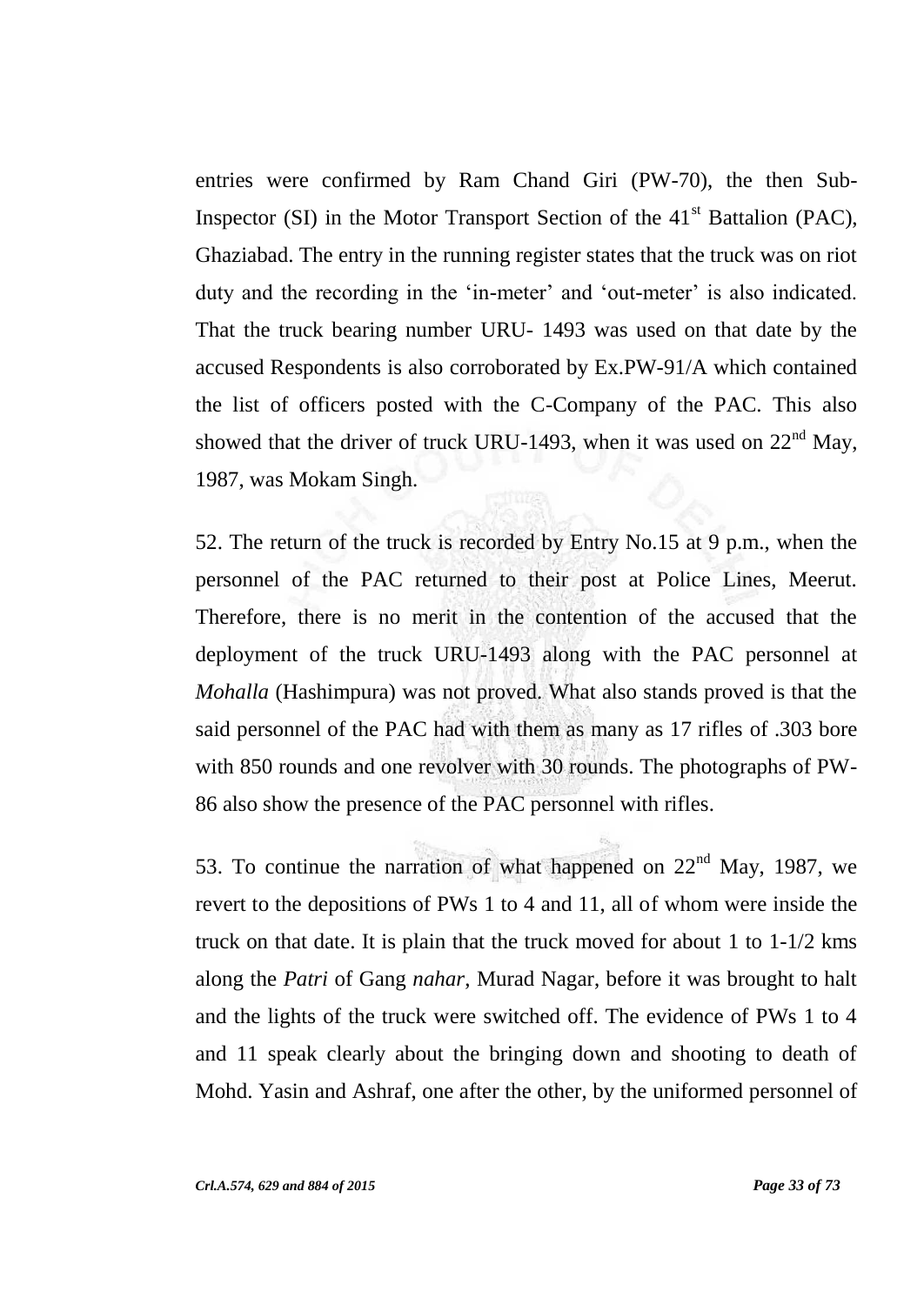the PAC. The third person to be brought down was PW-1, who was also shot and thrown into the Gang *nahar* along with the bodies of Mohd. Yasin and Ashraf.

54. Apart from the evidence of PW-1 himself, the other injured persons have also spoken about the persons inside the truck shouting "*bachao bachao*" and the armed personnel outside the truck then beginning to fire at them indiscriminately. Bullet injuries were suffered not only by PWs 3, 4 and 11, but also Leela Dhar, one of the accused persons. Around 15 to 16 bodies were this time thrown into the canal and among the persons thrown there, on the presumption that they were dead, were PWs 2, 3 and 4.

55. One of the points raised by learned counsel for the accused was the lack of identification of the accused by these injured witnesses. Here the explanation offered by the prosecution appears to be a plausible one. PWs1 to 4 and 11 have explained how whilst they were sitting inside the hold of the truck, the rounded up persons were forced to keep their heads down and in case anyone raised their heads, he was rebuked and given a blow with a rifle butt. This meant that they could not actually look up and see the faces of the PAC personnel, who were also inside the hold of the truck.

56. A second factor was that it was getting dark, making it impossible for them to know precisely the facial features of the PAC personnel, all of whom were in uniform and wearing helmets as well as carrying rifles.

57. The presence of the accused in the truck now stands proved, not only by the entries in the GD Register, but even in the replies given by these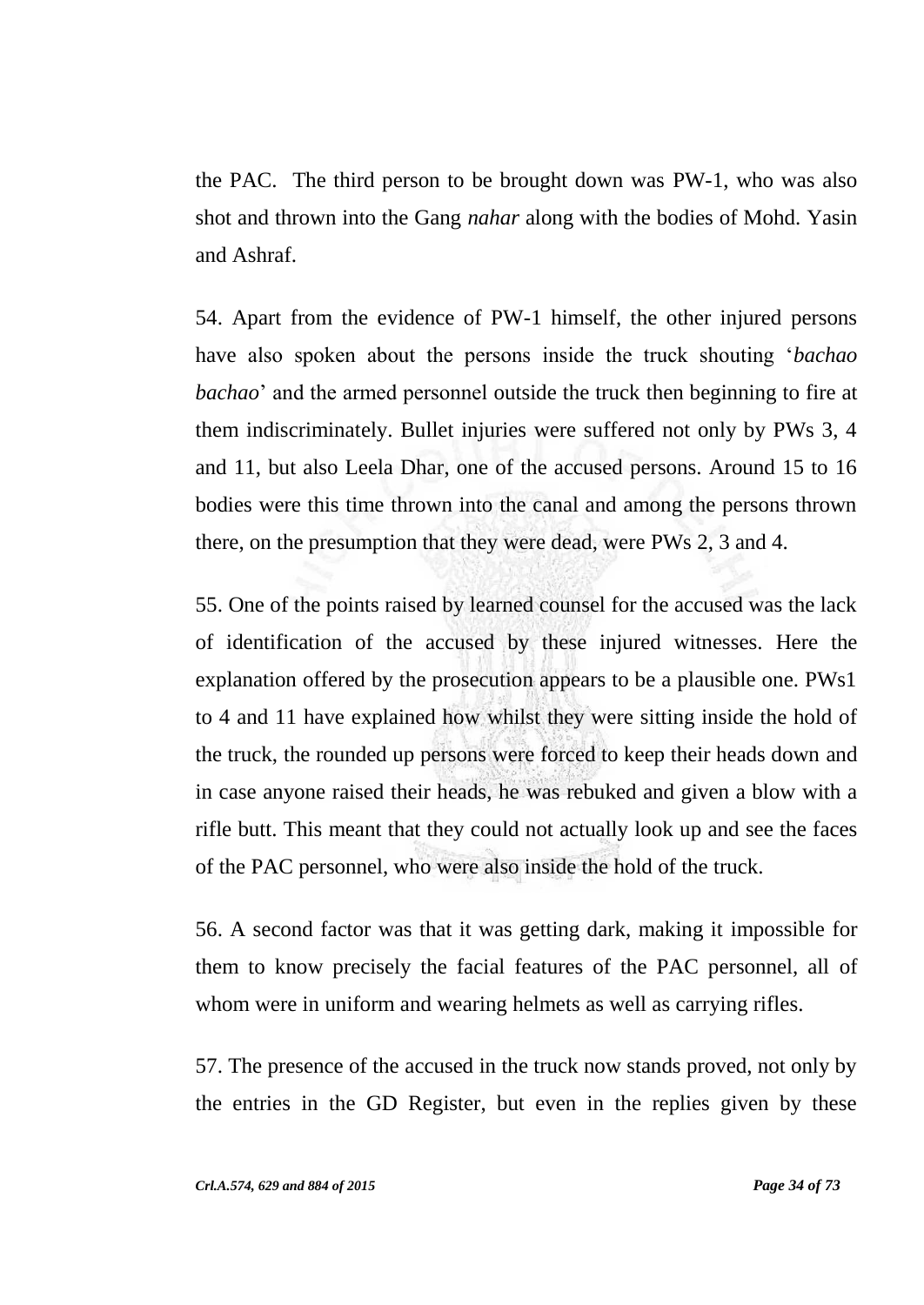accused when their additional statements under Section 313 Cr PC were recorded in the trial court on  $16<sup>th</sup>$  April, 2018. Although at the time of the recording of their earlier Section 313 statements on 23<sup>rd</sup> May, 2014, some of them denied being in the truck No. URU-1493, or even their presence in Meerut, when the supplementary statements were recorded on  $16<sup>th</sup>$  April, 2018 after the GD Register entry was exhibited, all of them admitted to not only having been in the truck URU-1493 on that day, but also their presence in Meerut on the date of the incident.

58. As far as the halting of the truck briefly, the learned counsel for the accused have referred to the evidence of Gulesh Ali (DW-1), who was posted as a Mess Munshi at the C-Company,  $41<sup>st</sup>$  Battalion and posted at Meerut Police Lines on  $22<sup>nd</sup>$  May, 1987. According to him, on that date he went to the Pilokhadi Chowki to check the availability of *aata* (flour). While returning, he returned with the staff posted at the Pilokhadi Chowki in the truck. On their way back, the truck stopped at Hashimpura *Mohalla* and there, Subedar Surender Pal Singh (since deceased) and the other PAC officials made 42 to 45 persons sit in a truck which was taken to Meerut Police Lines. DW-1, however, tried to afford four of the accused, viz., Niranjan Lal, Samiullah, Mahesh Prasad and Jai Pal an *alibi* by saying that they along with DW-1 got down from the truck at Meerut Police Lines and went back to their tents.

59. It is clear from the evidence of DW-1 that the truck did go to *Mohalla* Hashimpura and 42 to 45 persons were indeed made to board it by Surender Pal Singh and other PAC personnel. The portion of his testimony which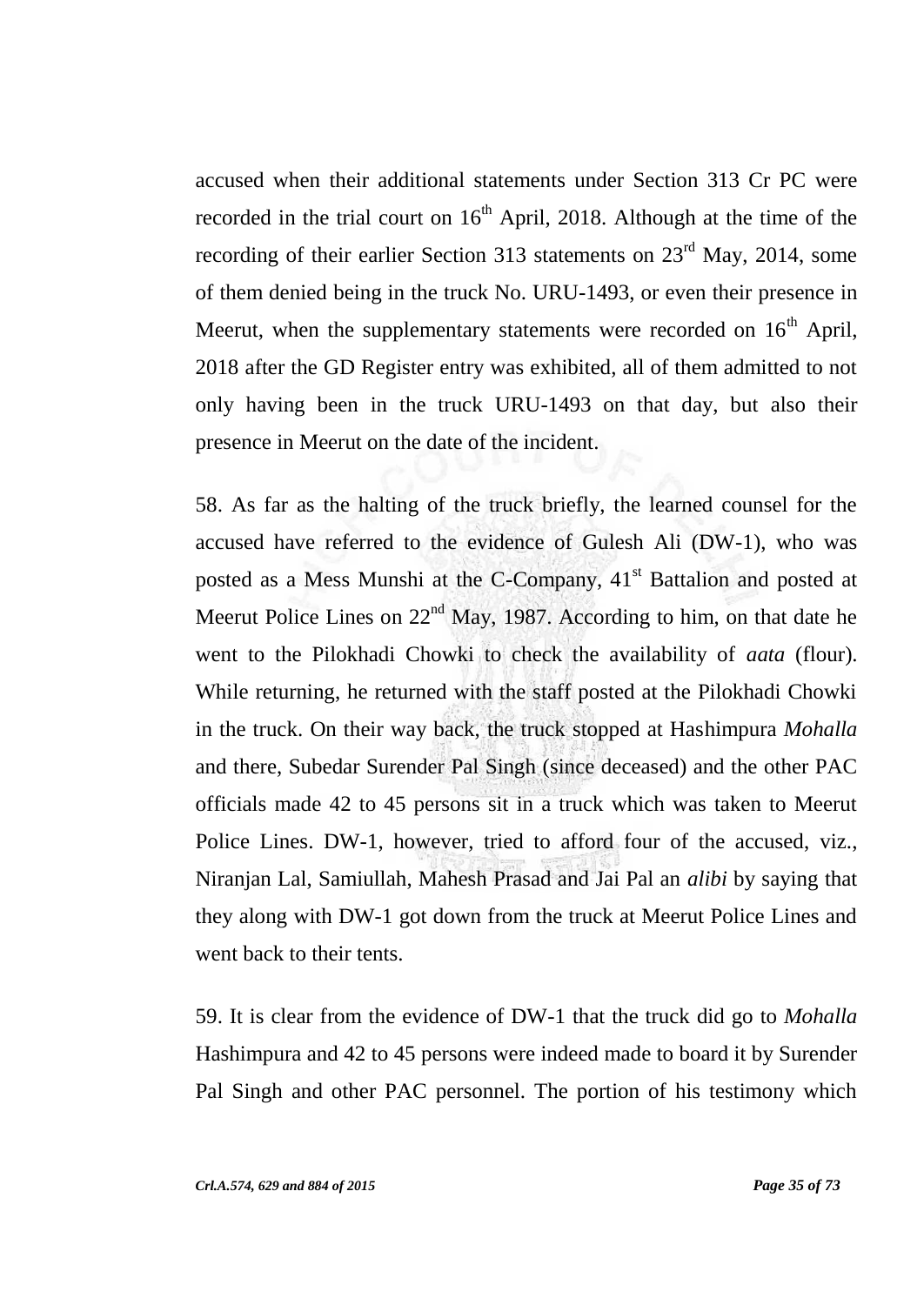talks of four of the accused alighting from the truck does not appear to have support of any other witness or corroborating evidence. None from the Meerut Police Lines has been examined to corroborate the claim that four of the accused in fact returned to the Meerut Police Lines that evening before 9 pm itself. On the other hand, the GD Entry at 9 pm makes it appear that all of the accused returned in the truck URU-1493 at that time. Thus, there is evidence of a clinching nature which proves beyond reasonable doubt that on the evening of  $22<sup>nd</sup>$  May, 1987, the accused persons of the PAC were present in the truck URU-1493.

60. There is some doubt created as regards the time of these incidents. According to the accused, since the truck returned at 9 pm on that date, there could have been no incident as described by the eye witnesses, all of whom are not clear whether the incident took place after 10 or 10.30 pm.

61. The Court here would like to refer to the fact that these witnesses were deposing after several years of the incident. Some margin of appreciation as regards the exact time of the night had to be given to their testimonies, particularly in trying to differentiate during the night time during such upheaval, between say, 9 pm or 8.45 pm and possibly 10/10.30 pm. It is quite possible that it was already dark by 8/8.30 pm when the first incident and the dumping of bodies in the Gang *nahar* took place. In any event, there is no contradiction here. If at all there might be some inconsistency, even then it is not so material so as to discredit the evidence of PWs 1 to 4 and 11. The Court has carefully perused the evidence of PWs 1 to 4 and 11 in this regard and finds them to be completely trustworthy and truthful.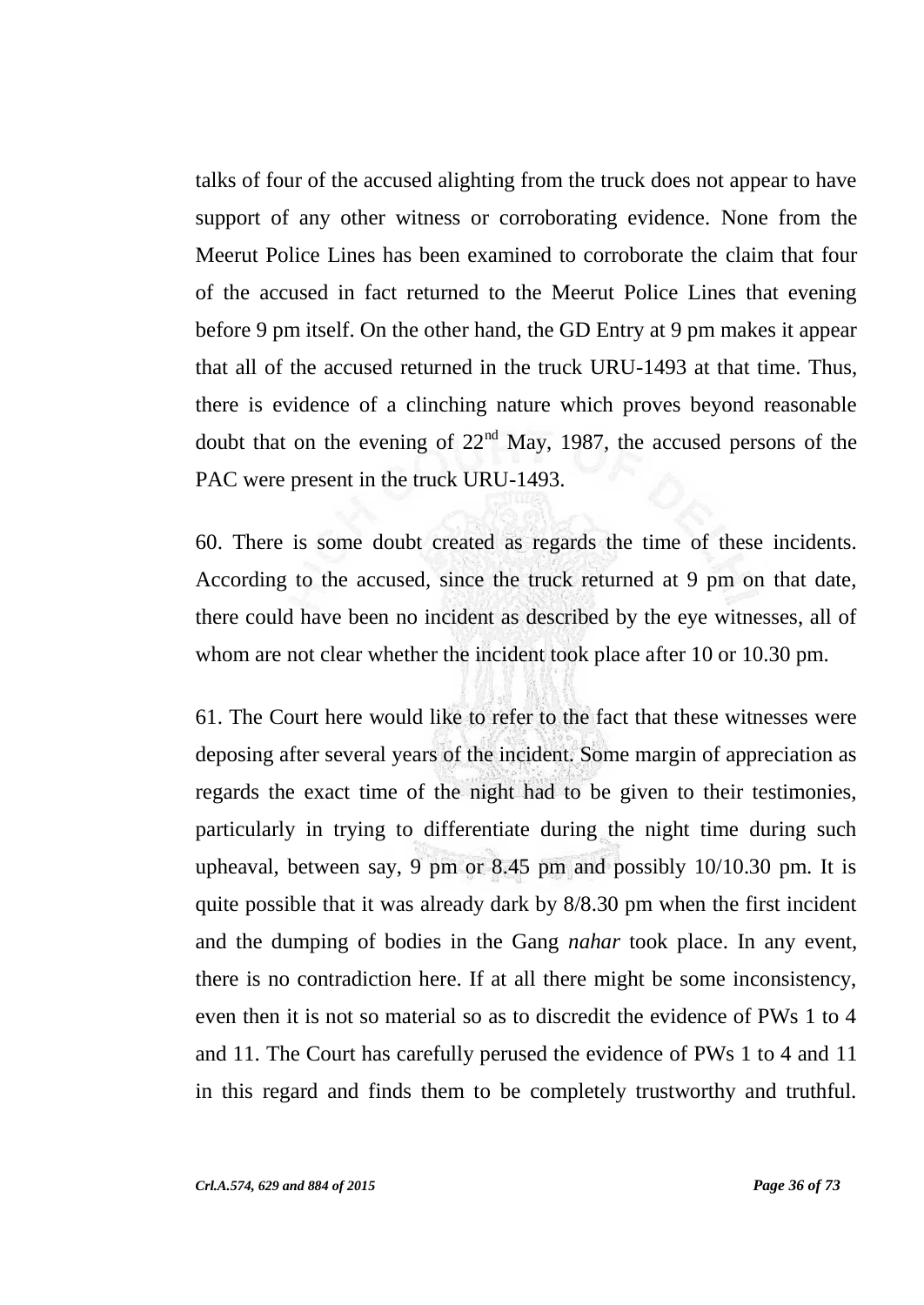Most importantly, PW-11 has spoken clearly and cogently and nothing much has emerged in his cross-examination to discredit his testimony.

62. The factum of the firing inside the truck is proved by several pieces of evidence. Reference has already been made to the fact that one of the accused persons, i.e. Respondent No.11, Leela Dhar himself suffered a bullet injury because of the firing inside the truck. Dr. Subodh Tyagi (PW-43) was posted as a Medical Officer in the casualty ward of the SVBP Hospital, Meerut on 23rd May, 1987. He produced the casualty admission register (Ex.PW-43/A) and the relevant medical report of the accidental register (Ex.PW-43/B), wherein there is an entry on  $23<sup>rd</sup>$  May, 1987, noting that Leela Dhar, PAC No.51769, suffered two injuries: one on the outer side of the right eye and the other on the right side of the chest.

63. This Court has also perused the MLC of Leela Dhar (Ex.PW-43/B), which shows that he was brought by Subedar S.P. Singh i.e. since deceased Surender Pal Singh, who was at that time the Company Commander of the C-Company. The said entry also mentions that Respondent No.11 sustained an injury caused by firearm; that the injury was half a day old (he was brought to hospital on 23rd May, 1987 at 10.30 am). While Leela Dhar in his original statement under Section 313 Cr PC, recorded on 23<sup>rd</sup> May, 2014 denied that he was posted at Meerut, however, when his first supplementary statement was recorded i.e. after the recall of PW-43, and the proving of Ex.PW-43/B, Respondent No.11 admitted that he had sustained an injury but that it had been caused by 'a petrol bomb'. In his further supplementary statement under Section 313 Cr PC dated 16<sup>th</sup> April, 2018, Leela Dhar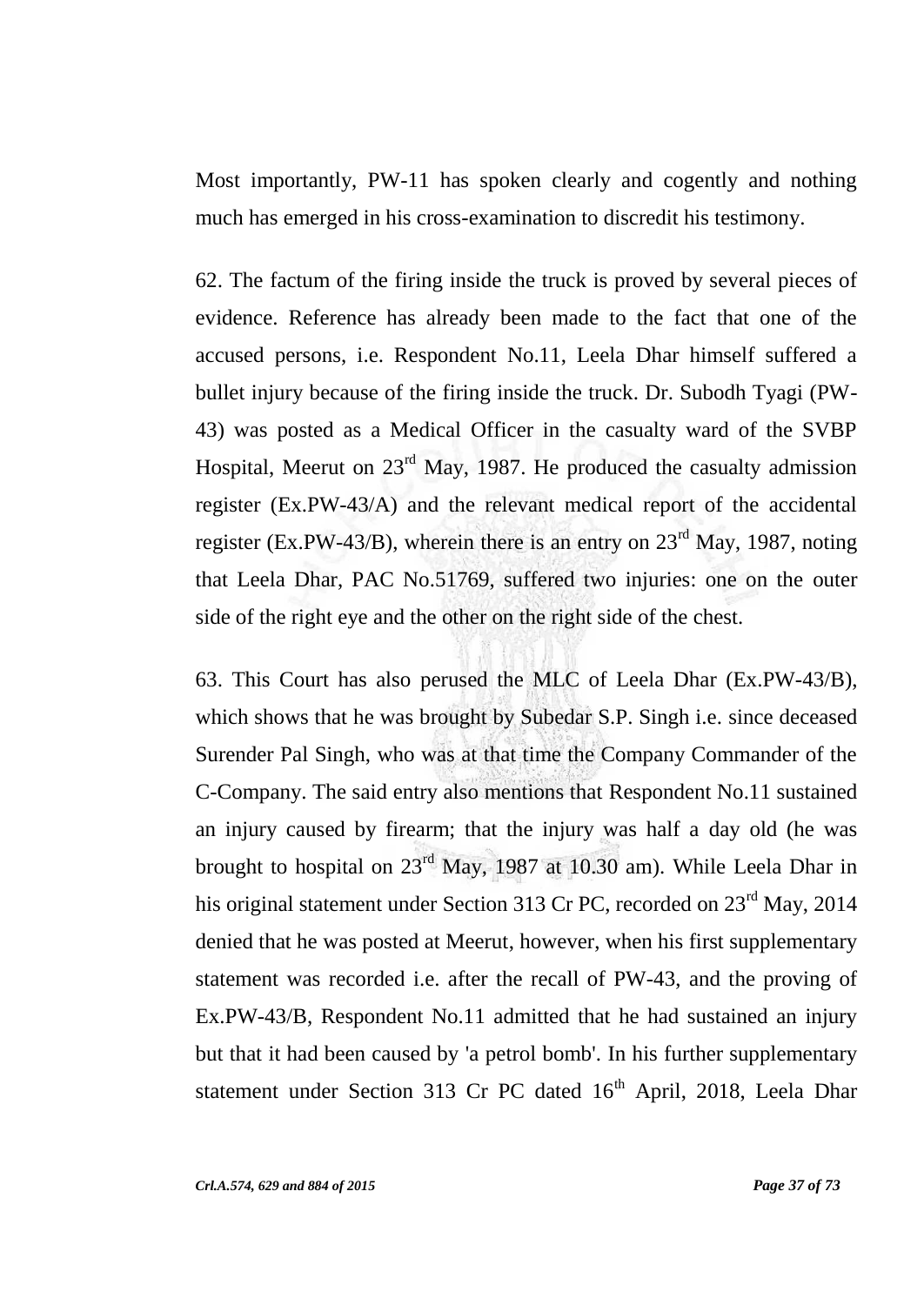admitted to having been posted in Meerut on  $22<sup>nd</sup>$  May, 1987. In the return entry in the GD register, which mentions that all the PAC personnel returned at around 9 pm, the fact that Leela Dhar had been injured was not even mentioned. It is, therefore, clear that he was trying to protect the Respondent co-accused. The injuries to Leela Dhar could have been caused by a stray bullet ricocheting from the body of the truck.

64. A further piece of evidence is the photographs taken by Inspector Badan Singh Yadav (PW-42), who was the Investigating Officer ("IO") between  $20^{th}$  July, 1988 and  $13^{th}$  June, 1989 (Mark- Ex.P-42/P-1 to P-13) which show that there was a hole in the body of the truck, which was covered by a metal patch. Then we have the FSL examination report (Ex.PW-38/C), which revealed that a 6x6 inch metal patch was welded at the back side of the truck to cover the hole in its body. The FSL report also notes that there were two dents/depressions in the body of the truck – one was on the front left side and another behind the driver's seat. It was opined that these depressions/dents could be caused by hitting of a projectile.

65. The failure to find blood residue in the truck is explained by the failure of the investigating agency failed to seize it soon after the incident and send it for FSL examination. The truck came to be examined only on  $4<sup>th</sup>$  January, 1988 (Ex.PW-38/C), which was about eight months after the incident.

66. There were eye witnesses in the Motor Transport Section (MTS) of the PAC Battalion, who had witnessed the washing of the truck and who had named Surender Pal Singh as being responsible for that. Yet, these eye witnesses were not examined. Nevertheless, the fact that there was a hole in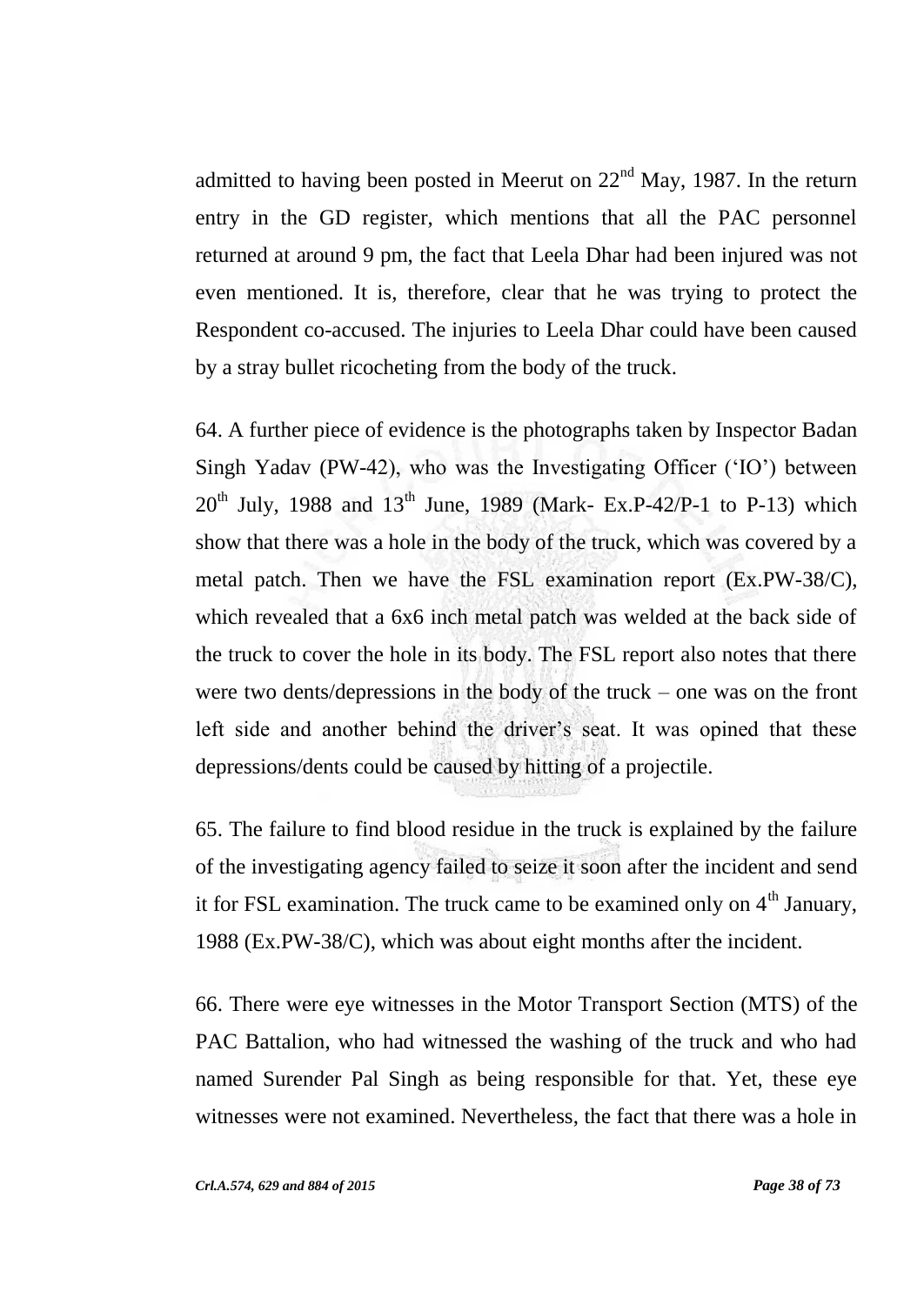the body of the truck on which a 6x6 inch patch was welded, with the two dents/depressions in the body of the truck, along with the relevant GD entries, is sufficient to establish that it was truck URU-1493 which was involved in the transportation of 42 to 45 persons rounded up and abducted by the PAC.

67. We have the evidence of Mr V.N. Rai (PW-74), who was posted as the SP, Ghaziabad at the time, stated that on the night of the incident, he inspected the MT Section of  $41<sup>st</sup>$  Battalion, he found the ground there to be wet and that a truck had recently been washed there. Then we have Mr Kamlendra Prasad (PW-75), the Additional SP Ghaziabad and Mr Yashpal Talwar (PW-76). Their depositions prove that the truck used in the commission of the act was brought to the  $41<sup>st</sup>$  Battalion of PAC in Ghaziabad on the night of  $22<sup>nd</sup>$  May, 1987. The truck was washed thoroughly to avoid detection. Mr Kamlendra Prasad (PW-75), stated that on visiting the Headquarters of  $41<sup>st</sup>$  Battalion PAC, it became clear that the vehicle had been washed in the MT Section.

68. Mr Yashpal Talwar (PW-76), the then Adjutant (Deputy SP) of the  $41<sup>st</sup>$ Battalion, PAC posted in Ghaziabad at the time spoke about finding a puddle near the MT Section on the night of  $22<sup>nd</sup>$  May, 1987. He further stated that as a result of the washing of the truck, 'reddish water' had collected there. The then District Magistrate ("DM"), Ghaziabad, Mr Naseem Zaidi (PW-59) also spoke likewise.

69. The medical and forensic evidence satisfactorily prove that the deceased were fired upon with the rifles issued to the accused persons. The medical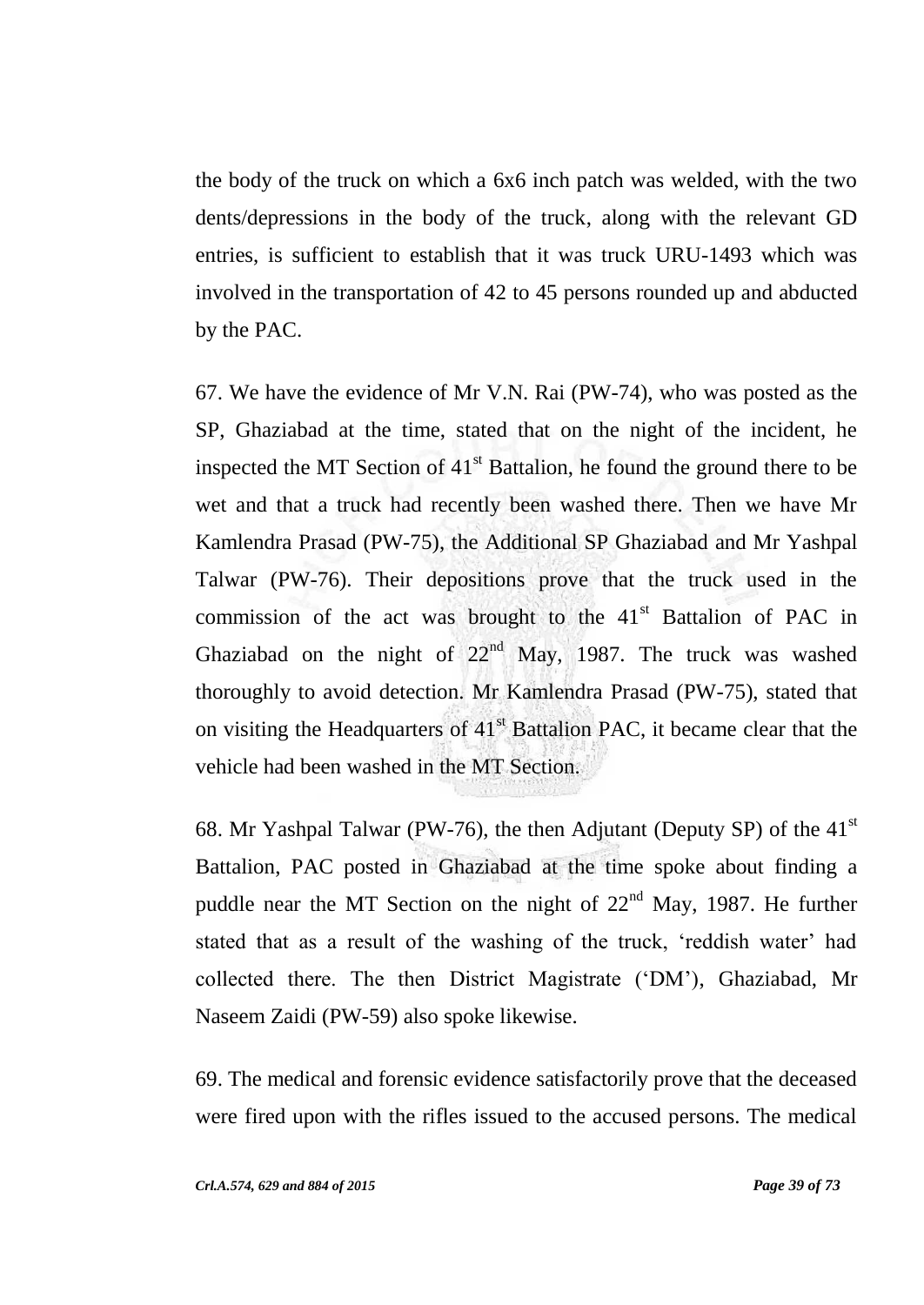evidence has demonstrated that from the body of one of the deceased, a .303 bullet was recovered. The forensic evidence more than adequately demonstrates that this matched with the rifles issued to the accused. There has been no satisfactory explanation forthcoming from the saide of the accused for the presence of a .303 bullet in the body of one of the deceased.

70. As many as six doctors had conducted the post-mortems and confirmed that the deceased died due to gunshot injuries. No doubt the bodies were decomposed since they were recovered from the canal after a gap of three to four days. Only a few of them could be identified, and even then, for some reason, the police did not show these bodies to the families and close friends of the victims. They were made to identify the dead bodies only from photographs and clothes recovered. What, however, stands firmly established is that the deaths were homicidal and the deaths were on account of gunshot injuries.

71. Therefore, both the first incident of killing and throwing of the bodies into the Gang *nahar* as well as the second incident involving the killing and dumping of the bodies into the Hindon Canal is proved beyond reasonable doubt by the prosecution. The involvement of the accused in this crime is more than adequately established through the contemporaneous evidence in the form of GD Registers establishing that none of the accused has actually denied their presence at Meerut or that they were using the truck URU-1493. The identity and involvement of the said truck in the incident is also established beyond reasonable doubt.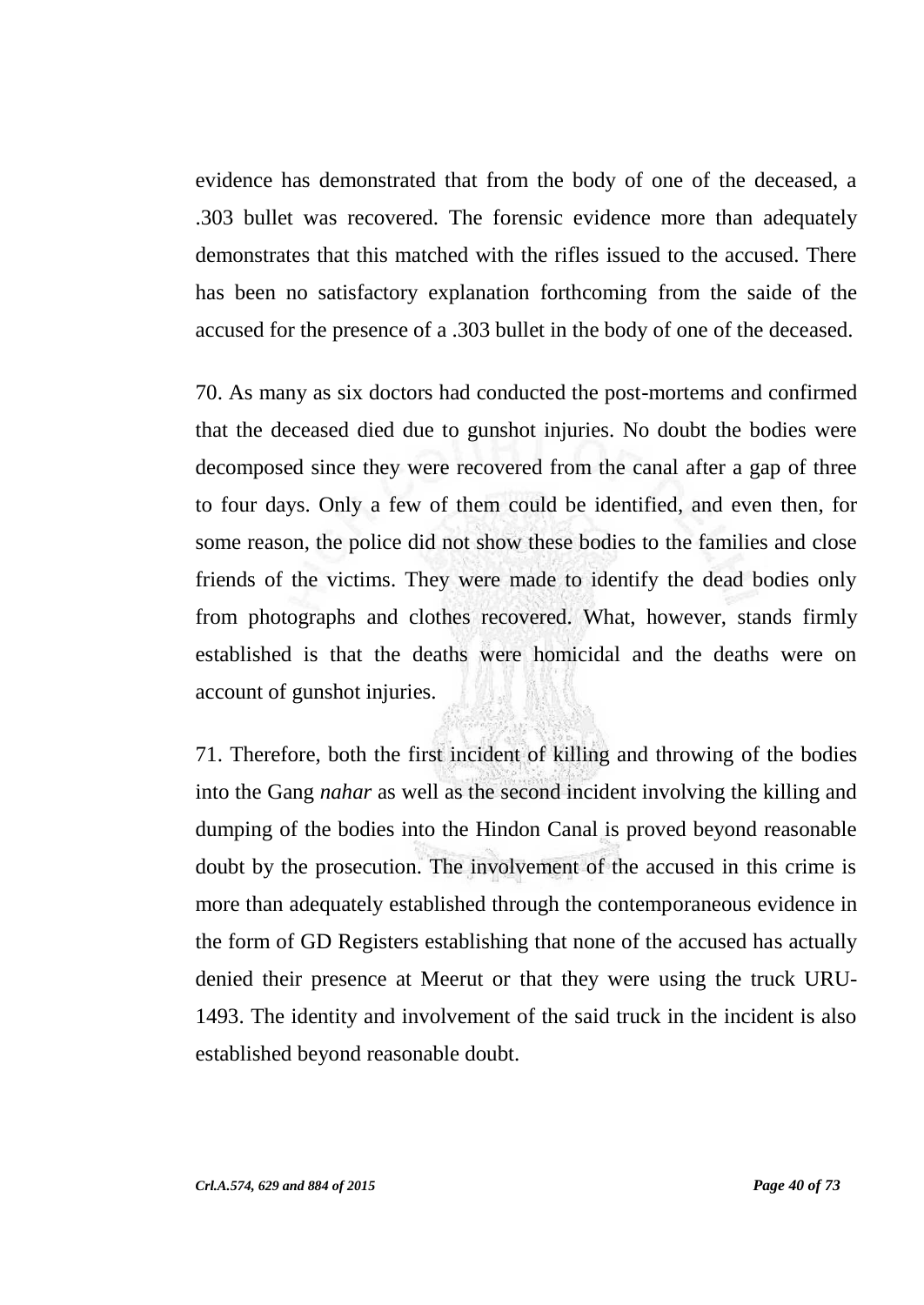72. The evidence also clearly establishes the prior meeting of minds of the accused and their careful planning in executing the killings of the victims. Their guilt for the offence of criminal conspiracy punishable under Section 120-B IPC, and pursuant thereto committing the offence of abduction punishable under Section 364 IPC and murder punishable under Section 302 IPC and thereafter destroying the evidence of such crime thus committing the offence punishable under Section 201 IPC thus stands proved beyond reasonable doubt. The Court is, however, not satisfied that the offences punishable under Section 147, 148, and 149 are made out against the accused in the present case.

# *Scope of the appellate power of the High Court*

73. At this stage, it requires to be noticed that one of the submissions on behalf of the accused is that this Court must be slow to reverse an acquittal. Reliance is placed on the decisions in *Kanu Ambu Vish v. The State of Maharashtra (1971) 1 SCC 503, Tota Singh v. State of Punjab (1987) 2 SCC 529, Ramanand Yadav v. Prabhu Nath Jha (2003) 12 SCC 606, Muralidhar @ Gidda v. State of Karnataka (2014) 5 SCC 730.*

74. In *Bishan Singh v. The State of Punjab (1974) 3 SCC 288*, the Supreme Court explained the legal position thus:

"22. It is well settled that the High Court in appeal under Section 417 of the Cr PC has full power to review at large the evidence on which the order of acquittal was founded and to reach the conclusion that upon the evidence the order of acquittal should be reversed. No limitation should be placed upon that power unless is be found expressly stated be in the Code, but in exercising the power conferred by the Code and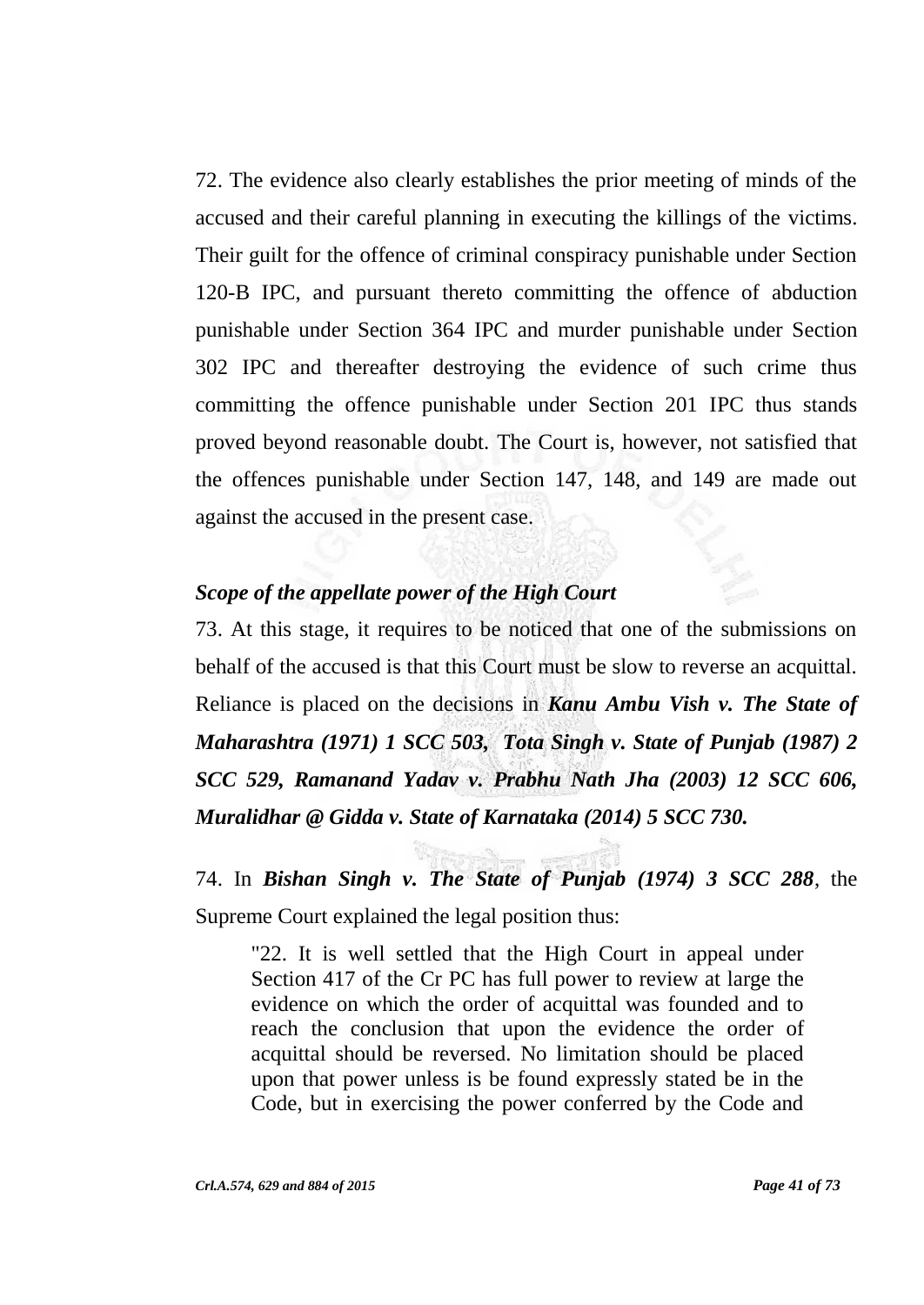before reaching its conclusion upon fact the High Court should give proper weight and consideration to such matters as (1) the views of the trial judge as to the credibility of the witnesses; (2) the presumption of innocence in favour of the accused, a presumption certainly not weakened by the fact that he has been acquitted at his trial; (3) the right of the accused to the benefit of any doubt;  $\&$  (4) the slowness of an appellate court in disturbing a finding of fact arrived at by a judge who had the advantage of seeing the witnesses."

### 75. In *B.N. Mutto v. Dr. T.K. Nandi (1979) 1 SCC 361*, the Supreme Court

observed thus:

"It stems out of the fundamental principle of our criminal jurisprudence that the accused is entitled to the benefit of any reasonable doubt. If two reasonably probable and evenly balanced views of the evidence are possible, one must necessarily concede the existence of a reasonable doubt. But, fanciful and remote possibilities must be left out of account. To entitle an accused person to the benefit of a doubt arising from the possibility of a duality of views, the possible view in favour of the accused must be as nearly reasonably probable as that against him. If the preponderance of probability is all one way, a bare possibility of another view will not entitle the accused to claim the benefit of any doubt. It is, therefore, essential that any view of the evidence in favour of the accused must be reasonable even as any doubt, the benefit of which an accused person may claim, must be reasonable. "A reasonable doubt", it has been remarked, "does not mean some light, airy, insubstantial doubt that may flit through the minds of any of us about almost anything at some time or other, it does not mean a doubt begotten by sympathy out of reluctance to convict; it means a real doubt, a doubt founded upon reasons. [Salmond J. in his charge to the jury in R. v. Fantle reported in 1959 Criminal Law Review 584.]"

### 76. In *Muralidhar @ Gidda v. State of Karnataka (supra)* after discussing

the earlier decisions the legal position was summarised as under: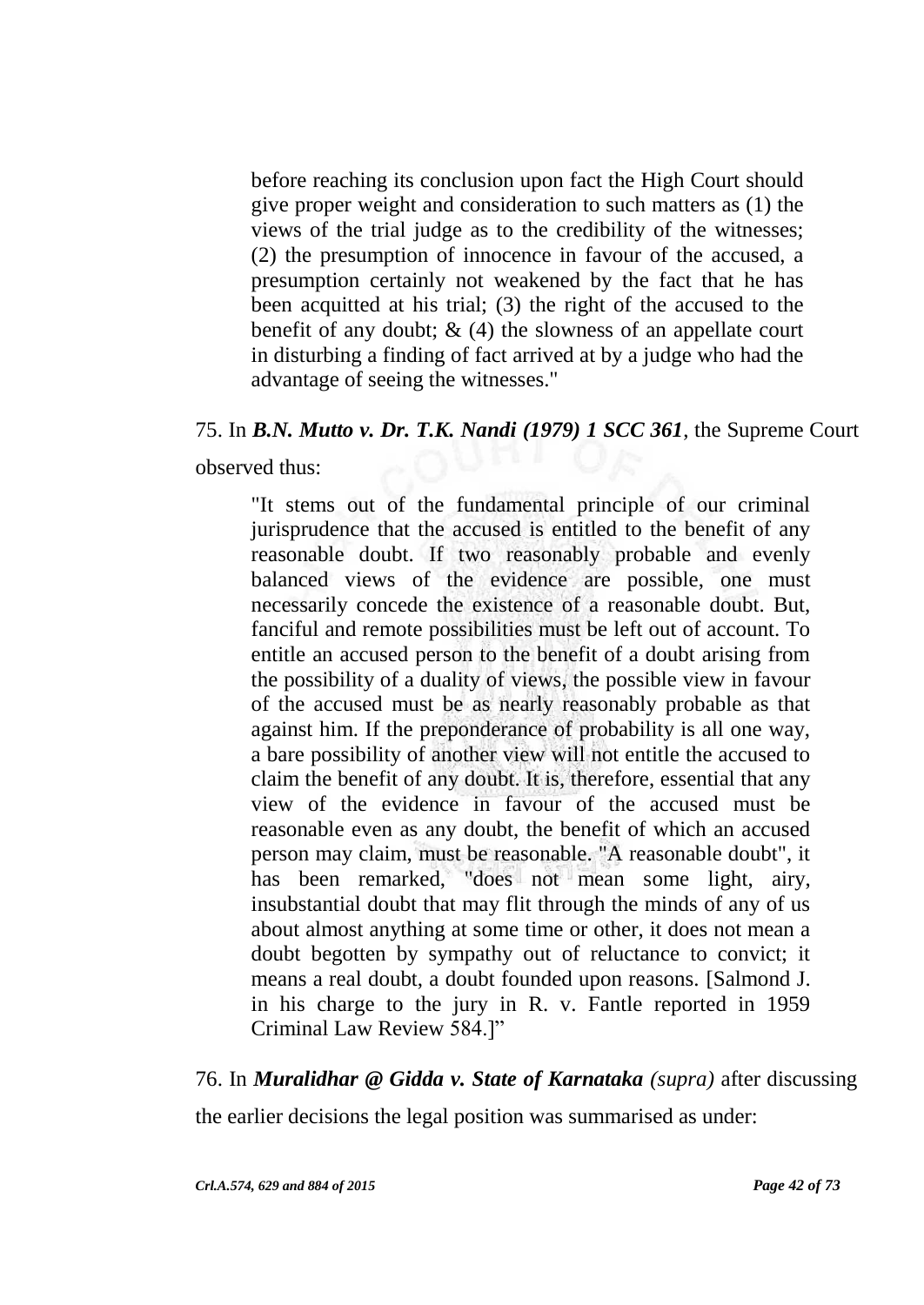"(i) There is presumption of innocence in favour of an accused person and such presumption is strengthened by the order of acquittal passed in his favour by the trial court;

(ii) The accused person is entitled to the benefit of reasonable doubt when it deals with the merit of the appeal against acquittal;

(iii) Though, the powers of the appellate court in considering the appeals against acquittal are as extensive as its powers in appeals against convictions but the appellate court is generally loath in disturbing the finding of fact recorded by the trial court. It is so because the trial court had an advantage of seeing the demeanour of the witnesses. If the trial court takes a reasonable view of the facts of the case, interference by the appellate court with the judgment of acquittal is not justified. Unless, the conclusions reached by the trial court are palpably wrong or based on erroneous view of the law or if such conclusions are allowed to stand, they are likely to result in grave injustice, the reluctance on the part of the appellate court in interfering with such conclusions is fully justified, and

(iv) Merely because the appellate court on re-appreciation and re-evaluation of the evidence is inclined to take a different view, interference with the judgment of acquittal is not justified if the view taken by the trial court is a possible view. The evenly balanced views of the evidence must not result in the interference by the appellate court in the judgment of the trial court."

77. As far as the case on hand is concerned, it requires to be recalled that in exercise of the appellate power under Section 319 Cr PC, this Court had in the present case directed additional evidence to be recorded. The additional evidence so recorded brought forth important facts about the presence and culpability of the accused which was not available at the time of the trial. So this is not a case of mere re-appreciation of the existing evidence before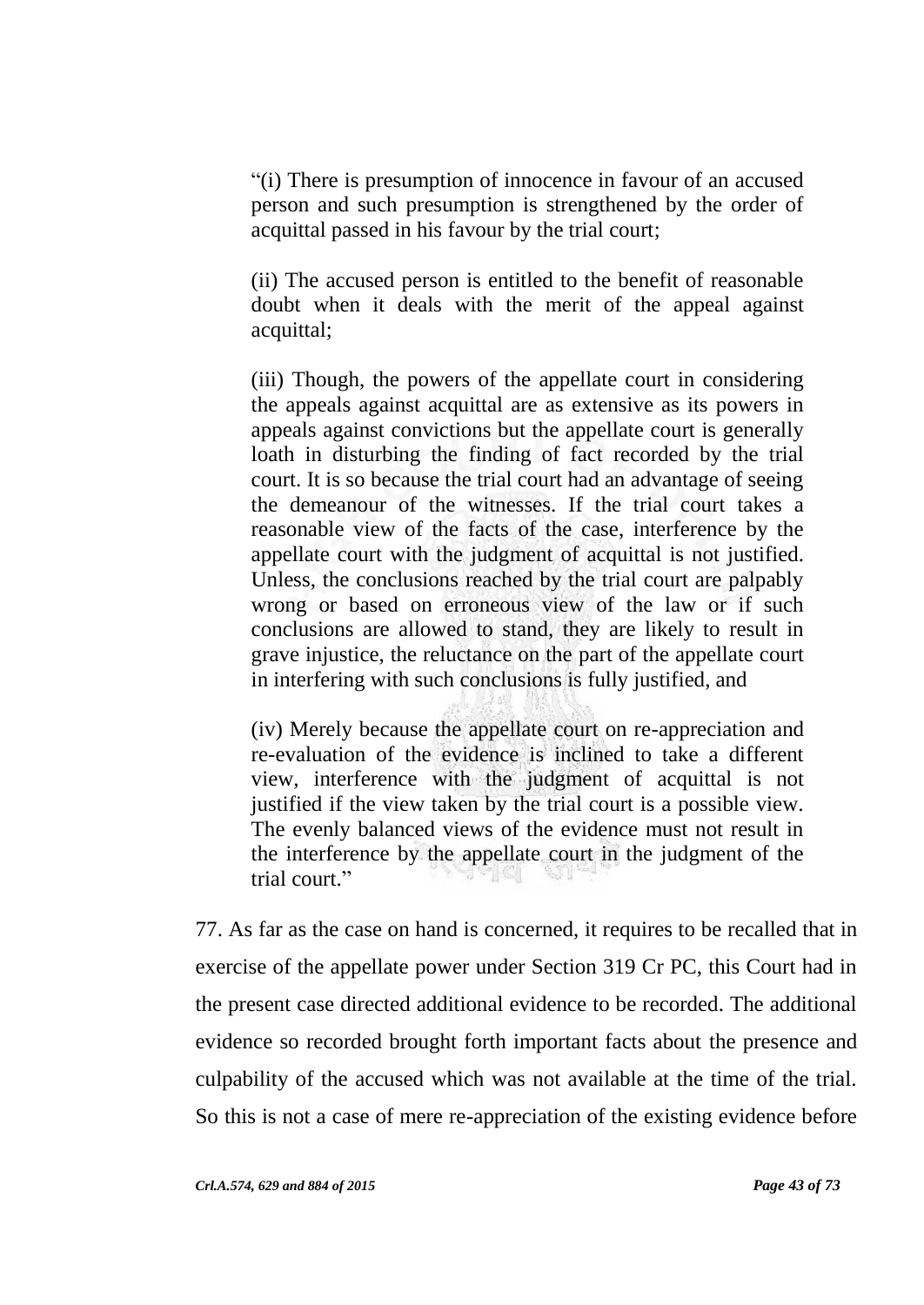the trial Court. This Court has been called upon to evaluate not just the evidence already present in the trial Court but the additional evidence as well which unmistakeably points to the guilt of each of the Respondent/accused persons. In this context, this Court does not accept the plea of the accused that the recall of Ranbir Singh Bishnoi (PW-72), through whom the GD Register was marked as an exhibit at the time of recording of the additional evidence, has not improved the case of the prosecution. In fact it has supplied the vital links in the chain of circumstances which were not available earlier when the matter was in the trial Court. Consequently, in the present case, in coming to a conclusion different from that of the trial court in regard to the guilt of the accused, this Court has kept in view the legal position explained in the above decisions.

#### *Are these custodial deaths?*

78. At this stage, the Court would like to discuss the aspect of custodial deaths. As rightly pointed out by learned counsel for the NHRC, there is a growing legal recognition that "custody" extends beyond the mere spatial construct of prisons or lockups. This was recognized by the Supreme Court, in the judgment of Justice Krishna Iyer, way back in 1980 in *Niranjan Singh v. Prabhakar Rajaram Kharote AIR 1980 SC 785* where it was observed as under:

"When is a person in custody, within the meaning of s.439 Cr. P.C.? When he is in duress either because he is held by the investigating agency or other police or allied authority or is under the control of the court having been remanded by judicial order, or having offered himself to the court's jurisdiction and submitted to its orders by physical presence. No lexical dexterity nor precedential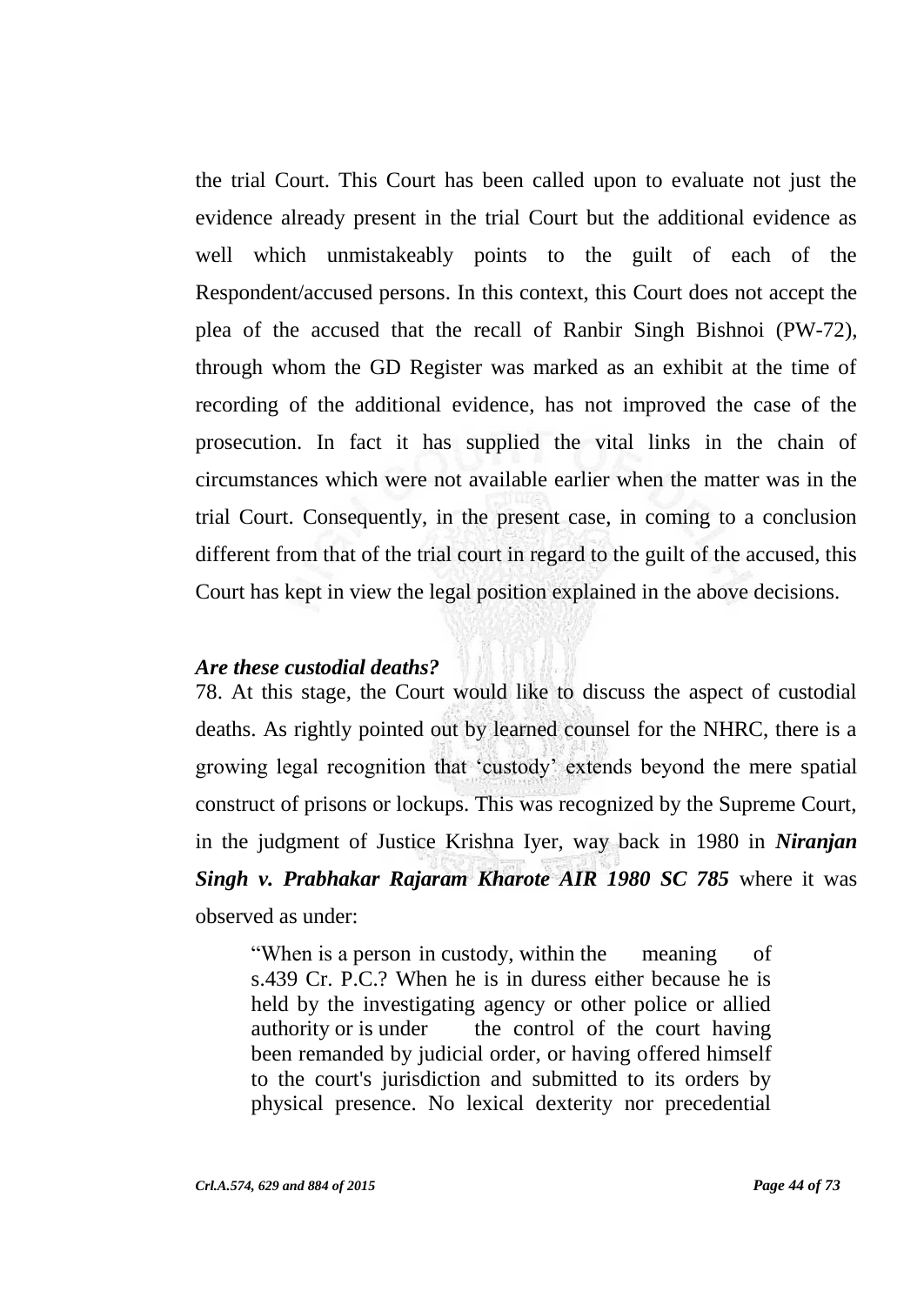profusion is needed to come to the realistic conclusion that he who is under the control of the court or is in the physical hold of an officer with coercive power is in custody for the purpose of s. 439. This word is of elastic semantics but its core meaning is that the law has taken control of the person. The equivocatory quibbling and hide-and-seek niceties sometimes heard in court that the police have taken a man into informal custody but not arrested him, have detained him for interrogation but not taken him into formal custody and other like terminological dubieties are unfair evasions of the straightforwardness of the law..."

# 79. In *Sunita Devi v. State of Bihar (2005) 1 SCC 608*, the Supreme Court

held as under:

"14. The crucial question is when a person is in custody, within the meaning of Section 439 of the Code? When he is in duress either because he is held by the investigating agency or other police or allied authority or is under the control of the court having been remanded by judicial order, or having offered himself to the court's jurisdiction and submitted to its order by physical presence. No lexical dexterity nor precedential profusion is needed to come to the realistic conclusion that he who is under the control of the court or is in the physical hold to an officer with coercive power is in custody for the purpose of Section 439. The word is of elastic semantics but its core meaning is that the law has taken control of the person. The equivocatory quibblings and hide-and-seek niceties sometimes heard in court that the police have taken a man into informal custody but not arrested him, have determined him for interrogation but not taken him into formal custody and other like terminological dubieties are unfair evasions of the straightforwardness of the law.

15. Since the expression "custody" though used in various provisions of the Code, including Section 439, has not been defined in the Code, it has to be understood in setting in which it is used and the provisions contained in Section 437 which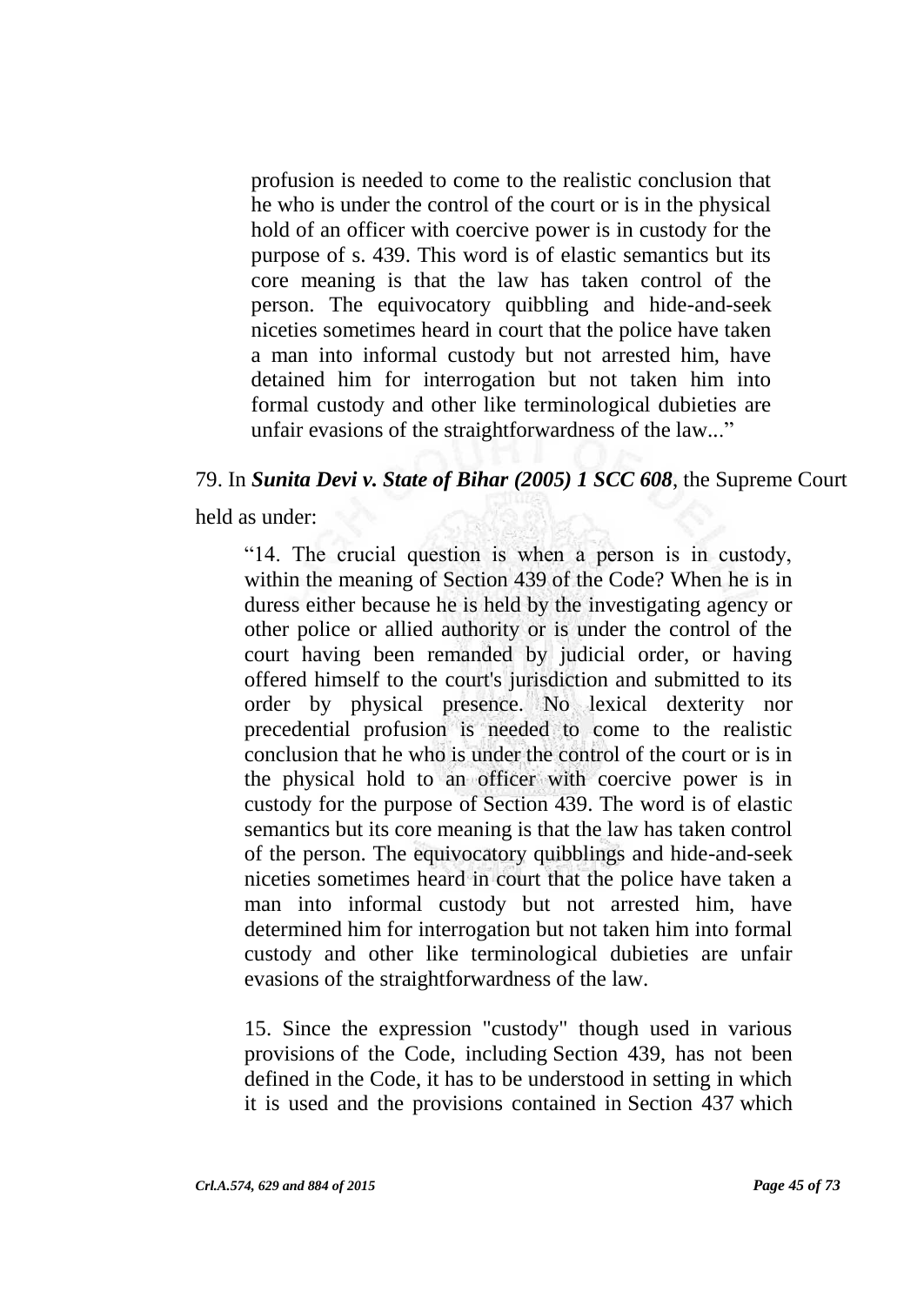relates to jurisdiction of the Magistrate to release an accused on bail under certain circumstances which can be characterized as "in custody" in a generic sense. The expression "custody" as used in Section 439, must be taken to be a compendious expression referring to the events on the happening of which Magistrate can entertain a bail petition of an accused. Section 437 envisages, inter alia, that the Magistrate may release an accused on bail, if such accused appears before the Magistrate. There cannot be any doubt that such appearance before the Magistrate must be physical appearance and the consequential surrender to the jurisdiction of the Court of the Magistrate."

80. The Law Commission of India (LCI) in several of its reports has emphasized that there must be an inclusive, realistic definition of the term "custody" and that such definition should acknowledge the various methods of deprivation and restraint of liberty. The LCI has in its  $113<sup>th</sup>$  report on 'Injuries in Police Custody' (1985), the 152<sup>nd</sup> report on 'Custodial Crimes' (1995), the  $185<sup>th</sup>$  report on the 'Review of the Indian Evidence Act' (2003) and the 273<sup>rd</sup> report on 'The Implementation of the UN Convention against Torture' (2017), emphasised this aspect.

81. Consequently, in the present case although the victims were not taken to an enclosed place by the PAC, they were unlawfully detained, kept in a PAC truck and taken to two places and asked to keep their heads down and not allowed to move. This is sufficient for this Court to conclude that they were kept in unlawful custody by the accused purporting to discharge their official functions when in fact they were clearly acting illegally. The deaths of the victims, in the present case, are custodial deaths.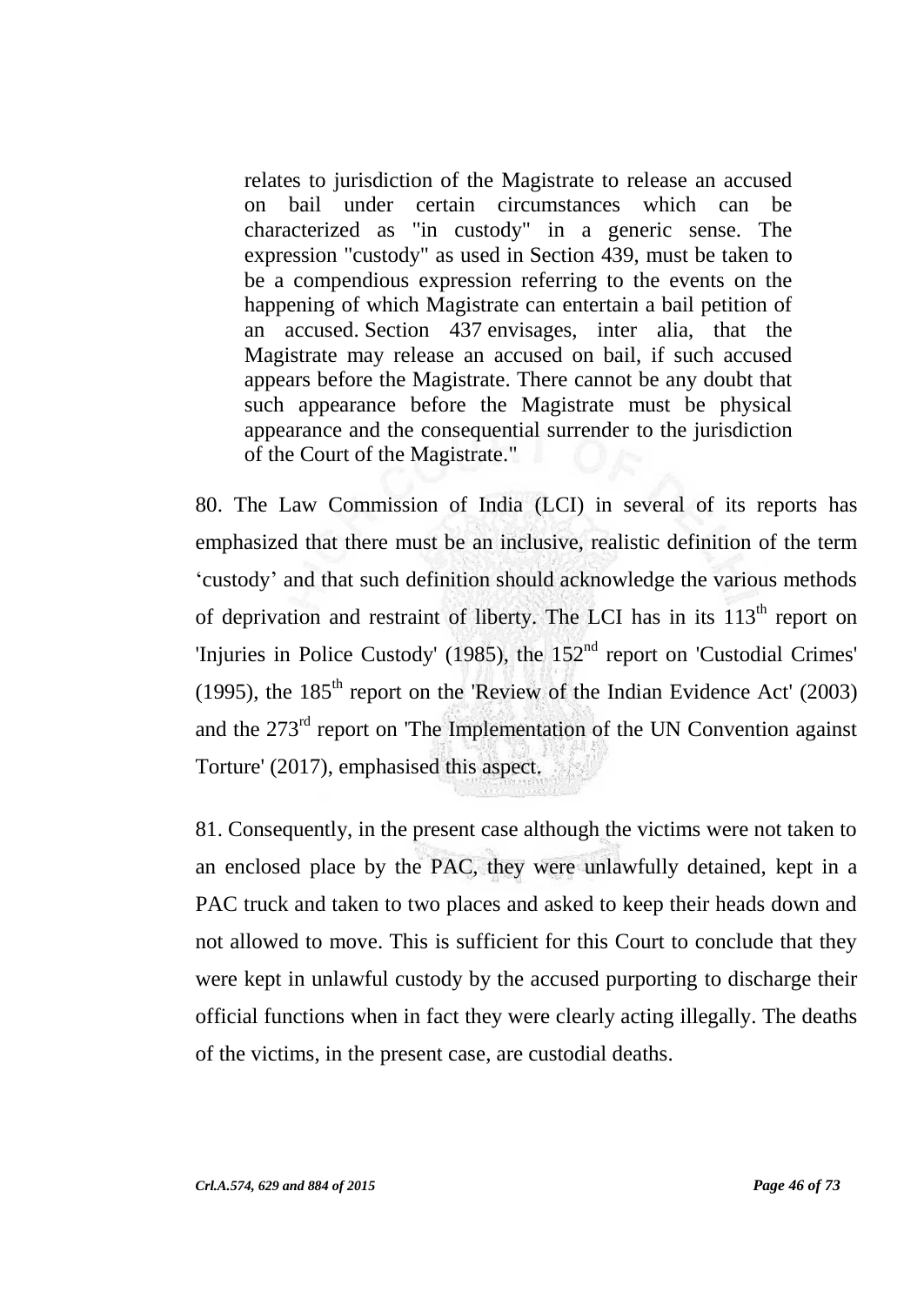# *Approach of constitutional courts*

82. What the approach of the Courts should be in matters concerning custodial deaths has been explained in several decisions of the Supreme Court. In *Raghbir Singh v. State of Haryana (1980) 3 SCC 70*, the Supreme Court acknowledged the growing instances of custodial deaths and observed as under:

"We are deeply disturbed by the diabolical recurrence of police torture resulting in a terrible scare in the minds of common citizens that their lives and liberty are under a new peril when the guardians of the law gore human rights to death. The vulnerability of human rights assumes a traumatic, torturesome poignancy when violent violation is perpetrated by the police arm of the State whose function is to protect the citizen and not to commit gruesome offences against them as has happened in this case, Police lock-ups if reports in newspapers have a streak of credence, are becoming more and more awesome cells. This development is disastrous to our human rights awareness and humanist constitutional order."

### 83. In *State of Madhya Pradesh v. Shyam Sunder Trivedi (1995) 4 SCC*

*262* it was observed as under:

"Generally speaking, it would be police officials alone who can only explain the circumstances in which a person in their custody had died. Bound as they are by the ties of brotherhood, it is not unknown that the police personnel prefer to remain silent and more often than not even pervert the truth to save their colleagues, and the present case is an apt illustration, as to how one after the other police witnesses feigned ignorance about the whole matter."

".......the exaggerated adherence to and insistence upon the establishment of proof beyond every reasonable doubt, by the prosecution, ignoring the ground realities, the fact situations and the peculiar circumstances of a given case, as in the present case, often results in miscarriage of justice and makes the justice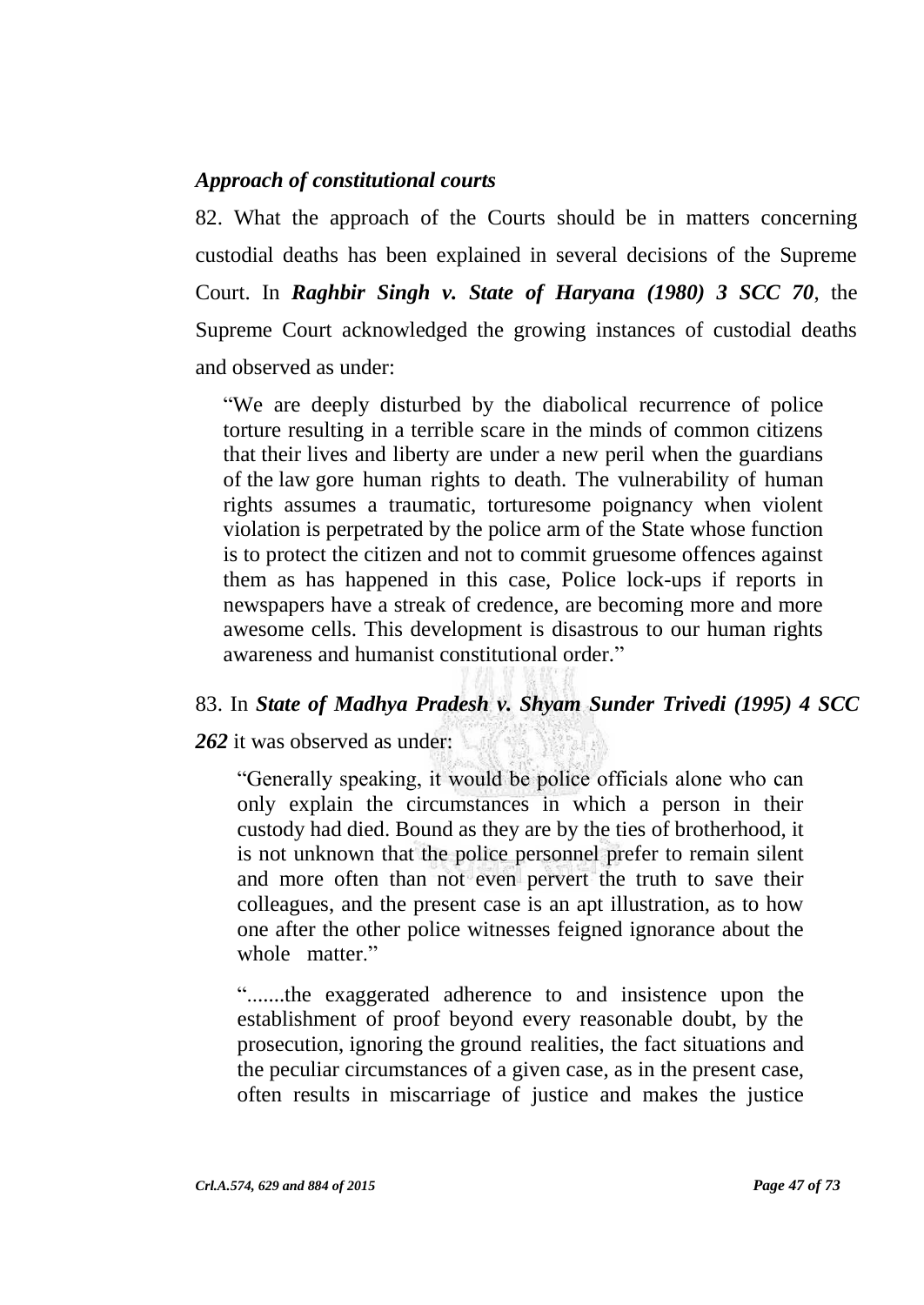delivery system a suspect. In the ultimate analysis the society suffers and a criminal gets encouraged."

84. The difficulty in proving custodial crimes was acknowledged by the Supreme Court in *Munshi Gautam v. State of M.P (2005) 9 SCC 631* where it observed as under:

"In cases of police torture or custodial death direct ocular evidence of the complicity of the police personnel is rarely available and that this reality must be taken into account by the Court when appreciating the evidence and that the courts are required to have a change in their outlook, approach, appreciation and attitude, particularly in cases involving custodial crimes and they should exhibit more sensitivity and adopt a realistic rather than a narrow technical approach, while dealing with the cases of custodial crime so that as far as possible within their powers, the truth is found and guilty should not escape so that the victim of the crime has the satisfaction that ultimately the majesty of law has prevailed."

### *Role of the investigating agency in the present case*

85. In the present case also, as noticed earlier, the documents in control of the State of Uttar Pradesh which were crucial to the case were not immediately made available to the investigating agency. It required an application by the NHRC and orders of the Court to get access to those documents. This has been discussed in detail in the order dated  $20<sup>th</sup>$ February, 2018 of this Court. How the State of UP managed to have the records of a pending criminal trial weeded out is indeed a mystery. Despite an order dated  $6<sup>th</sup>$  October, 2017 of this Court asking the State of UP to explain the reasons for destruction of the record and dates on which the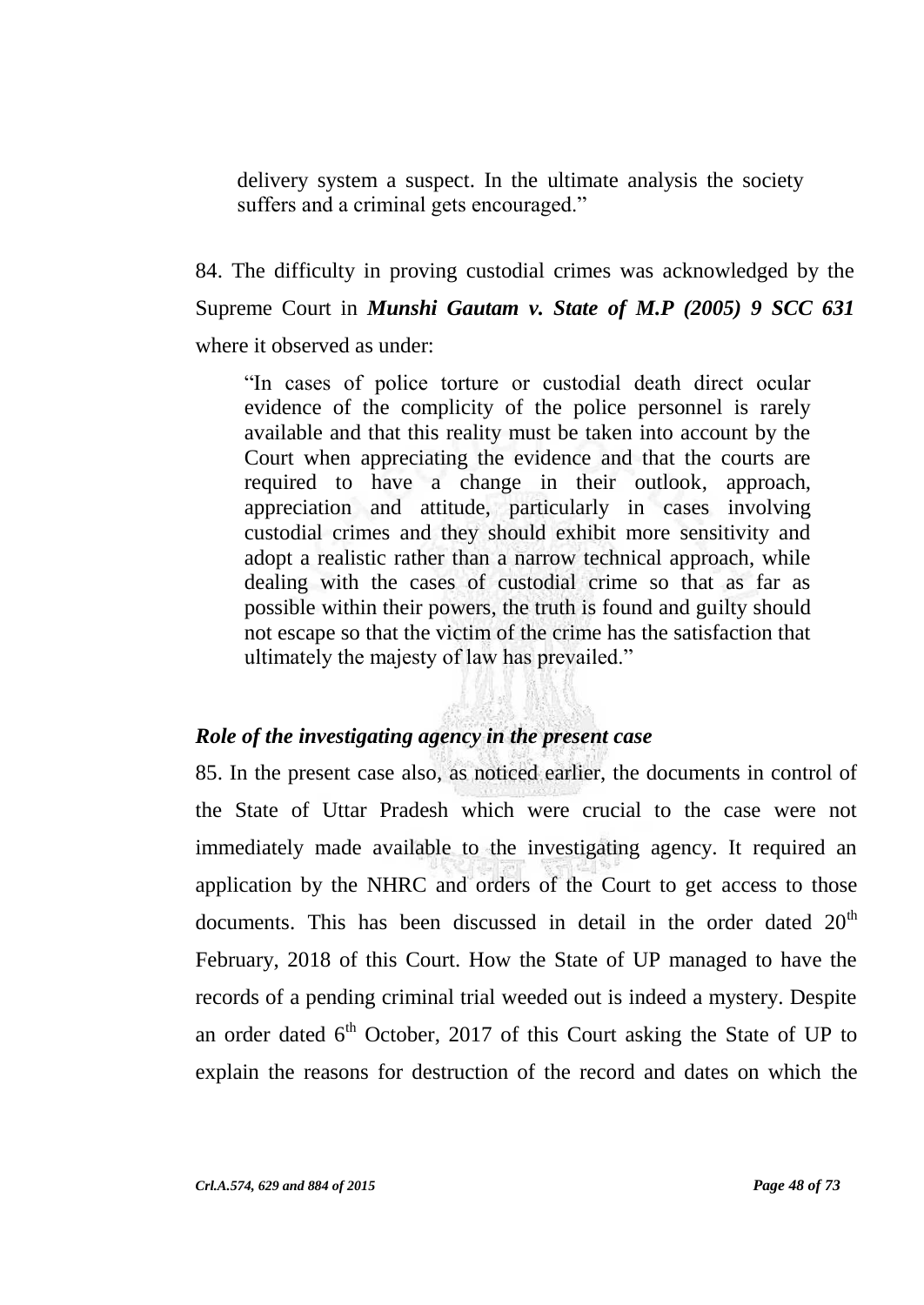record was called for by the trial Court, the affidavit dated  $18<sup>th</sup>$  January, 2018 of the State of UP gave no such reasons.

86. In *Tehseen S. Poonawalla vs. Union of India (2018) SCC Online SC 696,* the Supreme Court issued a number of directions to facilitate effective investigation by the police of incidents of mob lynching. The Supreme Court further directed:

> "Wherever it is found that a police officer or any officer of the district administration has failed to comply with the aforesaid directions in order to prevent and/or investigate and/or facilitate expeditious trial of any crime of mob violence and lynching, the same shall be considered as an act of deliberate negligence and/or misconduct for which appropriate action must be taken against him/her and not limited to departmental action under the service rules. The departmental action shall be taken to its logical conclusion preferably within six months by the authority of the first instance."

87. In the present case it has required persistent efforts first by the NHRC and then by this court to unearth evidence which could prove the culpability of the accused. Fortunately for this Court, the injured eye-witnesses have spoken in one voice and although they have not been able to identify the accused, they have spoken clearly about how the incident occurred.

88. In *D.K. Basu v. State of West Bengal AIR 1997 SC 610* the Supreme Court acknowledged the magnitude of the problem and laid down detailed guidelines concerning custody of any accused. Importantly it was noted that the problem concerning views of the powers of the police was not confined to the Police Force themselves but several other Governmental Authorities and paramilitary forces. It was observed as under: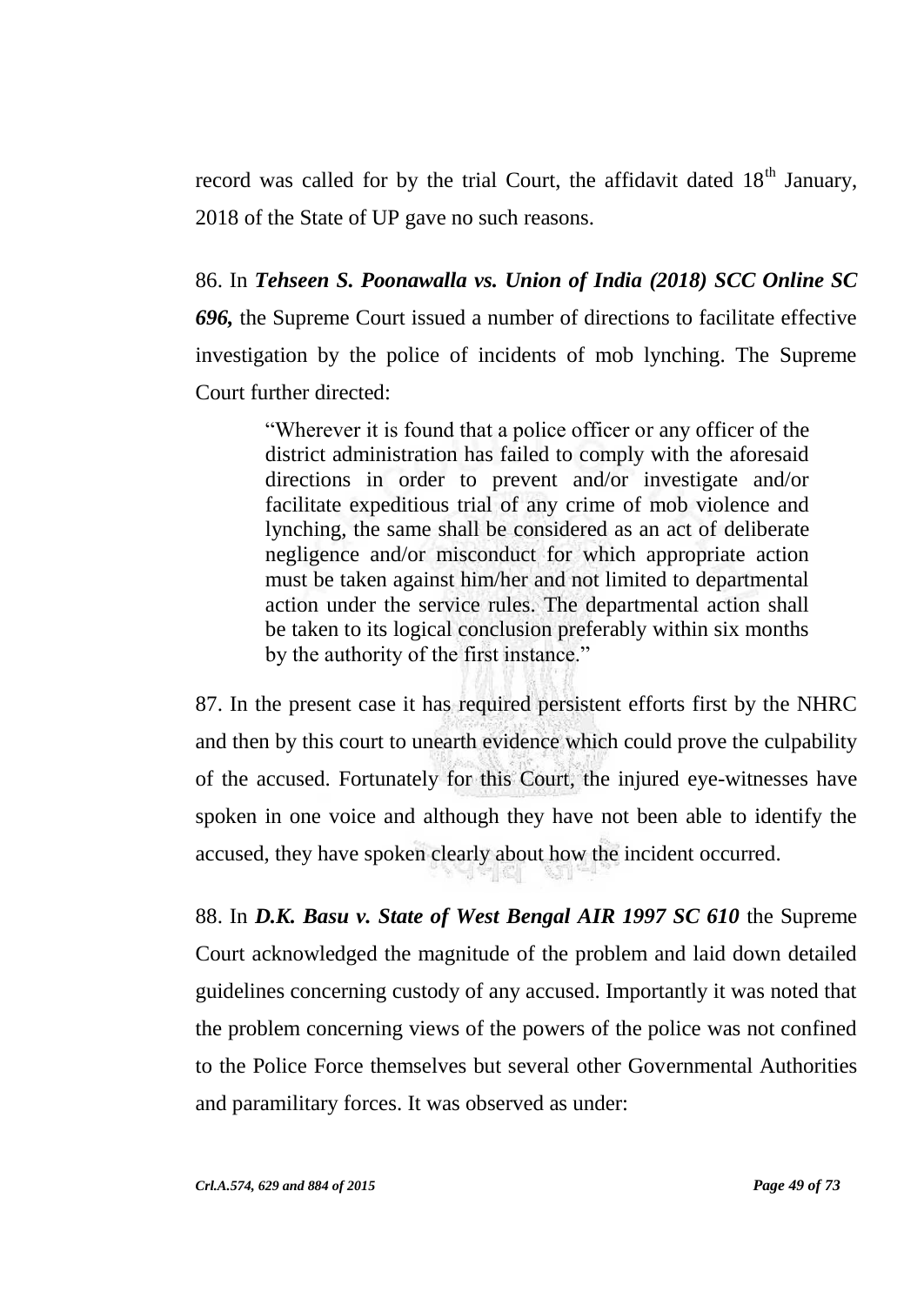"29. Police is, no doubt, under a legal duty and has legitimate right to arrest a criminal and to interrogate him during the investigation of an offence but it must be remembered that the law does not permit use of third degree methods or torture of accused in custody during interrogation and investigation with a view to solve the crime. Ends cannot justify the means. The interrogation and investigation into a crime should be in true sense purposeful to make the investigation effective. By torturing a person and using third degree methods, the police would be accomplishing behind the closed doors what the demands of our legal order forbid. No society can permit it.

30. How do we check the abuse of police power? Transparency of action and accountability perhaps are two possible safeguards which this Court must insist upon. Attention is also required to be paid to properly develop work culture, training and orientation of the police force consistent with basic human values. Training methodology of the police needs restructuring. The force needs to be infused with basic human values and made sensitive to the constitutional ethos. Efforts must be made to change the attitude and approach of the police personnel handling investigations so that they do not sacrifice basic human values during interrogation and do not resort to questionable forms of interrogation. With a view to bring in transparency, the presence of the counsel of the arrestee at some point of time during the interrogation may deter the police from using third degree methods during interrogation.

31. Apart from the police, there are several other governmental authorities also like Directorate of Revenue Intelligence, Directorate of Enforcement, Coastal Guard, Central Reserve Police Force (CRPF), Border Security Force (BSF), The Central Industrial Security Force (CISF), the State Armed Police, Intelligence Agencies like the Intelligence Bureau, R.A.W., Central Bureau of Investigation (CBI), CID, Traffic Police, Mounted Police and ITBP, which have the power to detain a person and to interrogate him in connection with the investigation of economic offences, offences under the Essential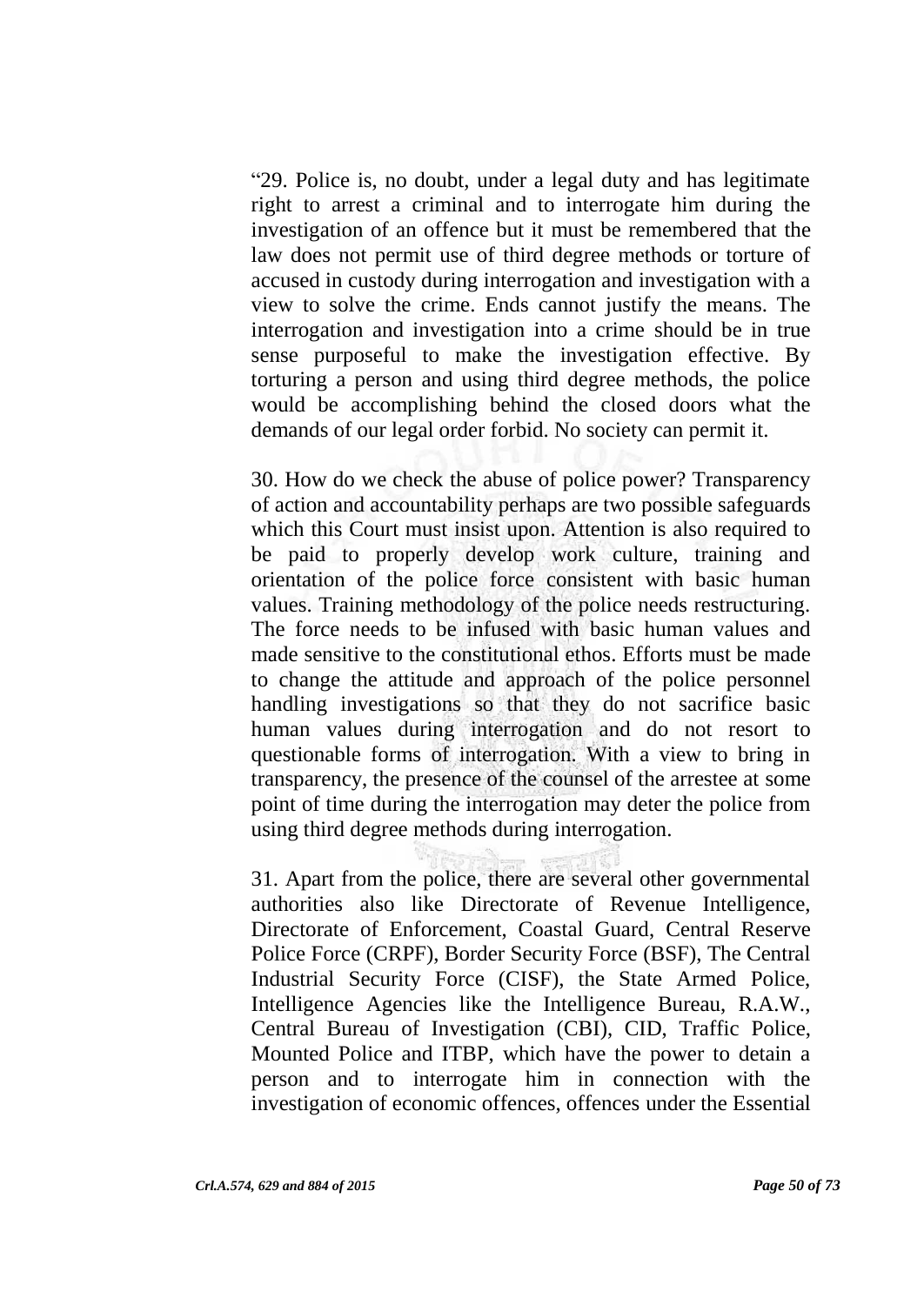Commodities Act, Excise and Customs Act, Foreign Exchange Regulation Act etc. There are instances of torture and death in custody of these authorities as well. *In Re Death of Sawinder Singh Grover*, (to which Kuldip Singh, J.) was a party) this Court took suo moto notice of the death of Sawinder Singh Grover during his custody with the Directorate of Enforcement. After getting an enquiry conducted by the Additional District Judge, which disclosed a prima facie case for investigation and prosecution, this Court directed the CBI to lodge a FIR and initiate criminal proceedings against all persons named in the report of the Additional District Judge and proceed against them. The Union of India/Directorate of Enforcement was also directed to pay a sum of Rs. 2 lacs to the widow of the deceased by way of ex gratia payment at the interim stage. Amendment of the relevant provisions of law to protect the interest of arrested person in such cases too is a genuine need."

# 89. In *K. H. Shekarappa v. State of Karnataka (2009) 17 SCC 1*, the

Supreme Court observed as under in the context of custodial crimes:

"2. Though several constitutional and statutory provisions have been enacted to safeguard the personal liberty and life of citizens, incidents of torture and death in the police custody are ever on the rise. In spite of condemnation of such acts by this Court and the High Courts, certain police officials conduct themselves in a manner resulting into gruesome torture and death of suspects in the police custody. There is no manner of doubt that these are the most heinous crimes committed by persons, who claim to be the protectors of the citizens. What is distressing to note is that the incidents of torture and death in the police custody take place under the shield of uniform and authority, in the four walls of a police station or in the lock-up, where the victims are totally helpless."

90. In the above case, the Court was dealing with an incident of violence in police custody where two persons lost their lives and several others were injured. The medical evidence clearly showed that the death was homicidal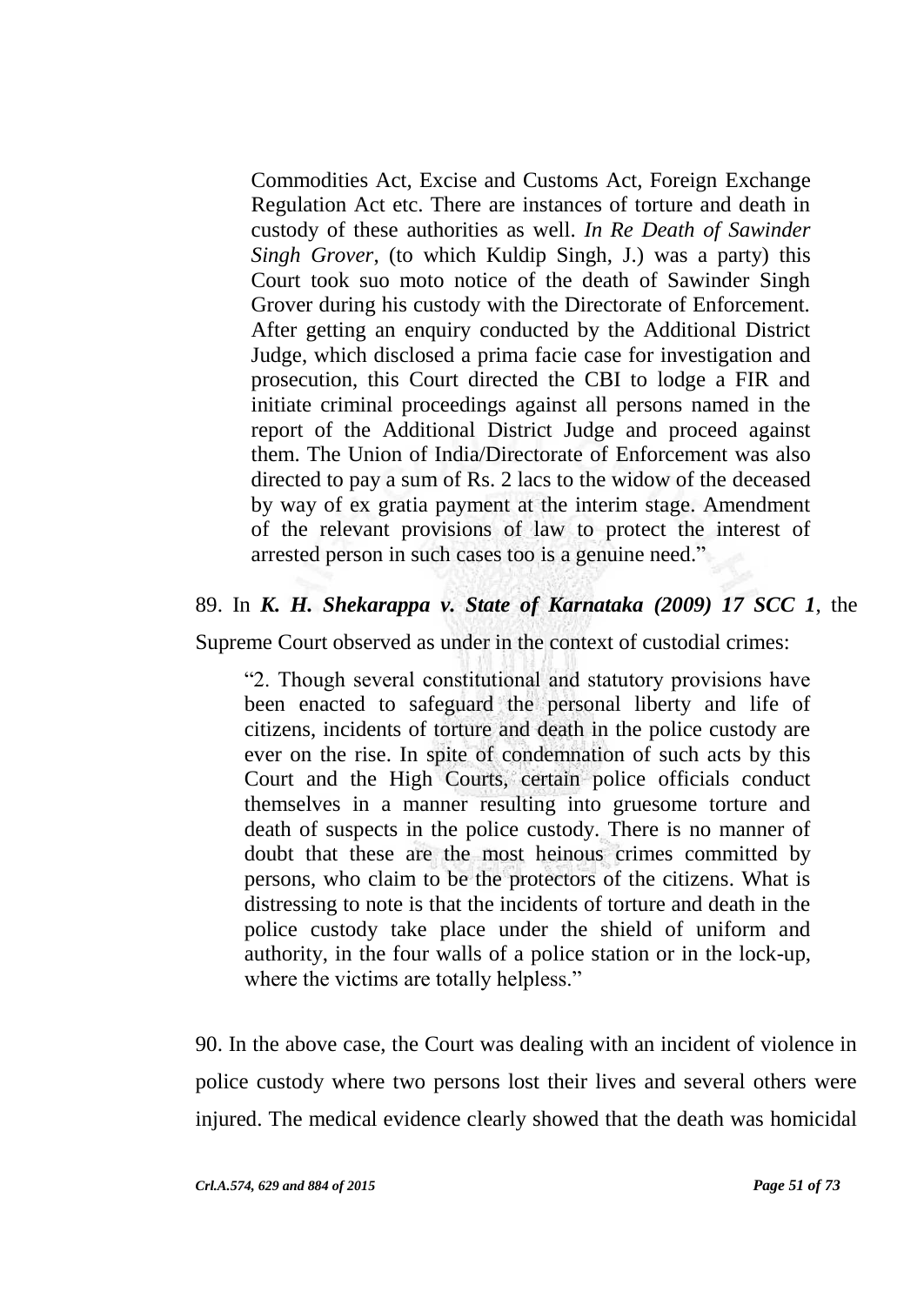and that the deceased had succumbed to the injuries inflicted upon them while in custody. The Court invoked Section 106 of the Evidence Act and observed as under:

"50. The fact that the deceased and the injured were arrested and brought to the police station is not in dispute. It is not in dispute that the deceased and the injured were brought to the police station on their two feet. The testimony of the medical officers, who had performed autopsy on the dead bodies of the two deceased would indicate that both the deceased were brought dead to the hospital. When the deceased, who were brought to the police station, were alive and were produced dead before the medical officer, it is for the Appellants to explain as to in which circumstances they had died. The deceased were in the custody of the Appellants, who were police officials. During the time when they were in police custody they had expired. Therefore, it was within the special knowledge of the Appellants as to how they had expired. In view of the salutary provisions of Section 106 of the Evidence Act, 1872, it was for the Appellants to offer explanation regarding the death of the two deceased."

91. In the present case the victims were last seen alive when they were taken away in the truck by the PAC. The next thing heard of them was when their dead bodies were recovered from the canals.

92. In *Prithipal Singh v. State of Punjab (2012) 1 SCC 10* the Supreme Court was dealing with a case of police atrocity involving the abduction and custodial killing of Jaswant Singh Kalra, a human rights activist, by the Punjab Police. After referring to the earlier decisions, the Supreme Court upheld the conviction of the accused police officers, and observed as under:

"44. Both the courts below have found that the accused/Appellants have abducted Shri Jaswant Singh Khalra. In such a situation, only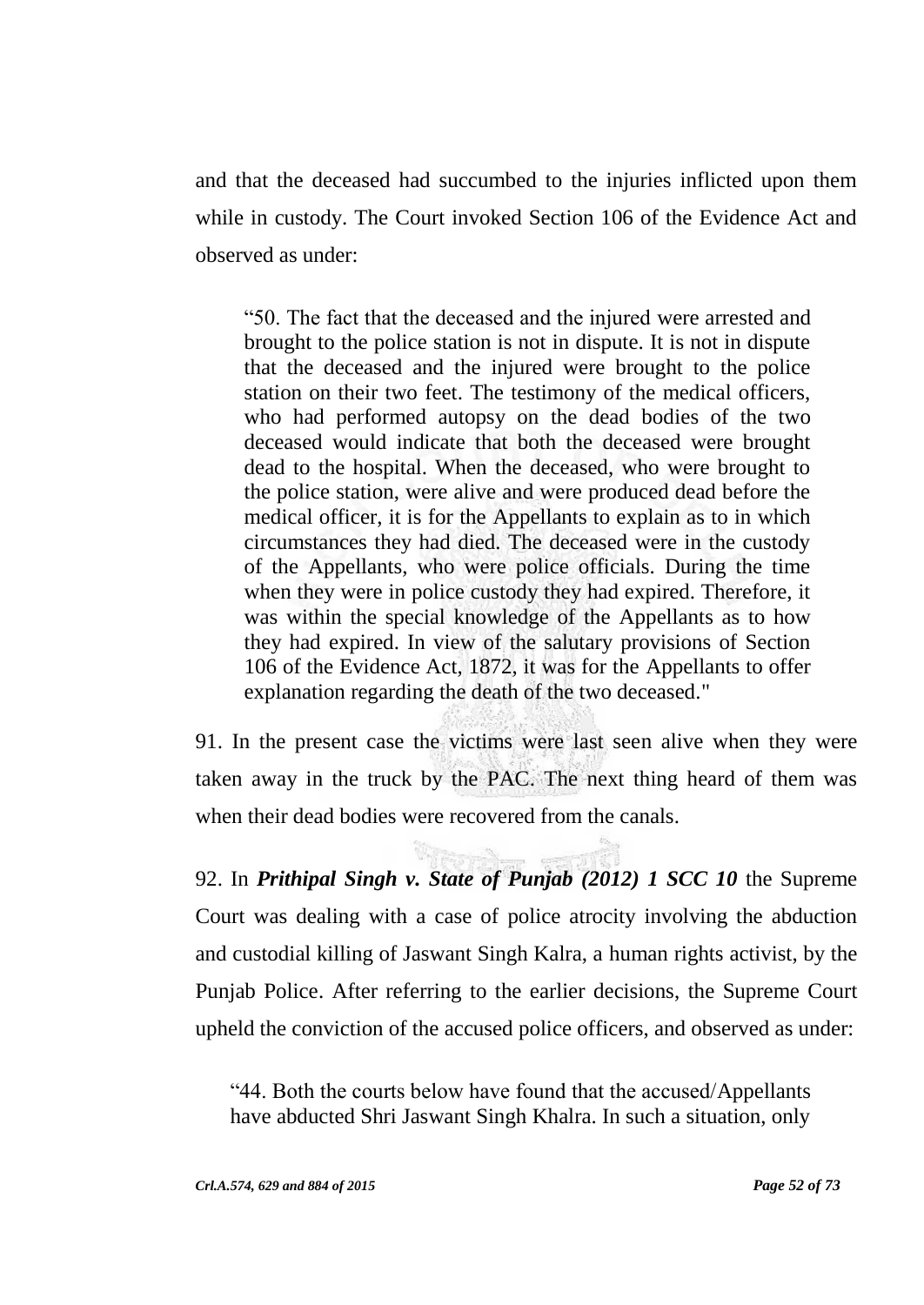the accused person could explain as what happened to Shri Khalra, and If he had died, in what manner and under what circumstances he had died and why his corpus delicti could not be recovered. All the accused/Appellants failed to explain any inculpating circumstance even in their respective statements under Section 313 Code of Criminal Procedure. Such a conduct also provides for an additional link in the chain of circumstances. The fact as what had happened to the victim after his abduction by the accused persons, has been within the special knowledge of the accused persons, therefore, they could have given some explanation. In such a fact-situation, the Courts below have rightly drawn the presumption that the Appellants were responsible for his adduction, illegal detention and murder."

93. Finally it was held as under:

"48. Police atrocities are always violative of the constitutional mandate, particularly. Article 21 (protection of life and personal liberty) and Article 22 (person arrested must be informed the grounds of detention and produced before the Magistrate within 24 hours). Such provisions ensure that arbitrary arrest and detention are not made. Tolerance of police atrocities, as in the instant case, would amount to acceptance of systematic subversion and erosion of the rule of law. Therefore, illegal regime has to be glossed over with impunity, considering such cases of grave magnitude.

In view of the above, we do not find any reason to interfere with the well reasoned judgment and order of the High Court. The facts of the case do not warrant review of the findings recorded by the courts below."

94. Recently this Court in *Avinash Kumar v. State 246 (2018) DLT 35* whilst dealing with an appeal against conviction of six policemen belonging to the special staff (North East) of the Delhi Police for the murder of a person who was taken into custody by them while in custody observed as under: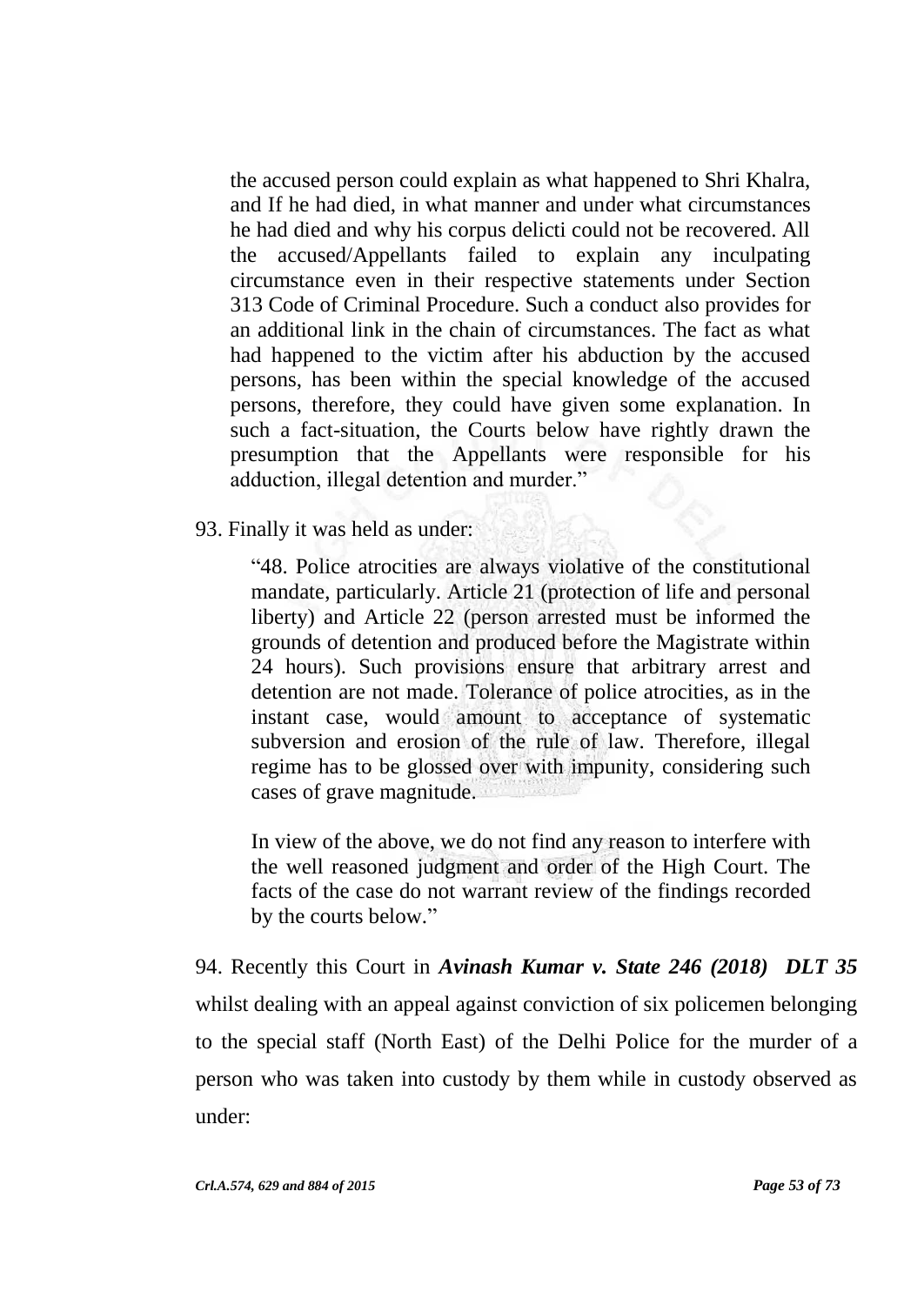"1.5 Recently in October 2017 the LCI submitted its 273rd Report on Implementation of 'United Nations Convention against Torture and other Cruel, Inhuman and Degrading Treatment or Punishment' through Legislation. It devoted an entire chapter to 'Compensation for custodial torture/death' and after extensively reviewing the case law, concluded that the defence of sovereign immunity is not available to the officials of the enforcement machinery of the state to avoid liability for custodial torture and deaths. It reiterated the recommendation in its 113th and 152nd Reports that Section 114B be inserted in the IEA to ensure that in case a person in police custody sustains injuries, "it is presumed that those injuries have been inflicted by the police, and the burden of proof shall lie on the authority concerned to explain such injury."

1.6 The past five reports of the National Human Rights Commission show that the instances of deaths in police custody have not witnessed a marked decline. None of the legislative changes recommended by the LCI have been made yet. The problem still stares at us in the face."

95. The present case is yet another instance of custodial killing where the legal system has been unable to effectively prosecute the perpetrators of gross human rights abuses. The prolongation of the trial for over two decades, compounded by the endemic systemic delays, have frustrated the attempts at securing effective justice for the victims.

### *Lapses in investigation*

96. Counsel for the victims/Appellants as well as counsel for the NHRC have pointed out the lapses in the investigation of the present case. Indeed there have been serious lapses that have hampered the fair progress of the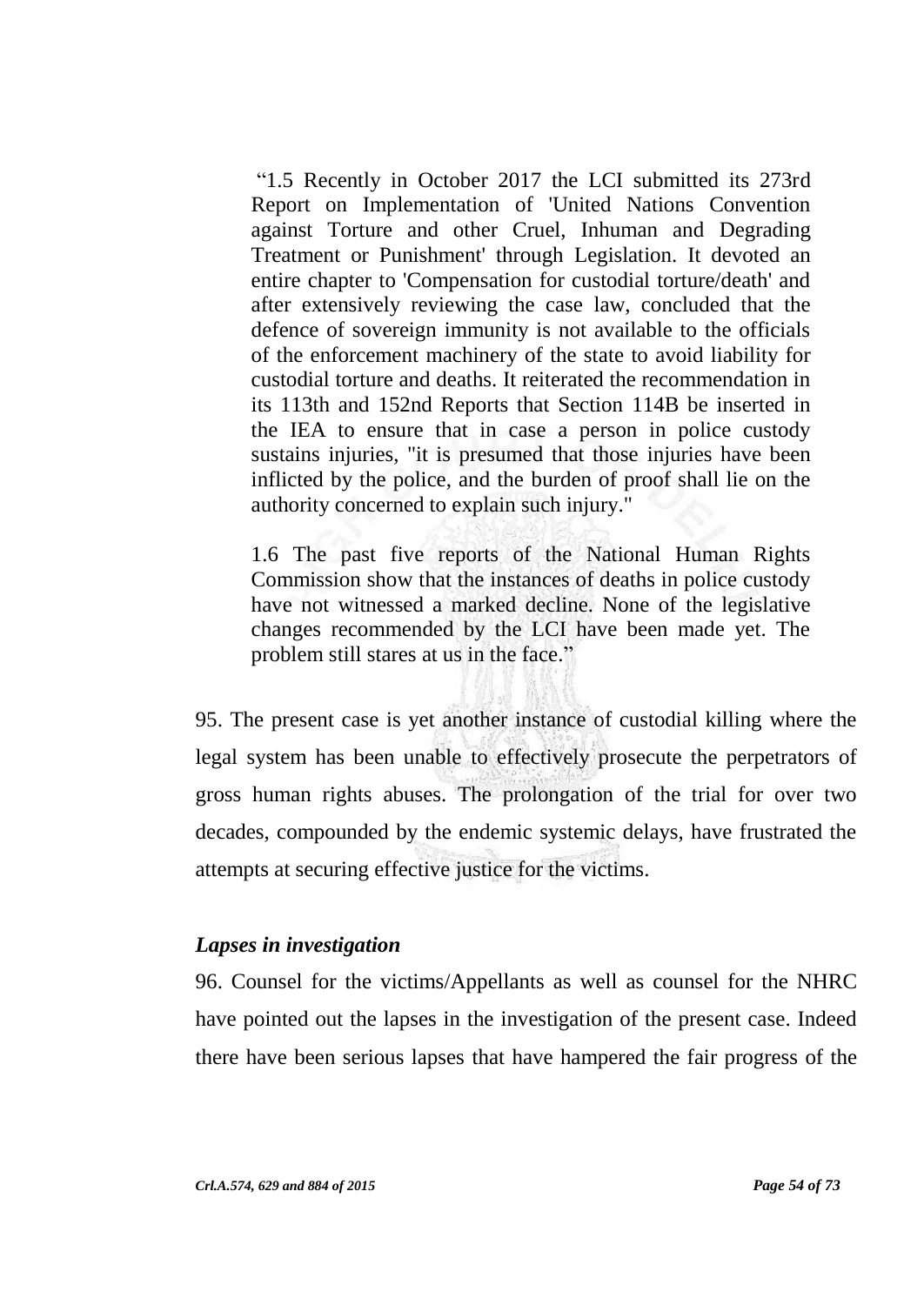investigation of the present case. Some of these have been summarised in the written submissions of the Appellants/complainants as under:

"1. Failure to conduct TIP of the accused, the truck, their weapons, their helmets etc.

2. Failure to seize the truck on 22.05.1987, particularly when senior officials were informed of the incident and had gone to the MT Section, Ghaziabad. This allowed the truck to be washed clean of any evidence including chemical residue, blood, grazing caused by bullet marks by the accused persons and valuable evidence of the highest quality was allowed to be compromised.

3. Failure to seize the bloody colour water found at the MT Section, PAC Battalion, Ghaziabad.

4. Failure to examine eye-witnesses from the MT Section, PAC Battalion, Ghaziabad, who witnessed the washing of the truck and who named Surinder Pal Singh.

5. Failure to seize the weapons of offence immediately after the incident, which led to destruction of forensic evidence.

6. Failure to seize the Kot register/arms issuance register, containing details of arms and ammunition issued to the accused, and details of arms and ammunition deposited back.

7. Failure to seize the uniforms of the accused which would have contained blood stains, since they were picking up the victims and throwing them into the river.

8. Failure of the Magistrates, while recording 164 statements, to ascertain whether the survivors were under any pressure, and to extract the best possible information from them.

9. Failure to properly inspect the two scenes of crime - Makanpur village or near Hindon canal, both of whom would have borne testament and would have corroborated the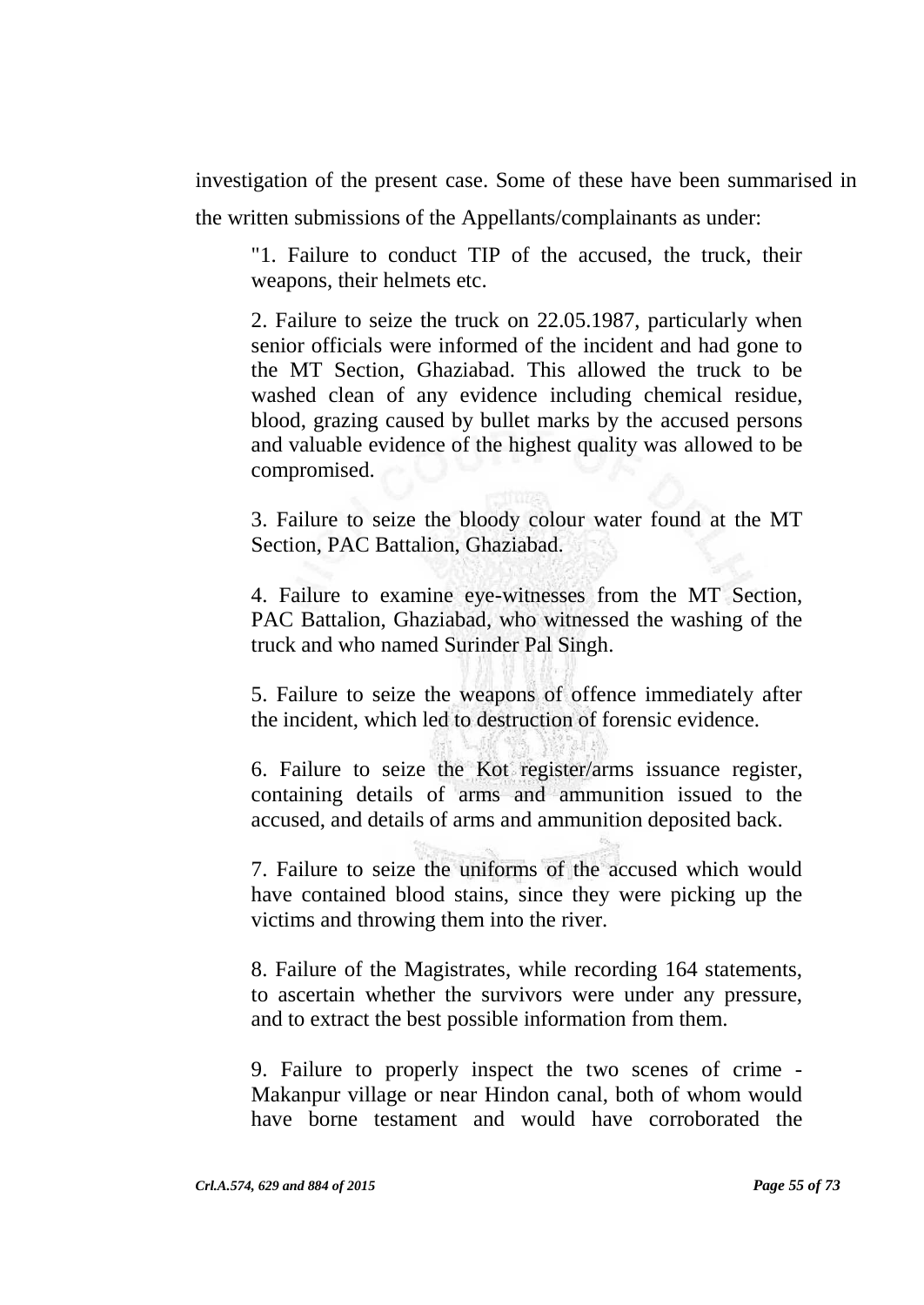statements of the victims/eye-witnesses. It would also have led to the seizure of the cartridges/shells.

10. Failure to conduct a prompt and robust investigation resulting in the filing of a charge sheet within a short period of time."

97. While the above lapses, if avoided, may have helped to effectively prosecute the accused, they do not necessarily benefit the accused as was pointed out by the Supreme Court in *Dhanaj Singh @ Shera v. State of Punjab (2004) 3 SCC 654* in the following words:

"5. In the case of a defective investigation the court has to be circumspect in evaluating the evidence. But it would not be right in acquitting an accused person solely on account of the defect; to do so would tantamount to playing into the hands of the investigating officer if the investigation is designedly defective. (See *Karnel Singh v. State of M.P.*)

6. In *Paras Yadav v. State of Bihar* it was held that if the lapse or omission is committed by the investigating agency or because of negligence the prosecution evidence is required to be examined dehors such omissions to find out whether the said evidence is reliable or not, the contaminated conduct of officials should not stand in the way of evaluating the evidence by the courts; otherwise the designed mischief would be perpetuated and justice would be denied to the complainant party.

7. As was observed in *Ram Bihari Yadav v. State of Bihar* if primacy is given to such designed or negligent investigation, to the omission or lapses by perfunctory investigation or omissions, the faith and confidence of the people would be shaken not only in the law-enforcing agency but also in the administration of justice. The view was again reiterated in *Amar Singh v. Balwinder Singh*. As noted in *Amar Singh* case it would have been certainly better if the firearms were sent to the Forensic Test Laboratory for comparison. But the report of the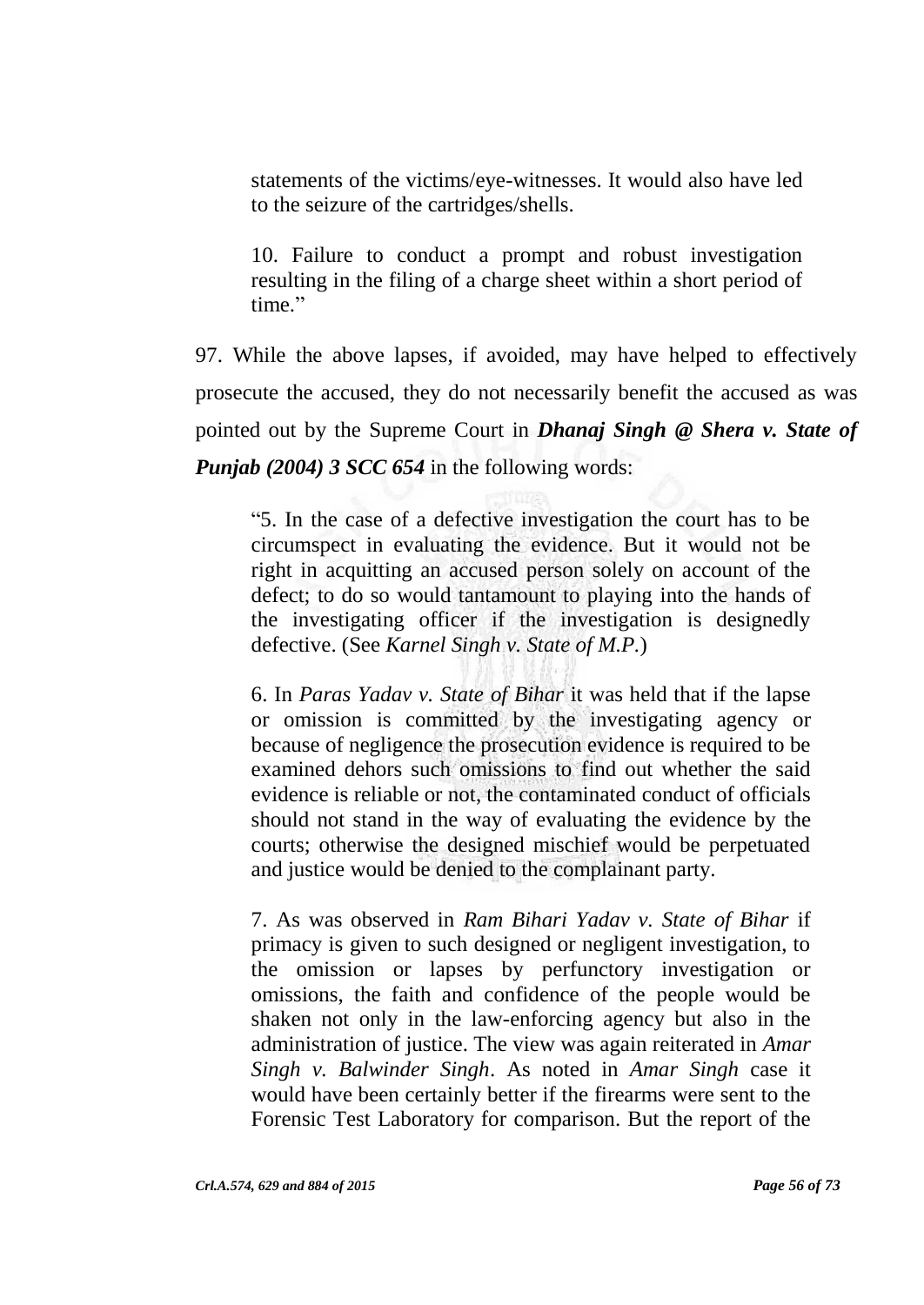ballistic expert would be in the nature of an expert opinion without any conclusiveness attached to it. When the direct testimony of the eyewitnesses corroborated by the medical evidence fully establishes the prosecution version, failure or omission or negligence on the part of the IO cannot affect the credibility of the prosecution version."

98. On behalf of the accused in the present case, it is sought to be contended that since this was a case with very little evidence and the occurrence took place, "where nobody was present or could have witnessed the incidence" there was no justification for contending that the Investigating Officers (IOs) did not act fairly.

99. The above submission overlooks the fact that there have been eye witness accounts of at least five injured witnesses which have been discussed hereinbefore. The trial Court too in the present case did not disbelieve these witnesses. What was observed by the trial Court is that the identity of the accused was not established. However, the trial Court did not have the benefit of the additional evidence which emerged during the pendency of the present appeals and which was brought on record as additional evidence under the orders of this Court. This additional evidence now convincingly establishes that the accused persons were very much present with the truck URU-1493 in which the victims were abducted and taken away.

100. Consequently, the Court finds no merit in the above submissions on behalf of the accused. Indeed this is a case where it has been actively attempted to destroy the evidence by the police themselves. In any event, they appear to have actively played a role in this destruction as can be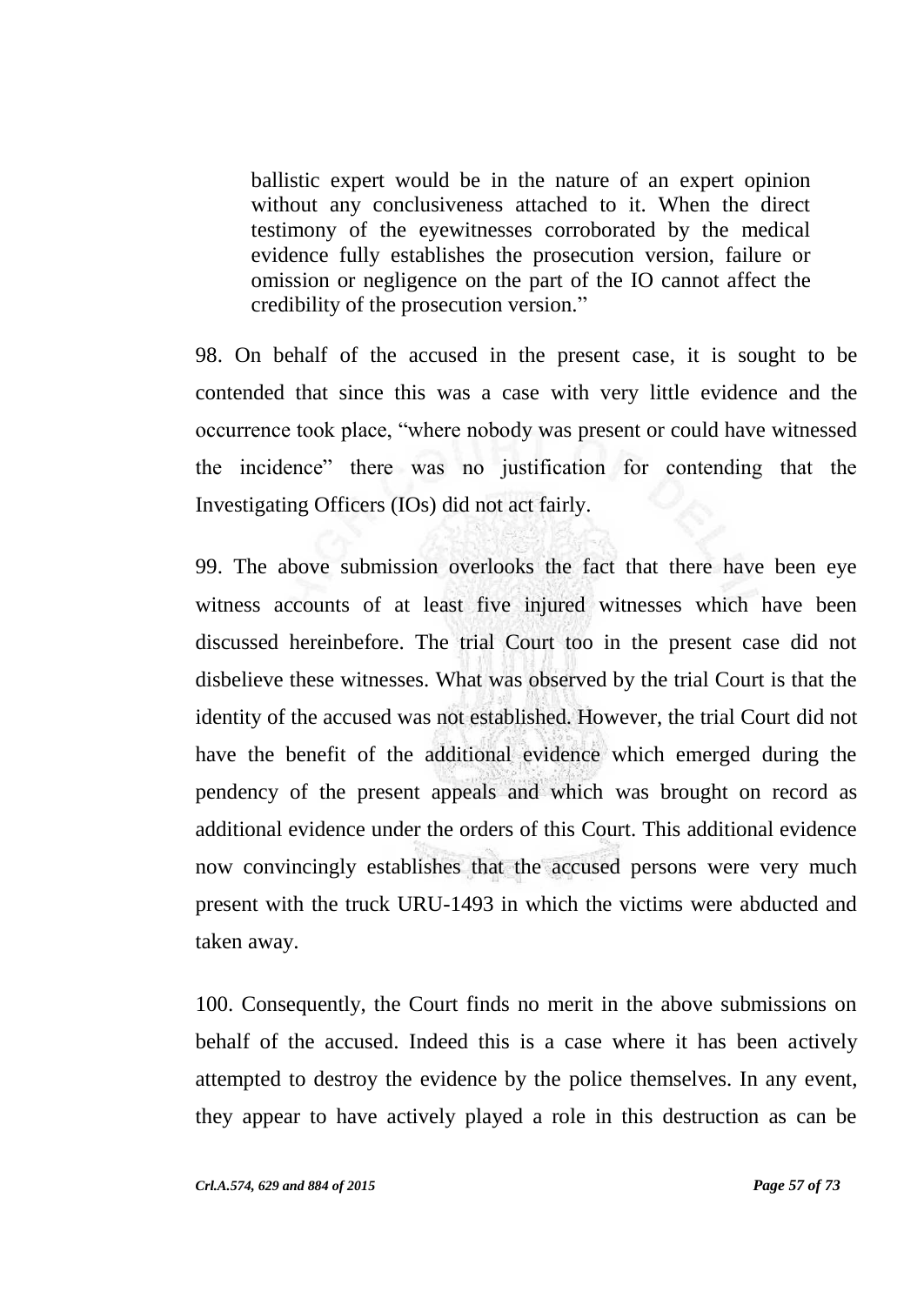inferred by the obvious lapses in the investigation, particularly the failure to seize the truck on the very first day, thereby allowing the accused to wash it clean of the evidence including chemical residue, blood, bloodstains etc. Clearly the offence under Section 201 IPC stands attracted and stands proved from the statements of PWs 59, 73, 74 and 75, all of whom were public servants. The identity of the truck and the accused PAC personnel has been duly established.

# *A case of targeted killing*

101. A disturbing aspect of the present case is the targeted killings of persons belonging to one minority community. It was submitted on behalf of the accused that the prosecution in the present case has not proved motive for the commission of the crime and since the 42 persons allegedly abducted were total strangers, the accused had no grudge or animosity against them and further that "no sane and prudent person much less than members of the disciplined force like the accused/Respondents would commit such gruesome crime."

102. What the above submission overlooks is the fact that all the victims belonged to a minority community. This was a case of a targeted killing revealing an institutional bias within the law enforcement agents in this case.

103. A study conducted by Centre for Study of Developing Societies and Common Cause which resulted in a report titled "Status of Policing in India 2018: Study of Performance and Perceptions" noted that Muslims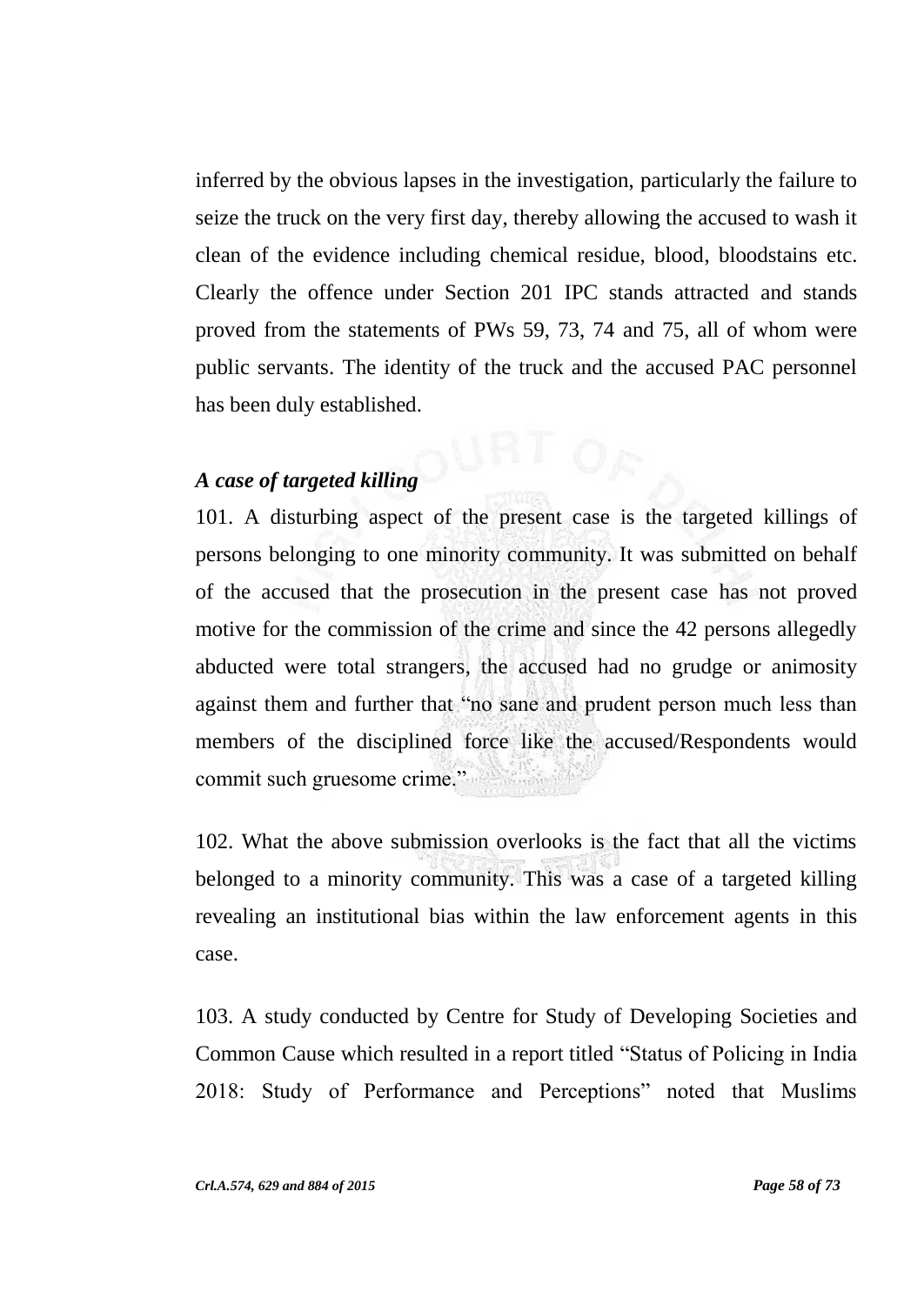comprised only 2.5% of the Police Force. 64% of Indian Muslims, who were interviewed, were either highly or 'somewhat' fearful of the police. The reasons for this fear were stated to be the failure of the police to act as a neutral law enforcement agency. The report notes as under:

> "In addition to the physical police brutality, institutional discrimination is another component of policing that cannot be denied. Discrimination manifests itself in a variety of ways and may be motivated by intolerance towards traditionally marginalised groups, religious communities, caste and class background, and gender. For instance, around the time of communal riots, it has been widely perceived that the police does not act as a neutral law enforcement agency and perceptible discrimination is alleged in the use of force, preventive arrests, treatment of detained persons at police stations, reporting of facts and investigation, detection and prosecution of registered cases. This kind of social marginalisation is likely to have negative consequences and affect social harmony in society...."

104. The present case involved the abduction of 42 to 45 persons belonging to the minority community and killing of 38 of them soon after the incident of riots in which two rifles of the PAC were allegedly taken away by the rioters. It points to the disproportionate reaction by the PAC in targeting the members of the minority community. The Court is therefore unable to accept the submission on behalf of the accused that the motive for the commission of the crime was not proved.

# *Role of law enforcement agencies*

105. The manner in which the law enforcement officials have frustrated the cause of justice by weeding out important records and not gathering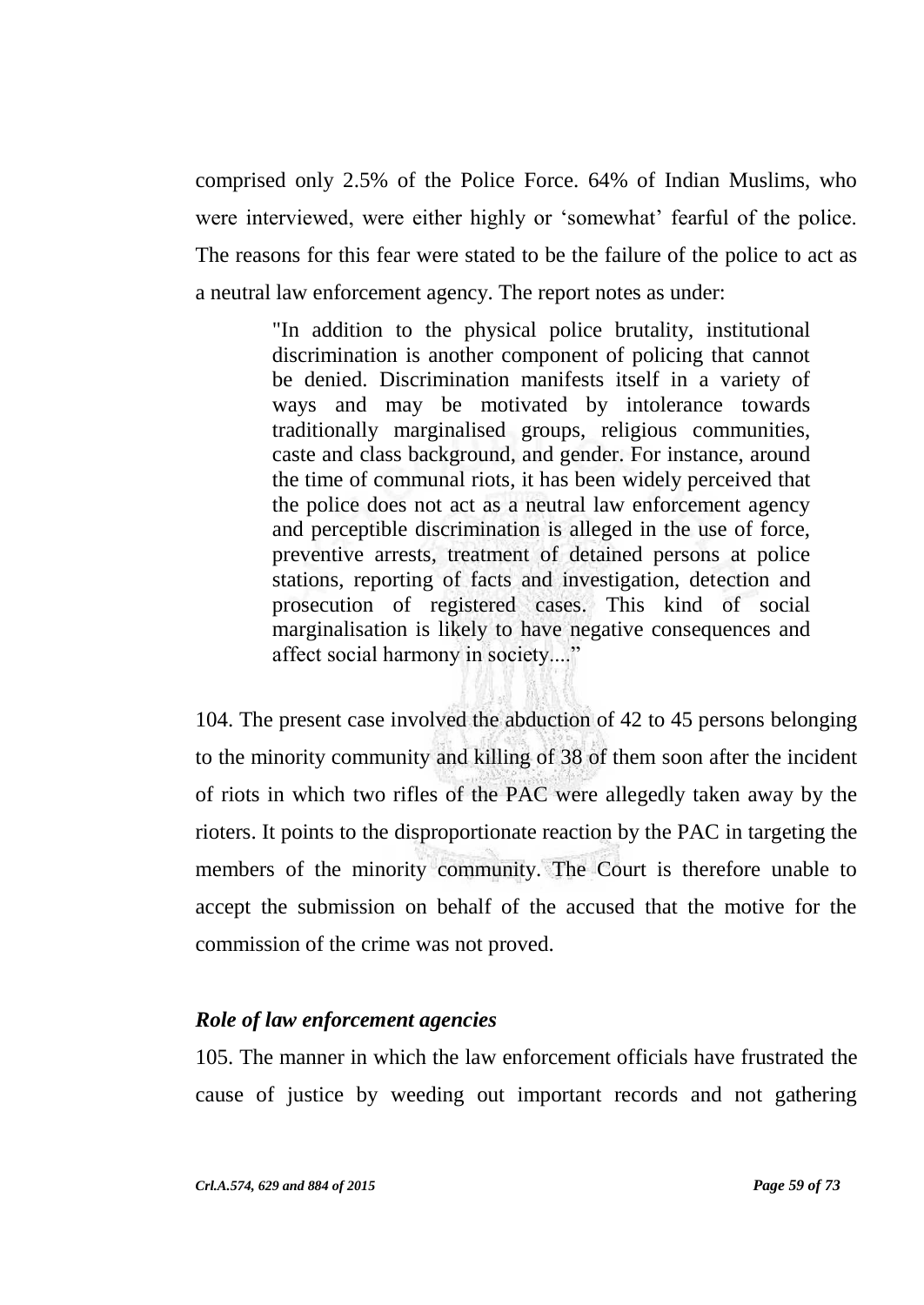evidence in good time in the present case raises considerable doubts about the ability of a law enforcement agency to carry out an impartial and independent investigation when the persons accused of the crimes are members of the agency itself. Notwithstanding the decision of the Supreme Court in *Prakash Singh v. Union of India (2006) 8 SCC 1* urging the insulation of the police machinery from political/executive interference, no effective steps have been taken to put in place a mechanism for such impartial investigation particularly when it involves the members of the police forces themselves.

# 106. In *Niranjan Singh v. Prabhakar Rajaram Kharote (supra)* the Supreme Court expressed the following anguish:

"We conclude this order on a note of anguish. The complainant has been protesting against the State's bias and police threats. We must remember that a democratic state is the custodian of people's interests and not only police interests. Then how come this that the team of ten policemen against whom a magistrate after due enquiry found a case to be proceeded with and grave charges including for murder were framed continue on duty without so much as being suspended from service until disposal of the pending sessions trial? On whose side is the State? The rule of law is not a one-way traffic and the authority of the State is not for the police and against the people. A responsible Government responsive to appearances of justice, would have placed police officers against whom serious charges had been framed by a criminal court under suspension unless exceptional circumstances suggesting a contrary course exist. After all a gesture of justice to courts of justice is the least that a government owes to the governed. We are confident that this inadvertence will be made good and the State of Maharashtra will disprove by deeds Henry Clay's famous censure:

The arts of power and its minions are the same in all countries and in all ages. It marks its victim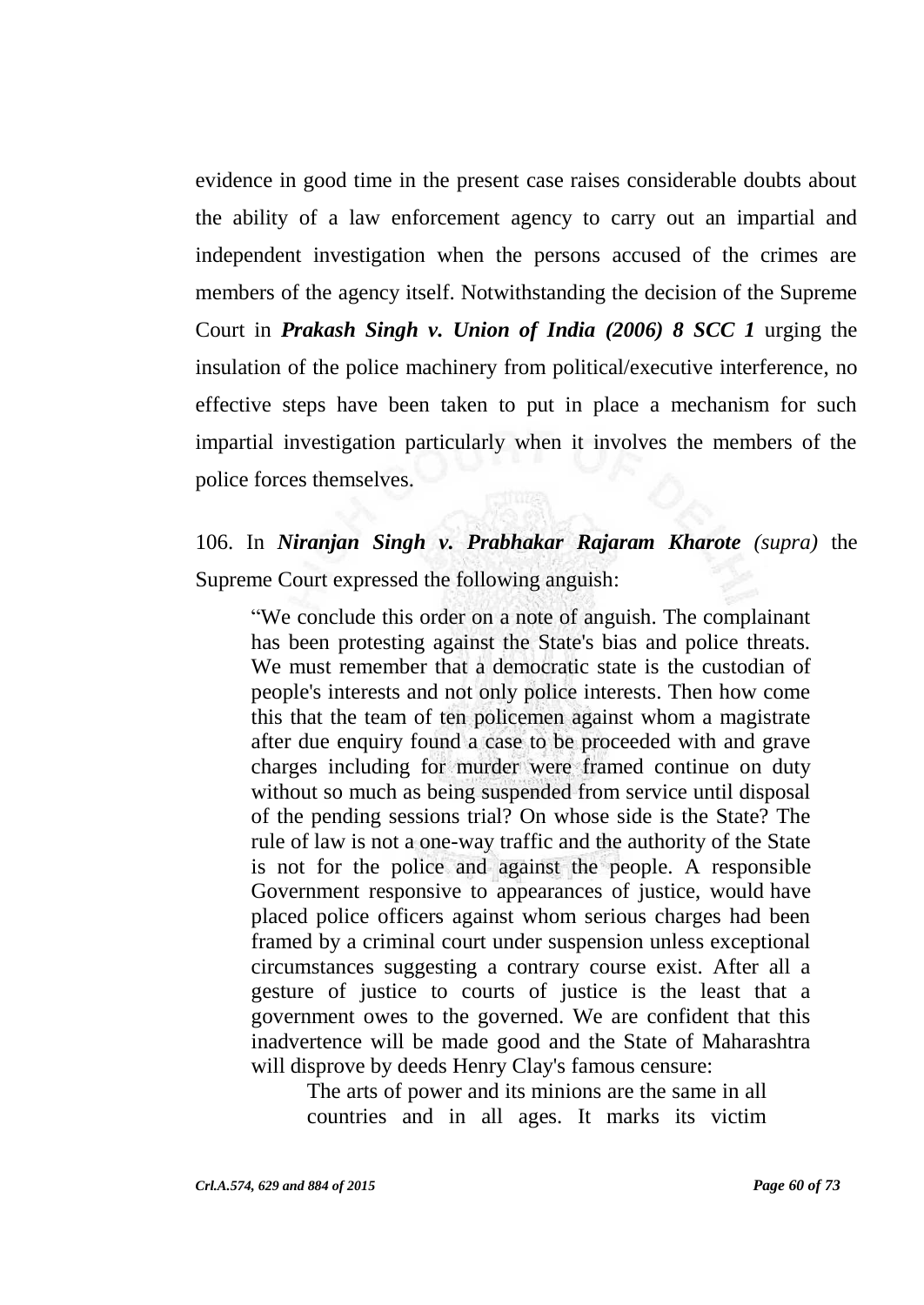denounces it; and excites the public odium and the public hatred to conceal its own abuses and encroachments."

107. Those observations were made more than 38 years ago but nothing much appears to have changed on the ground. Then we have the guidelines issued by the NHRC both in 2003 and then revised in 2010 on the procedure to be followed in cases of deaths caused by police action. The Ministry of Home Affairs ('MHA') issued on  $4<sup>th</sup>$  July, 1985 guidelines concerning the code of conduct for the police in India. Guideline No.1 states "The police must bear faithful allegiance to the Constitution of India and respect and uphold the rights of citizens as guaranteed by it." Guidelines 5, 7 and 13 are relevant in the context of the present case and read as under:

> "5. The prime duty of the police is to prevent crime and disorder and the police must recognize that the test of their efficiency is the absence of both and not the visible evidence of police action in dealing with them.

> 7. The police should realize that the efficient performance of their duties would be dependent on the extent of ready cooperation that they receive from the public. This, in turn, will depend on their ability to secure public approval of their conduct and actions and to earn and retain public respect and confidence.

> 13. As members of a secular, democratic state, the police should strive continually to rise above personal prejudices and promote harmony and the spirit of common brotherhood amongst all the people of India, transcending religious, linguistic or sectional diversities and to renounce practices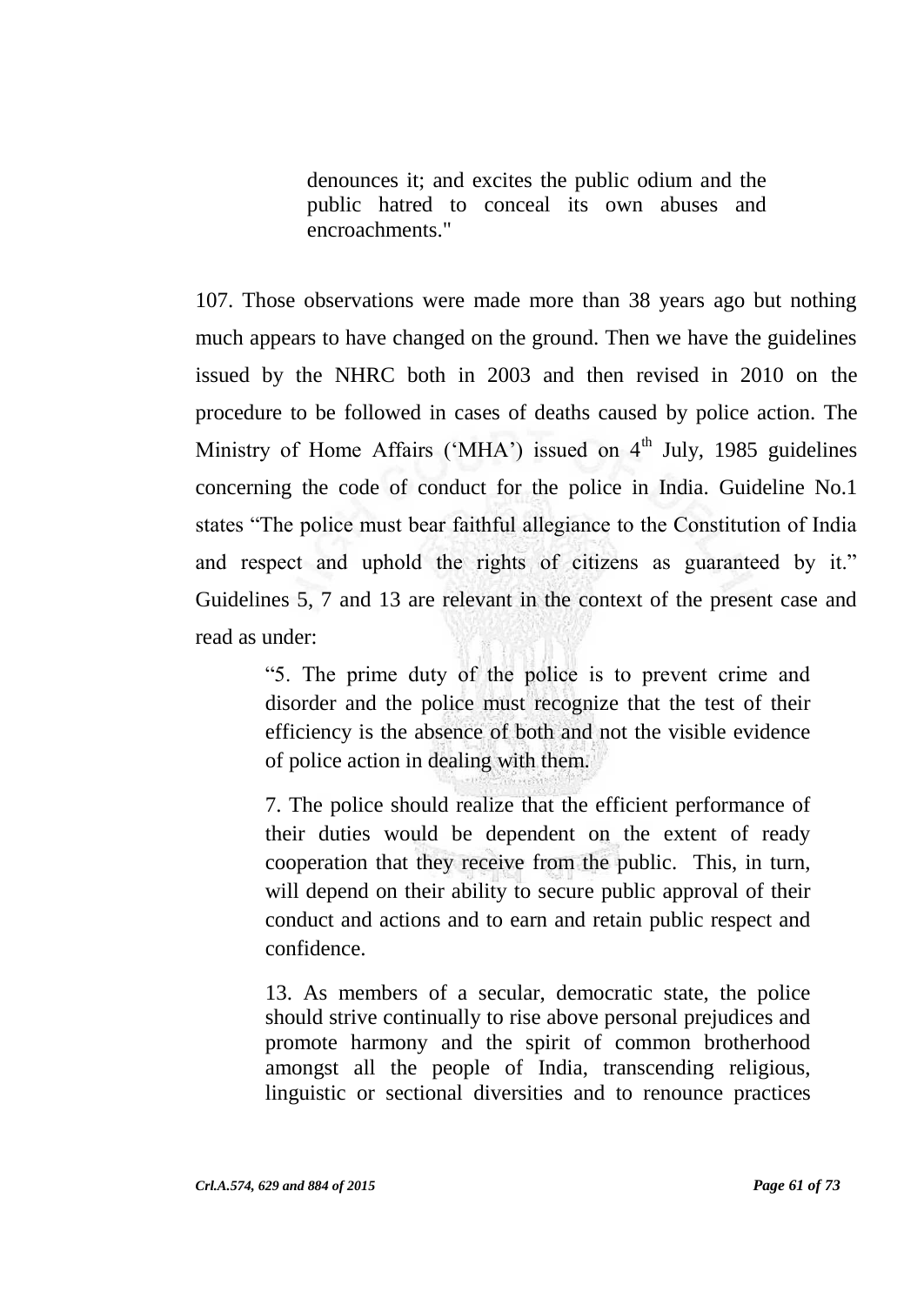derogatory to the dignity of women and disadvantaged sections of society."

108. It appears that the suggestions of the Law Commission of India in its 180<sup>th</sup> Report (2003) regarding insertion of Section 114-B, incorporating the Guidelines laid down in *D.K. Basu v. State of West Bengal* (*supra*), have also not been acted upon till date. The remedial measures suggested by the Supreme Court in *Tehseen S. Poonawalla v Union of India* (*supra*) in the context of mob lynching, which could apply equally in instances like the present one where there has been a targeted killing, are also required to be acted upon urgently if justice is to be ultimately delivered in these kinds of cases:

> (viii) The victim(s) or the next of kin of the deceased in cases of mob violence and lynching shall be given timely notice of any court proceedings and he/she shall be entitled to be heard at the trial in respect of applications such as bail, discharge, release and parole filed by the accused persons. They shall also have the right to file written submissions on conviction, acquittal or sentencing.

> (ix) The victim(s) or the next of kin of the deceased in cases of mob violence and lynching shall receive free legal aid if he or she so chooses and engage any advocate of his/her choice from amongst those enrolled in the legal aid panel under the Legal Services Authorities Act, 1987."

# *Right to know the truth*

109. In the above context, this Court would also like to refer to the right of the victim to know the truth and "The right for the truth to be known as an integral facet of right to justice". In this context, reference may be made to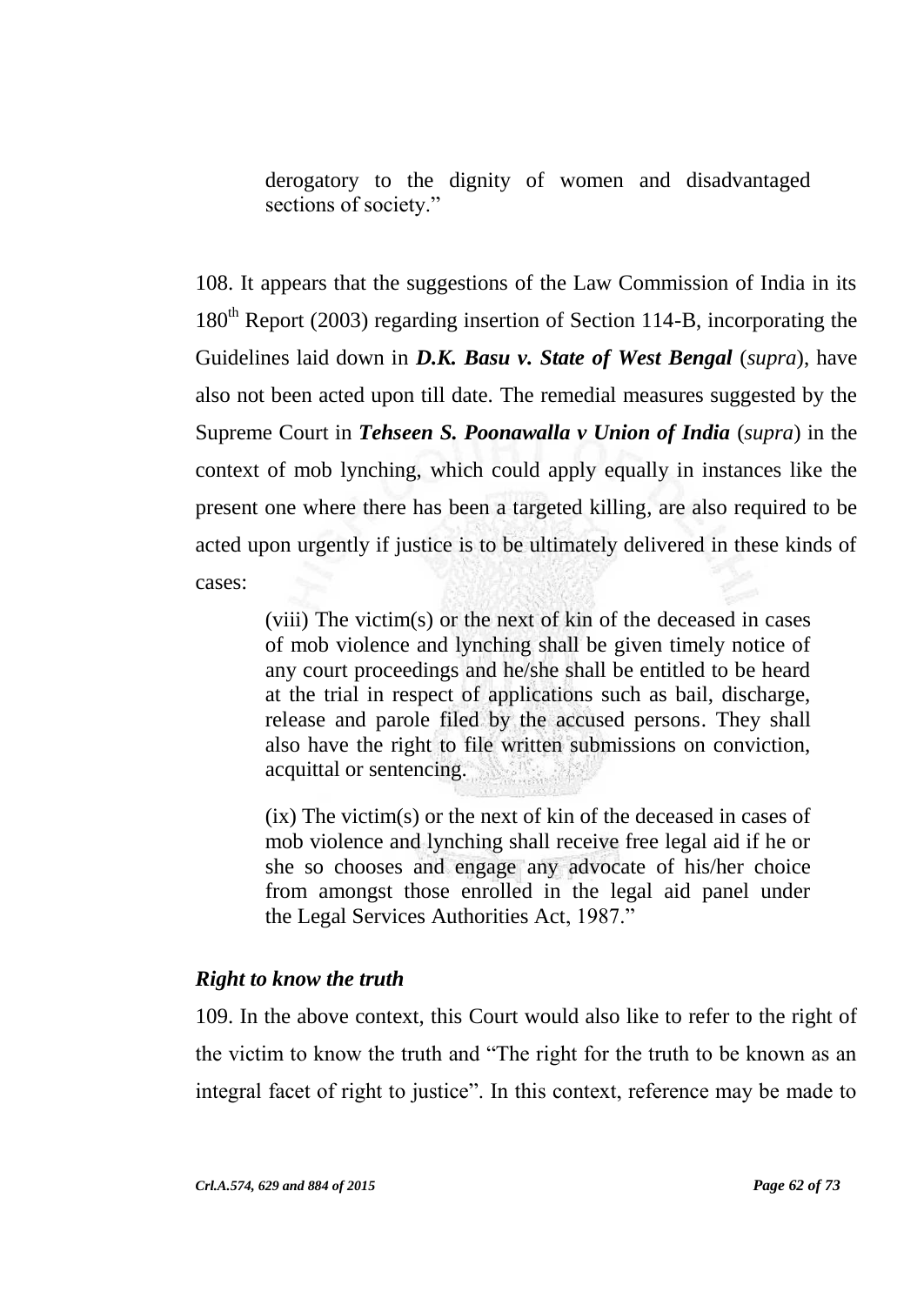the documents put out by the Union Nations Working Group on Enforced or Involuntary Disappearances titled "General Comment on the Right to Truth in relation to enforced disappearances'. The preamble to this document dated  $20<sup>th</sup>$  July, 2010 states as under:

"At the international level, the right to the truth relating to enforced disappearances or missing persons is recognized in a number of instruments. Article 32 of the Protocol I to the Geneva Conventions establishes "the right of families to know the fate of their [disappeared] relative". Article 24 of the 2006 International Convention for the Protection of All Persons from Enforced Disappearance states:

"Each victim has the right to know the truth regarding the circumstances of the enforced disappearance, the progress and results of the investigation and the fate of the disappeared person. Each State Party shall take appropriate measures in this regard."

The existence of the right to the truth as an autonomous right was acknowledged by the Working Group on Enforced or Involuntary Disappearances (WGEID) in its very first report (E/CN.4/1435, 22 January 1981, § 187). It has also been recognized by various other international bodies at the universal and regional levels (for relevant case law, see in particular the "Study on the right to the truth", report of the UN Office of the High Commissioner for Human Rights, E/CN.4/2006/91, 8 February 2006); by intergovernmental bodies, including the Human Rights Commission and now the Human Rights Council (see 2 resolutions 2005/66 of 20 April 2005 of the Commission; decision 2/105, 27 November 2006; resolution 9/11, 18 September 2008; and 12/12, 1 October 2009 of the Council).

The existence of the right to the truth in international law is accepted by State practice consisting in both jurisprudential precedent and by the establishment of various truth seeking mechanisms in the period following serious human rights crises, dictatorships or armed conflicts (see the "Study on the right to the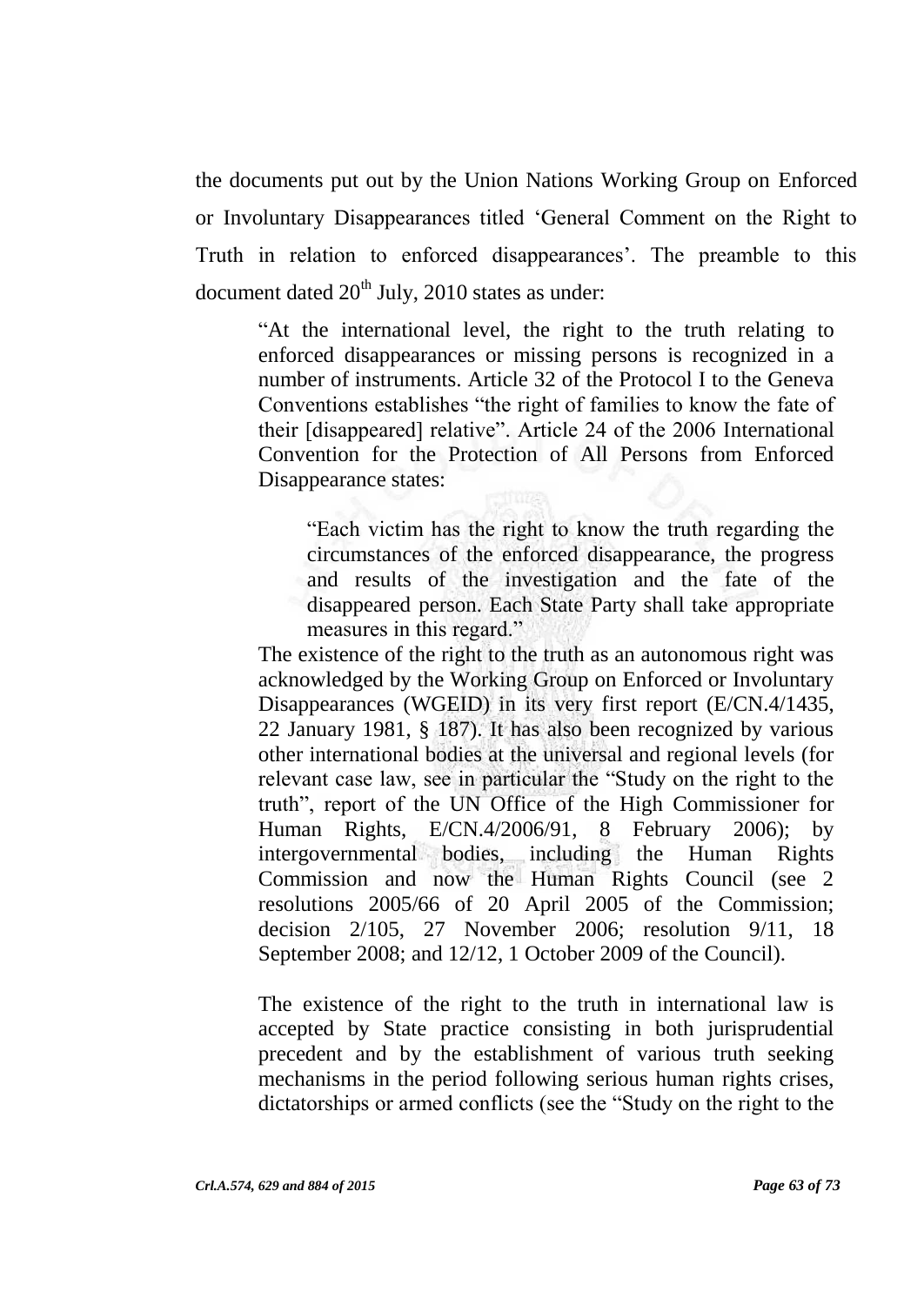truth", op. cit.). Those mechanisms include the launching of criminal investigations and the creation of "truth commissions" designed to shed light on past violations and, generally, to facilitate reconciliation between different groups.

The right to the truth is both a collective and an individual right. Each victim has the right to know the truth about violations that affected him or her, but the truth also has to be told at the level of society as a "vital safeguard against the recurrence of violations", as stated in Principle 2 of the Set of Principles for The Protection And Promotion Of Human Rights Through Action To Combat Impunity (E/CN.4/2005/102/Add.1)

Principle 3 of this document specifies that the State has a correlative "duty to preserve memory":

"A people"s knowledge of the history of its oppression is part of its heritage and, as such, must be ensured by appropriate measures in fulfilment of the State"s duty to preserve archives and other evidence concerning violations of human rights and humanitarian law and to facilitate knowledge of those violations. Such measures shall be aimed at preserving the collective memory from extinction and, in particular, at guarding against the development of revisionist and negationist arguments."

Principle 4 establishes the "victim"s right to know" as an individual right: দ্দ্বিল জয<sup>়ে</sup>

"Irrespective of any legal proceedings, victims and their families have the imprescriptible right to know the truth about the circumstances in which violations took place and, in the event of death or disappearance, the victims' fate."

110. In the present case, the relatives of the victims who died as a result of the brutal and bone-chilling action of the PAC remained in the dark about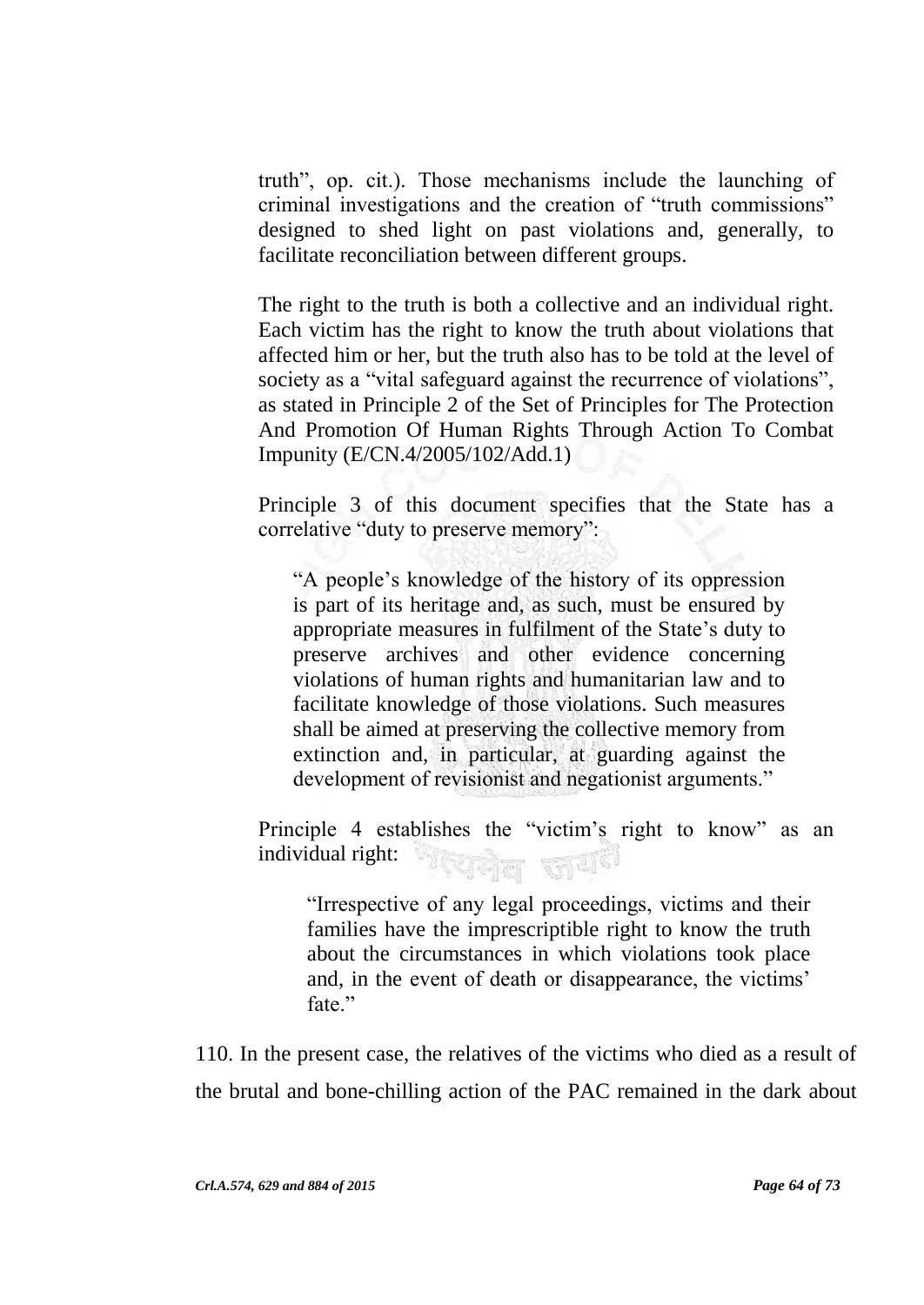not only the fate of the victims themselves, but also about the steps taken to investigate the case and unearth the truth. Indeed, their 31 years of waiting for justice may have eroded their faith in the State machinery. The victims who disappeared on  $22<sup>nd</sup>$  May, 1987 never returned. Even those dead bodies which were fished out from the canal were not returned to their families. In the context of such disappearances, the 'General Comment' recommends in paragraph 6 as under:

> "6. The right to know the truth about the fate and the whereabouts includes, when the disappeared person is found to be dead, the right of the family to have the remains of their loved one returned to them, and to dispose of those remains according to their own tradition, religion or culture. The remains of the person should be clearly and indisputably identified, including through DNA analysis. The State, or any other authority, should not undertake the process of identification of the remains, and should not dispose of those remains, without the full participation of the family and without fully informing the general public of such measures. States ought to take the necessary steps to use forensic expertise and scientific methods of identification to the maximum of its available resources, including through international assistance and cooperation."

111. It is expected that the State will take the necessary steps to put in place a working mechanism that can address the above concerns and make law enforcement agencies accountable and answerable.

112. Pursuant to the directions issued by the trial Court, compensation was ordered to be disbursed to the victims. It has required several orders passed by this Court in the companion appeal to ensure that the victims or their legal representatives actually received that compensation.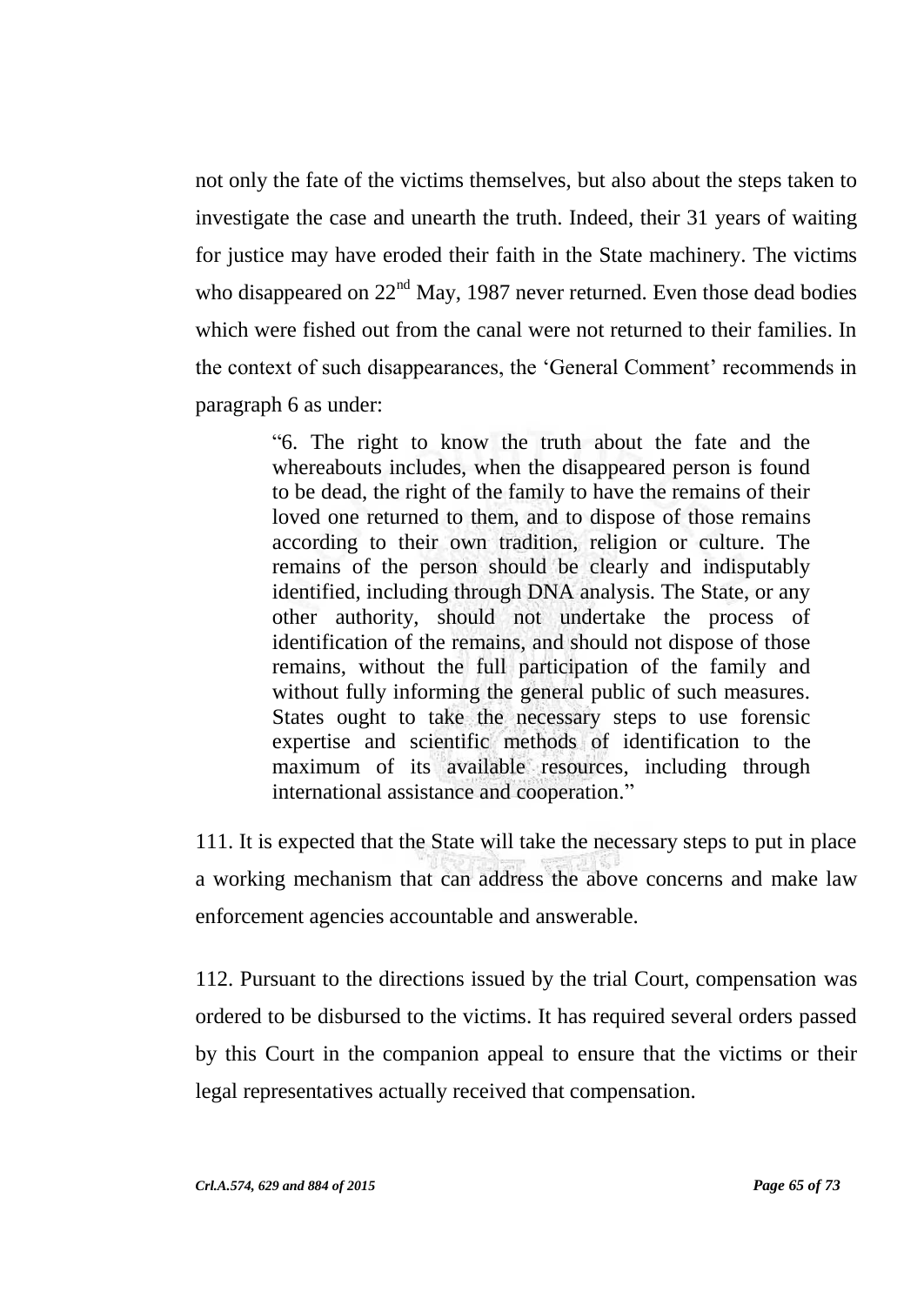113. It is pointed out by counsel for the NHRC that in the present case, many of the victims are dependant women whose husbands were killed, who are either illiterate or ignorant of the State procedure. Therefore, merely having a scheme for compensation under Section 357-A of the Cr PC would not serve the purpose unless the persons entitled to compensation are made aware of their rights and are able to access the compensation scheme.

114. Accepting the suggestion of the learned counsel for the NHRC, this Court recommends that every State Legal Services Authority should designate a Nodal Officer to address the needs of the victim families in the case of custodial killings or State excesses. The procedure put in place should ensure that such victims or the families are able to access and seek relief under the scheme and that such relief should not be limited to monetary compensation but other range of reliefs respecting the rights to basic survival and dignity of such families.

### *Summary of conclusions*

115. To summarize the conclusions:

(i) The key issues in the present appeals concern fixing the identity of both the truck in which the 42 to 45 abducted persons were taken and of the persons belonging to the PAC who were involved in the killing of around 38 of the abducted persons. (para 42)

动画家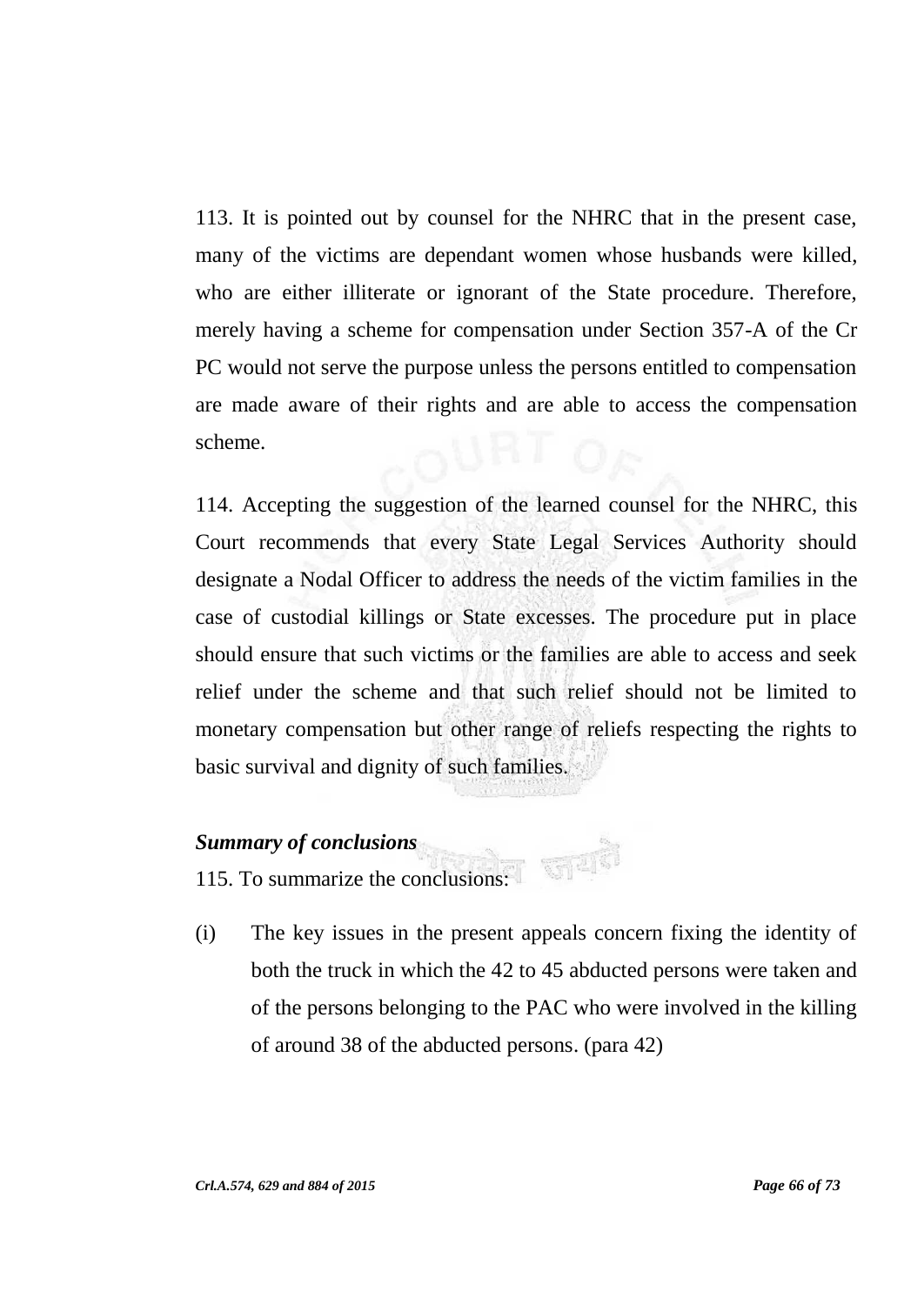- (ii) Entry No.6 in GD Entry Register dated  $22<sup>nd</sup>$  May, 1987 of the C-Company Post, Police Lines, Meerut, marked through PW-72, as Ex.PW-72/A records the departure of the accused persons from Police Lines, Meerut at 7.50 am. Apart from setting out the name of the Commander, Surender Pal Singh (since deceased), it shows that he was accompanied by the 18 named accused. The said GD entry No.6 shows that the said personnel of the PAC who had gone out in truck URU-1493 were having with them 17 rifles of .303 bore with 856 rounds and one revolver with 30 rounds. It further confirmed that the driver of the truck was Constable Mokam Singh. (para 50)
- (iii) The truck running register (Ex.PW-70/A) makes it clear that the truck visited on that date various areas including Hashimpura *mohalla.* Ex.PW-91/A which contained the list of officers posted with the C-Company of the PAC shows that the truck bearing number URU-1493 was used on that date by the accused Respondents. This also showed that the driver of truck URU-1493, when it was used on 22<sup>nd</sup> May 1987, was Mokam Singh. (para 51)
- (iv) The presence of the accused in the truck stands proved, not only by the entries in the GD Register, but even in the replies given by these accused when their additional statements under Section 313 Cr PC were recorded in the trial court on  $16<sup>th</sup>$  April, 2018. (para 57)
- (v) There is thus evidence of a clinching nature which proves beyond reasonable doubt that on the evening of  $22<sup>nd</sup>$  May, 1987, the accused persons of the PAC were present in the truck URU-1493.(para 59)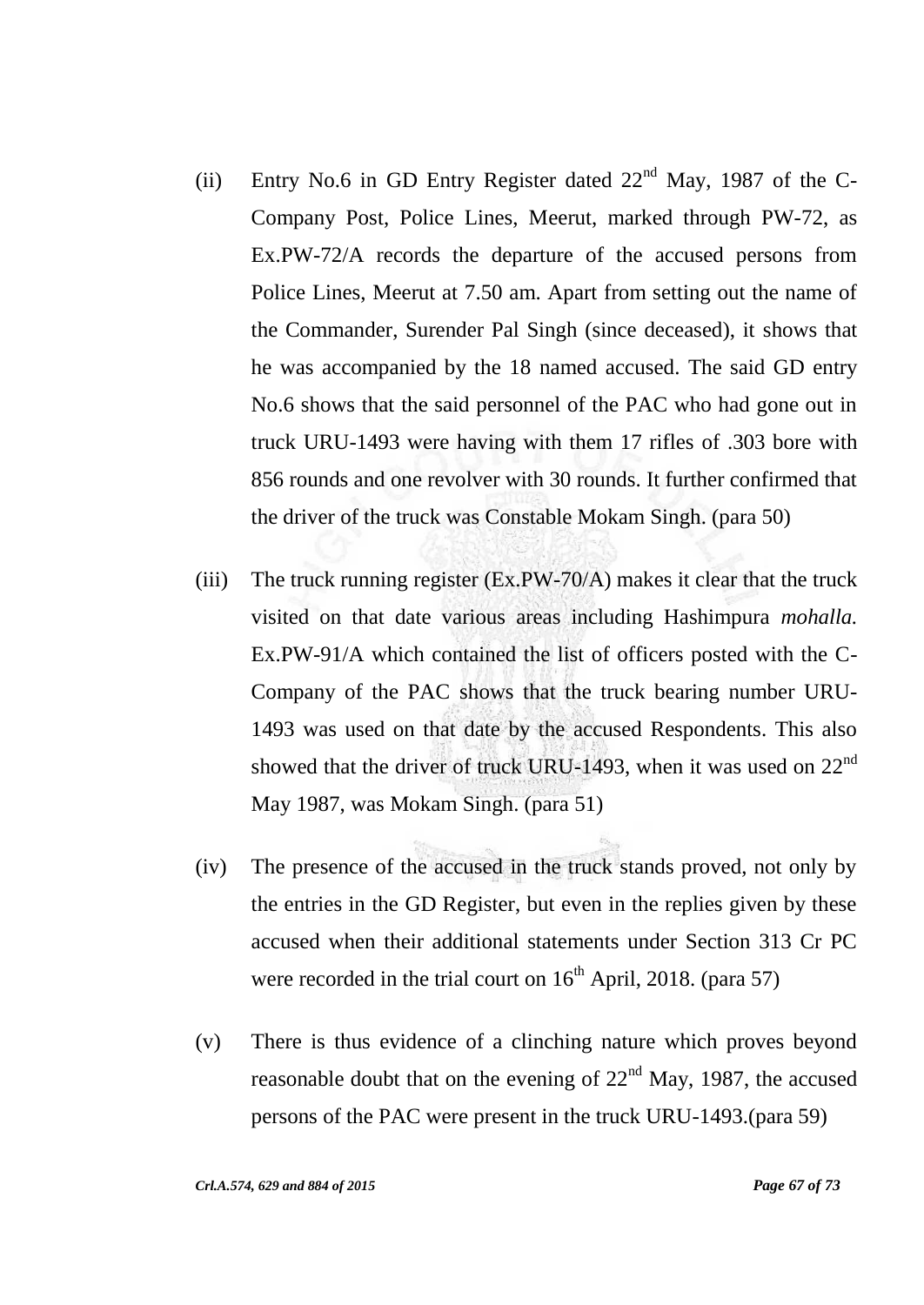- (vi) The factum of the firing inside the truck is proved by several pieces of evidence. (para 62) The fact that there was a hole in the body of the truck on which a 6x6 inch patch was welded, with the two dents/depressions in the body of the truck is sufficient to prove that it was truck URU-1493 which was involved in the transportation of 42 to 45 persons rounded up and abducted by the PAC and the subsequent killings of around 38 of them. (para 66)
- (vii) The medical evidence has demonstrated that from the body of one of the deceased, a .303 bullet was recovered. The forensic evidence more than adequately demonstrates that this matched with the rifles issued to the accused. There has been no satisfactory explanation forthcoming for the presence of a .303 bullet in the body of one of the deceased. (para 69)
- (viii) As many as six doctors had conducted the post-mortem and confirmed that the deceased died due to gunshot injuries. No doubt the bodies were decomposed since they were recovered from the canal after a gap of three to four days. Only a few of them could be identified, and even then, for some reasons, the police did not show these bodies to the families and close friends of the victims. They were made to identify the dead bodies only from photographs and clothes recovered. What, however, stands firmly established is that the deaths were homicidal and the deaths were on account of gunshot injuries. (para 70)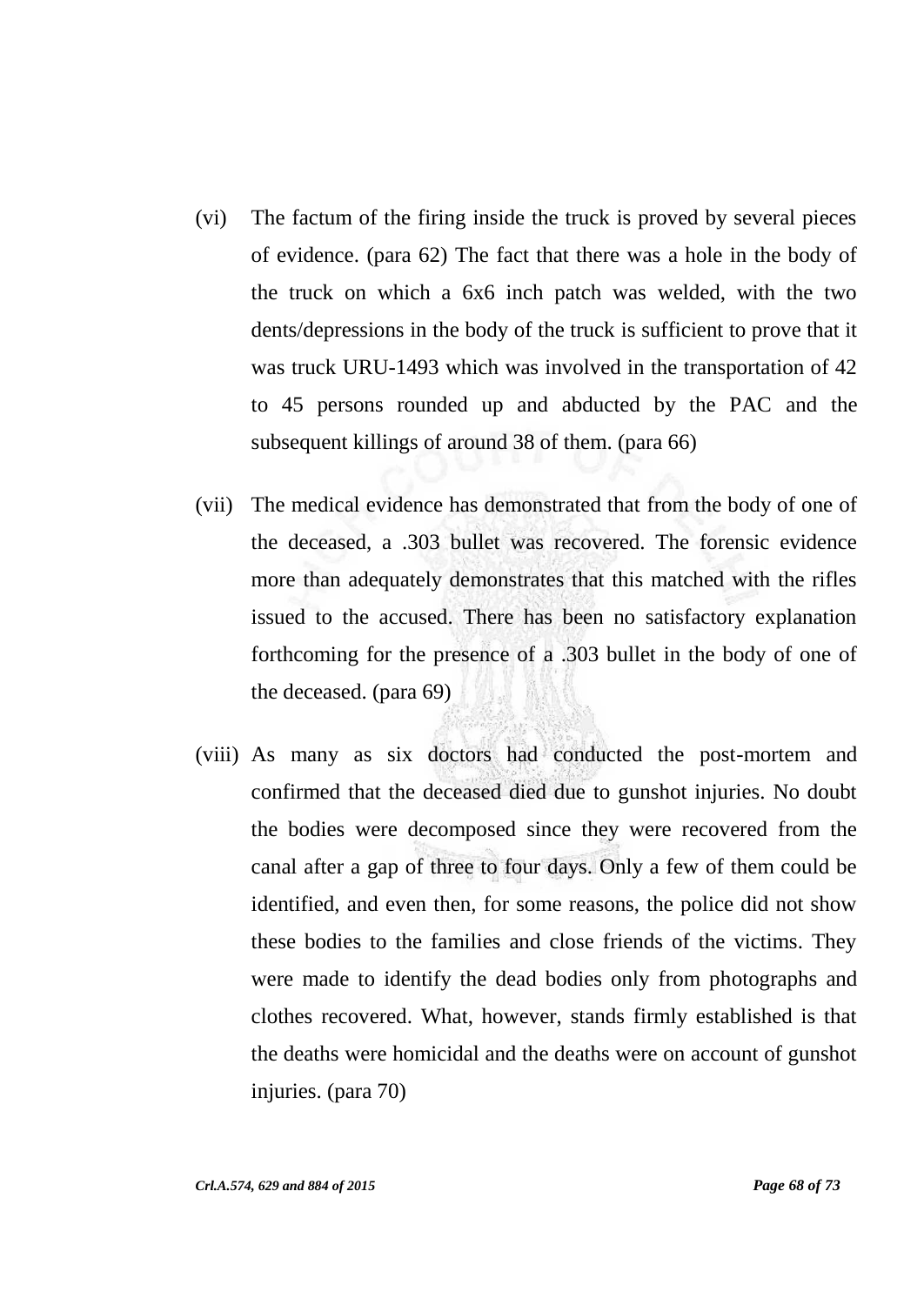- (ix) Both the first incident of killing and throwing of the bodies into the Gang *nahar* as well as the second incident involving the killing and dumping of the bodies into the Hindon Canal is proved beyond reasonable doubt by the prosecution. (para 71)
- (x) The involvement of the accused in this crime is more than adequately established through the contemporaneous evidence in the form of GD Registers establishing the fact that none of the accused has actually denied their presence at Meerut or that they were using the truck URU-1493. The identity and involvement of the said truck in the incident is also established beyond reasonable doubt. (para 71)
- (xi) The evidence also clearly establishes the prior meeting of minds of the accused and their careful planning in executing the killings of the victims. Their guilt for the offence of criminal conspiracy punishable under Section 120-B IPC, and pursuant thereto committing the offence of kidnapping punishable under Section 364 IPC and murder punishable under Section 302 IPC and thereafter destroying the evidence of such crime thus committing the offence punishable under Section 201 IPC stands proved beyond reasonable doubt. (para 72)
- (xii) Although the victims were not taken to an enclosed place by the PAC, they were unlawfully detained, kept in a PAC truck and taken to two places and asked to keep their heads down and not allowed to move. This leads this Court to conclude that they were kept in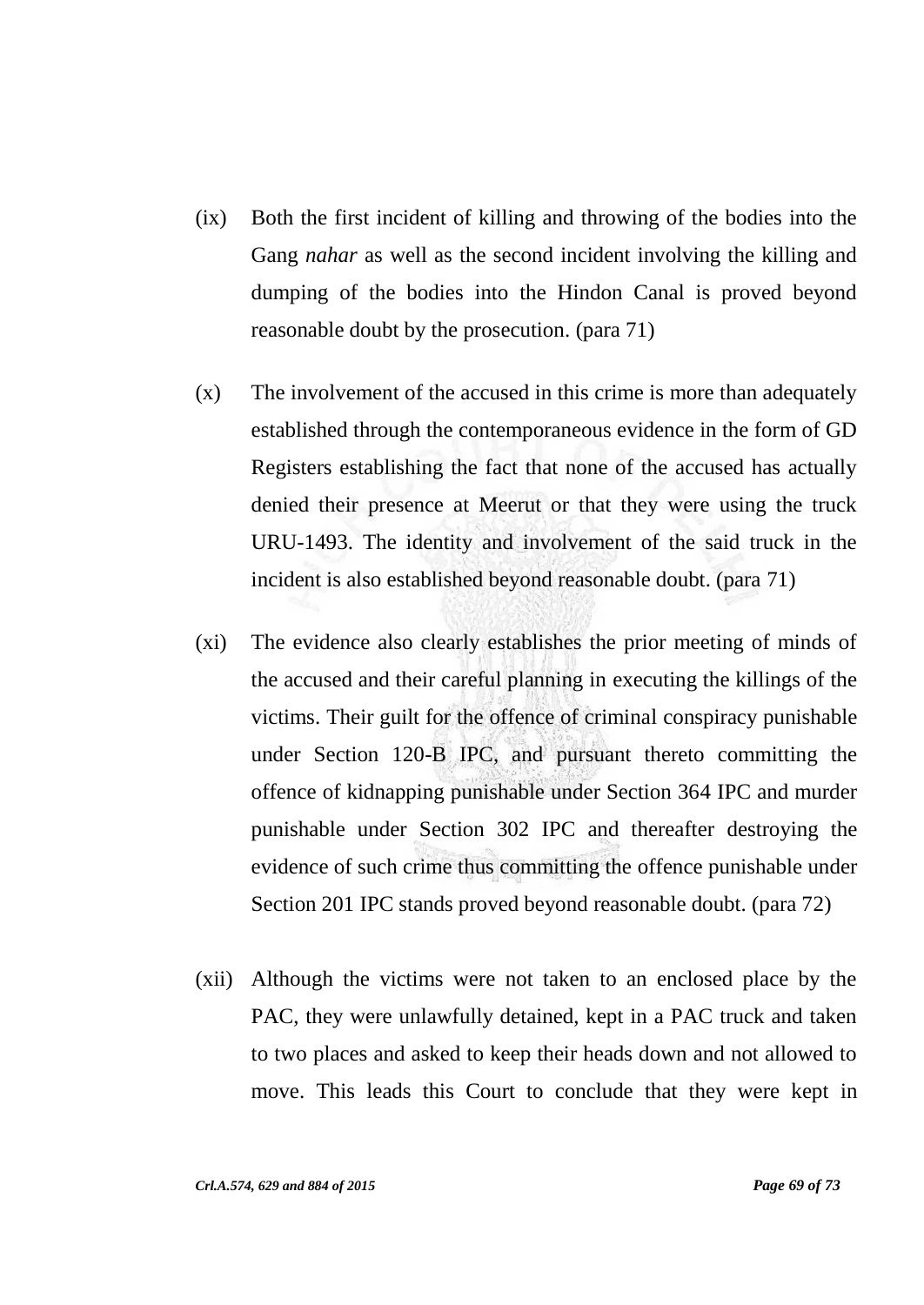unlawful custody by the accused purporting to discharge their official functions when in fact they were clearly acting illegally. The deaths of the victims, in the present case, are custodial deaths. (para 81)

- (xiii) The present case is yet another instance of custodial killing where the legal system has been unable to effectively prosecute the perpetrators of gross human rights abuses. The prolongation of the trial for over two decades, compounded by the endemic systemic delays, have frustrated the attempts at securing effective justice for the victims. (para 95)
- (xiv) A disturbing aspect of the present case is the targeted killings of persons belonging to one minority community. (para 101) The present case involved the abduction of 42 to 45 persons belonging to the minority community and killing of 38 of them soon after the incident of riots in which two rifles of the PAC were allegedly taken away by the rioters. It points to the disproportionate reaction by the PAC in targeting the members of the minority community. The Court is therefore unable to accept the submission on behalf of the accused that the motive for the commission of the crime was not proved. (para 104)
- (xv) This Court recommends that every State Legal Services Authority should designate a Nodal Officer to address the needs of the victim families in the case of custodial killings or State excesses. The procedure put in place should ensure that such victims or the families are able to access and seek relief under the scheme and that such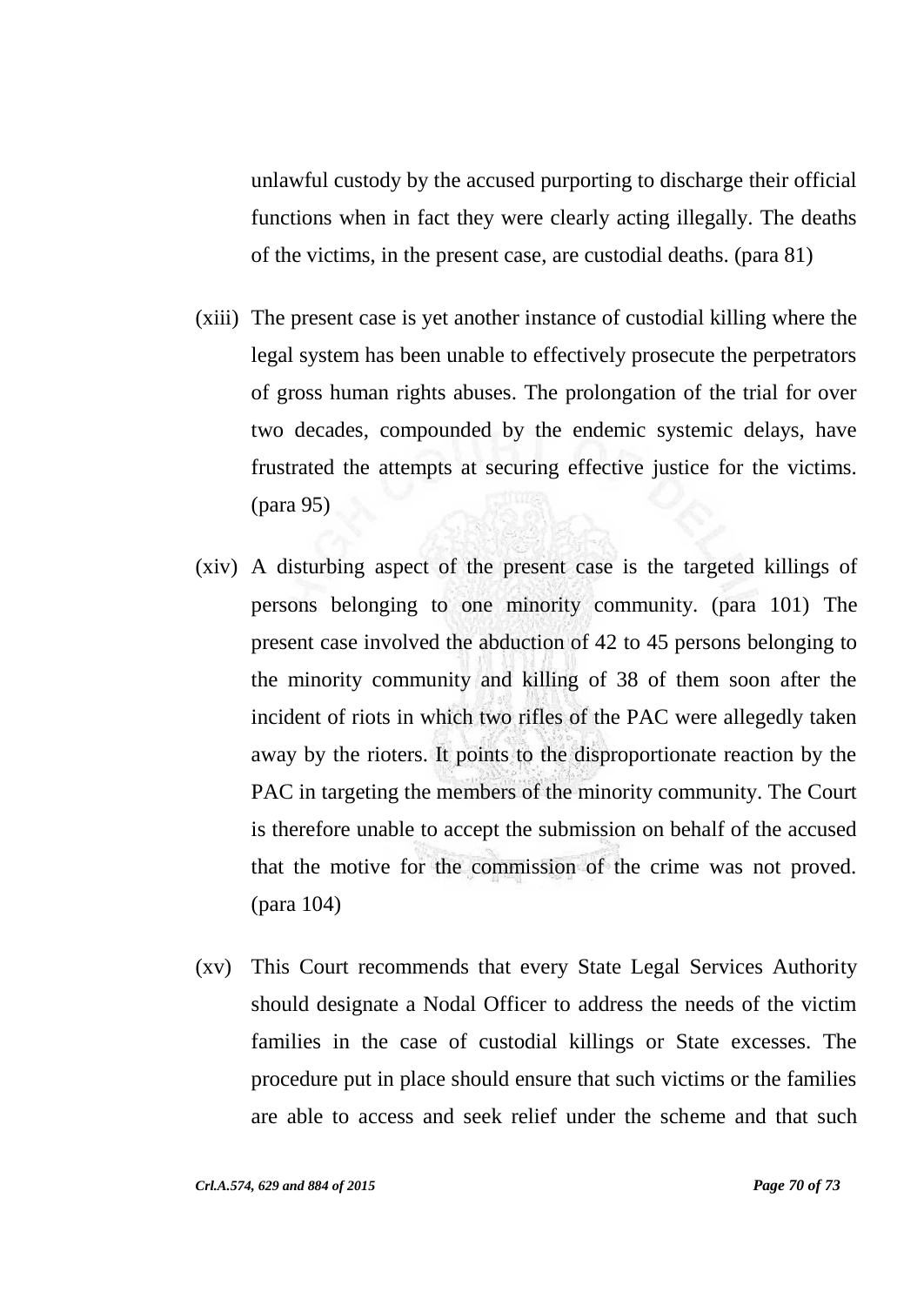relief should not be limited to monetary compensation but other range of reliefs respecting the rights to basic survival and dignity of such families. (para 114)

#### *Final directions*

116. For the aforementioned reasons, this Court sets aside the impugned judgment of the trial Court acquitting the Respondents/Accused Nos. 2 to 17 in Crl A. 574/2015 and hereby convicts each of them for the offences under Section 120-B and Sections 302, 364, 201 all read with Section 120-B IPC.

117. This case involves the killing of around 38 innocent persons in cold blood by members of an armed force viz., the PAC. The gravity of the crime is obvious. At the same time, the Court is aware that this case has been pending for over three decades for reasons not entirely attributable to the accused. Their acquittal by the trial Court 28 years after the event is reversed by this Court, 31 years after the event. The present age of the accused persons has also therefore to be accounted for. The Court also notes that substantial sums by way of compensation have been disbursed to  $\leq \vert \mathcal{L} \vert$ the victims and their families.

118. Keeping in view all of the above factors, this Court sentences each of the aforementioned 16 accused to life imprisonment for the offence punishable under Section 302 read with Section 120B IPC which, in this case, will mean the remainder of the person"s natural life.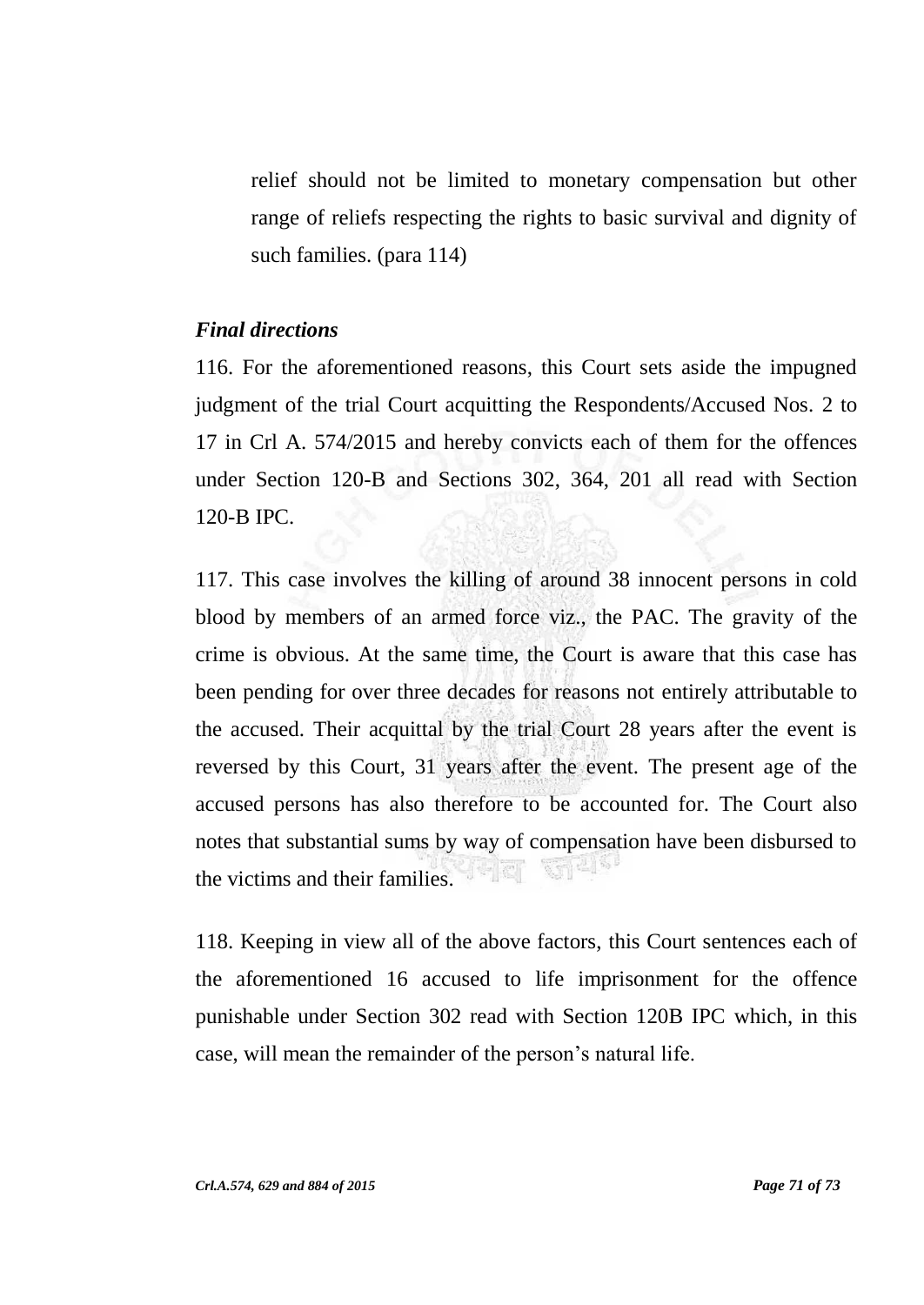119. For the other offences, the sentence awarded to each of the 16 accused is as under:

- (i) For the offence punishable under Section 120B IPC, to imprisonment for life;
- (ii) For the offence punishable under Section 364 IPC read with Section 120B IPC, to rigorous imprisonment (RI) for 10 years and fine of Rs. 10,000 and in default of payment of fine to six months' simple imprisonment (SI);
- (iii) For the offence punishable under Section 307 IPC read with Section 120B IPC, to RI for 5 years and fine of Rs.10,000 and in default of payment of fine to six months' SI; and
- (iv) For the offence punishable under Section 201 read with Section 120B IPC, to RI for 3 years and fine of Rs. 10, 000 and in default of payment of fine to six months' SI.

The above sentences are directed to run concurrently.

120. Crl. A. Nos. 574, 629 and 884 of 2015 are accordingly allowed. The pending applications are disposed of. The bail bonds and surety bonds furnished by Respondents 2 to 17 in Crl A. 574 of 2015 stand cancelled and they shall surrender on or before 22nd November 2018, failing which the SHO concerned will immediately take them into custody for serving out the sentences awarded to each of them.